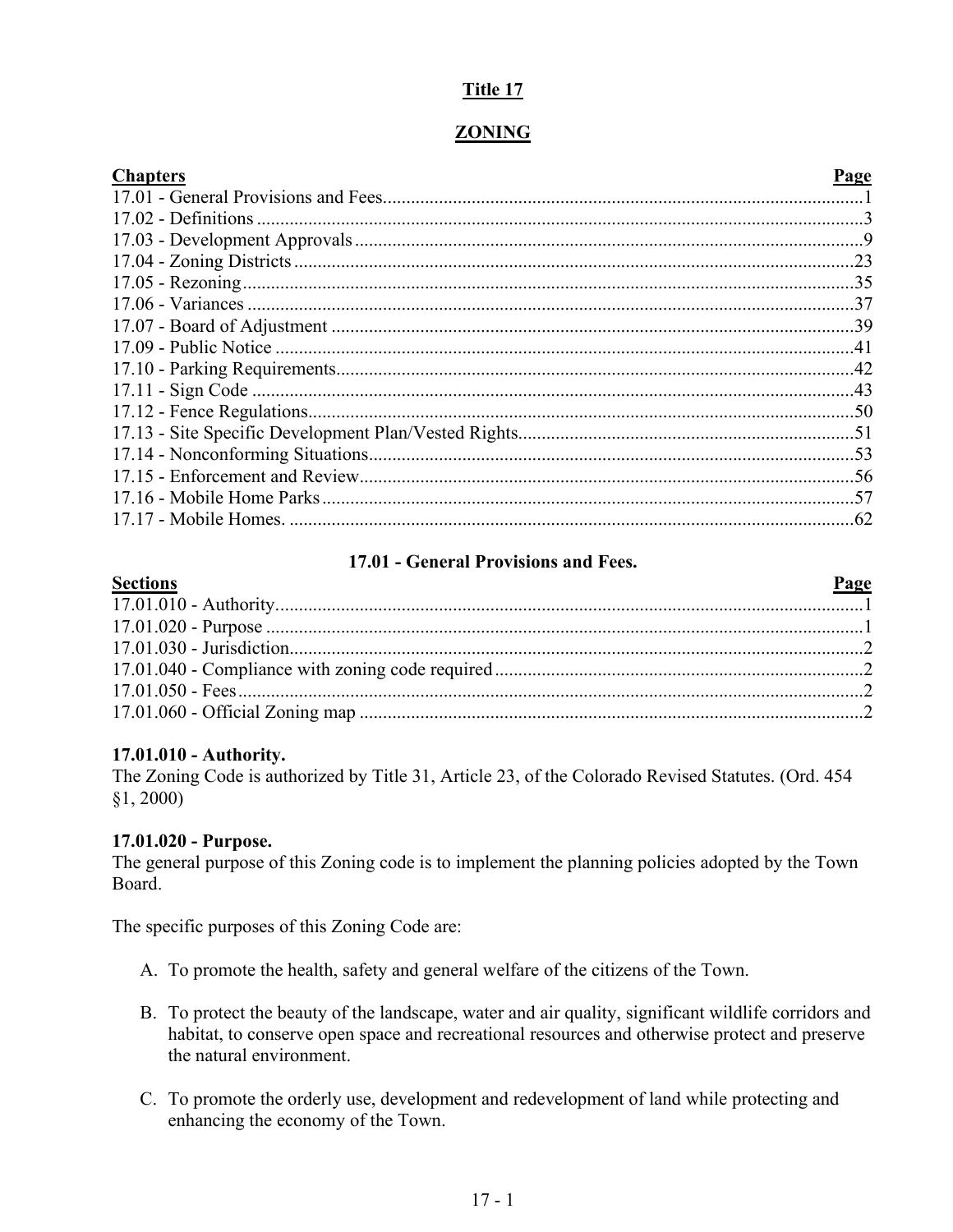- D. To provide for efficient vehicular movement throughout the Town and to ensure the provision of adequate public facilities for existing and future citizens.
- E. To establish unified regulations and procedures to implement the policies of the Comprehensive Plan and the other purposes of this Zoning Code.
- F. To secure safety from fire, other dangers, and to provide adequate sunlight and air.

# **17.01.030 - Jurisdiction.**

This Zoning Code shall apply to all public and private land situated within the corporate limits of the Town. (Ord. 454 §1, 2000)

# **17.01.040 - Compliance with zoning code required.**

It shall be unlawful to construct, reconstruct, alter, maintain, use or cause to be used any structure or land in violation of this Zoning Code. (Ord. 454 §1, 2000)

# **17.01.050 - Fees.**

- A. The Board of Trustees shall set fees per resolution. No application shall be deemed complete without payment of such fees in full at the time of application.
- B. In addition to the fees established by Board resolution pursuant to subsection A, above, applicants shall reimburse the Town for its actual costs incurred for any services the Town, in its sole discretion, deems necessary for proper review and consideration of the application. By way of example and not in limitation, the Town may retain the services of architects, attorneys, engineers, surveyors, geologists, hydrologists, landscape architects and other professionals. Approval of any application shall be conditioned upon reimbursement of such costs upon presentment to the applicant by the Town.

(Ord. 614 §2, 2011; Ord. 518 §1, 2007; Ord. 454 §1, 2000)

# **17.01.060 - Official Zoning map.**

- A. Map created. There shall be a map adopted by the Town Board known and designated as the Official Zoning Map, which shall show the boundaries of all zoning districts within the Town's planning jurisdiction.
- B. Incorporated by reference. The Official Zoning Map is adopted and incorporated herein by reference.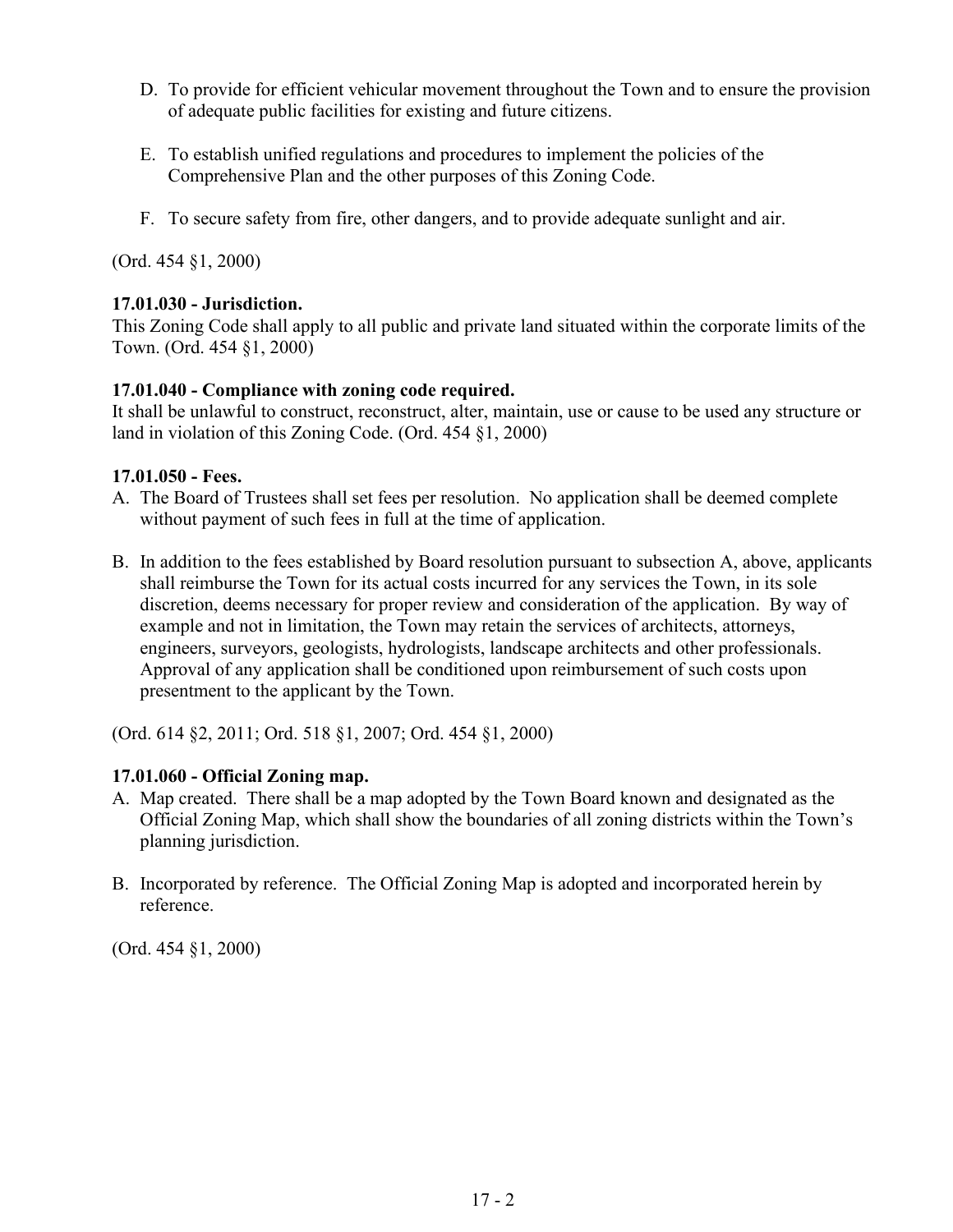<span id="page-2-0"></span>

| 17.02 - Definitions |      |
|---------------------|------|
| <b>Sections</b>     | Page |
|                     |      |

# **17.02.010 - Definitions.**

- A. When consistent with the content, words used in the present tense include the future; words in the singular include the plural and vice versa; and the masculine includes the feminine.
- B. Terms not defined in this section shall be as defined in other titles of the Kremmling Municipal Code.
- C. For the purpose of this Title 17, the following terms and words shall have the following meanings:

"Accessory Structure" means a detached subordinate structure the use of which is customarily incidental and subordinate to, and devoted exclusively to the primary use of the land. Residential accessory structures expressly include, without limitation, garages up to one thousand two hundred (1,200) square feet in area, guest houses up to eight hundred (800) square feet in area, storage structures up to three hundred (300) square feet in area, non-commercial green houses, houses for pets and play structures. Guest houses more than eight hundred (800) square feet in area, garages more than one thousand two hundred (1,200) square feet in area, and storage structures more than three hundred (300) square feet in area may be allowed if approved through the use by special review procedure. Commercial accessory structures expressly include, without limitation, garages for the vehicles of occupants and visitors, storage buildings, loading areas and temporary construction structures, but are subject to the other provisions of this Code. (Ord. 664 §1, 2016; Ord. 533 §1, 2008; Ord. 454, §1 2000)

"Accessory Use" means a use customarily incidental to the primary use of the parcel which is conducted for the benefit of the primary parcel.

"Bed and Breakfast" means any residential structure operated by the resident owner as a temporary lodging for paying guests

"Building" means any permanent or temporary structure having a roof supported by columns or walls and used or designed to be used for supporting or sheltering any use or occupancy.

"Building Height" means the vertical distance from finished grade to the highest point of the roof surface or tower. An elevation average on the perimeter of the structure may be utilized to establish finished grade. (Ord. 664 §1, 2016)

"Building Inspector" An employee or agent of the Town, whose purpose is to issue building permits for properties located within the Town, and enforce the standards set by the Town building codes for all construction requiring a building permit. (Ord. 664 §1, 2016)

"Church" means a building intended primarily for the practice and worship of a religious faith, but not including facilities designed to accommodate overnight stays.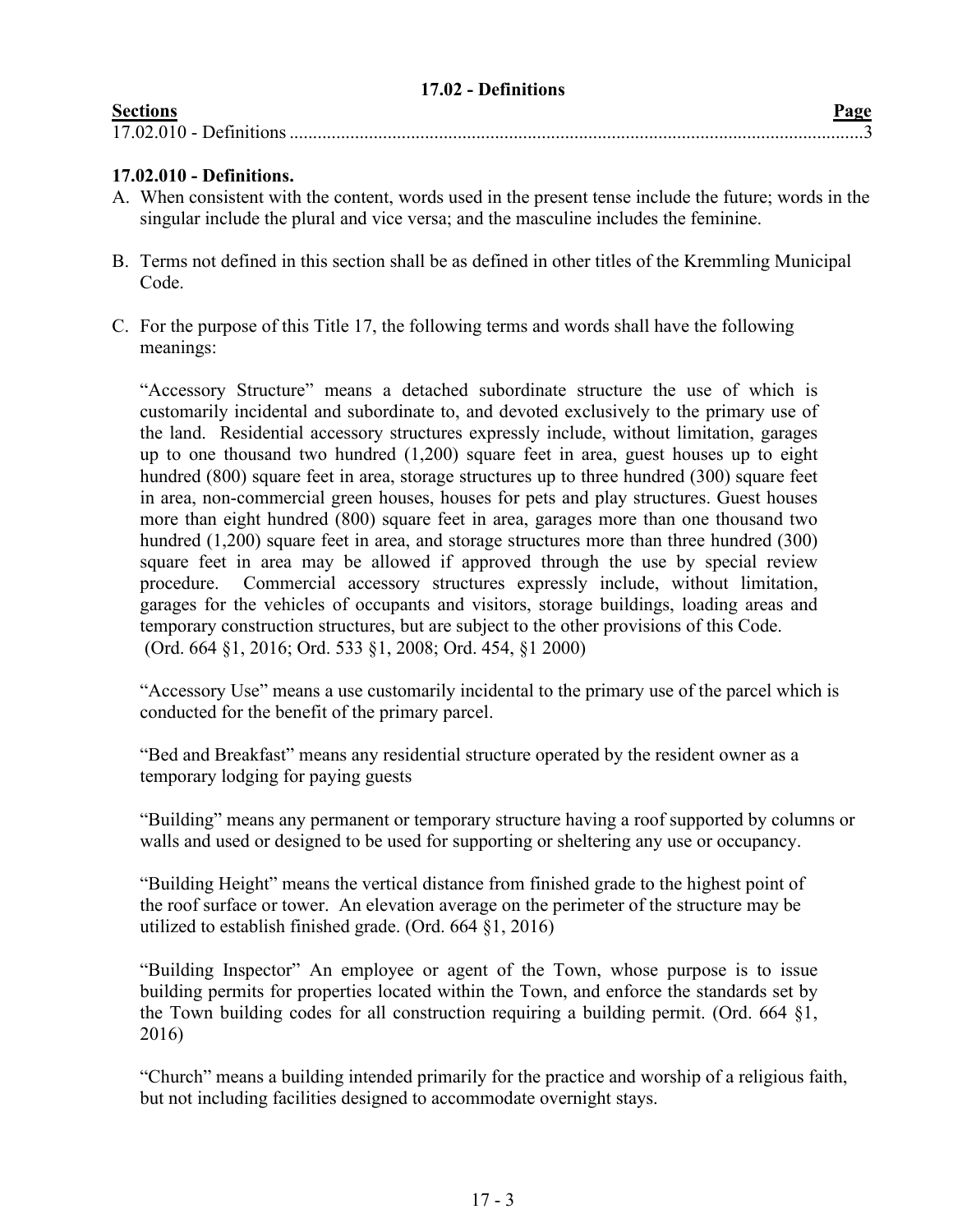"Commercial Recreation Facilities" means facilities designed for, or occupied by, bowling alleys, health clubs, swimming pools, indoor golf, ice-skating or other recreational activities operated as commercial enterprises.

"Community Service Facilities" means public or private hospitals, clinics, homes for the aged, nursing homes, employees' quarters, Town administrative facilities, water storage, fire stations, youth centers, libraries, police, jail, CATV facilities, radio stations, television stations and other public facilities and accessory uses thereto as provided under commercial and residential uses.

"Condominium" means a type of ownership, which consists of a separate fee simple estate in an individual air space of a multi-unit property together with an undivided fee simple interest in common elements.

- A. The term "Individual Air Space" shall consist of any enclosed room or rooms occupying all or part of a floor or floors in a building of one (1) or more floors to be used for residential, professional, commercial or industrial purposes.
- B. The term "Common Elements," unless otherwise provided in the declaration or by written consent of all the condominium owners, means: the land or the interest therein on which a building or buildings are located; the foundations, columns, girders, beams, supports, main walls, roofs, halls, corridors, lobbies, stairs, stairways, fire escapes, entrances and exists of such building or buildings; the basements, yards, gardens, parking area, and storage spaces; the premises for the lodging of custodians or persons in charge of the property; installations of central services such as power, light, gas, hot and cold water, heating, refrigeration, fans, compressors, ducts, and in general all apparatus and installations existing for common use; such community and commercial facilities as may be provided for in the declaration; and all other parts of the property necessary or convenient to its existence, maintenance, safety, or normally in common use.
- C. The term "Condominium Unit" means an individual air space unit together with the interest in the common elements appurtenant to such unit.
- D. The term "Declaration" refers to an instrument which defines the character, duration, rights, obligations, and limitations of condominium ownership.

"Custom Meat Processing Facility" means a state licensed facility for the purpose of processing meat. (Ord. 593 §1, 2011)

"Development" means any man-made construction or activity that alters the fundamental character or use of real property, or the construction or erection of any structure.

"Drinking and Eating Establishments" means establishments primarily designed for, or occupied by, restaurants, bars, drive-ins, or other establishments where food and/or drinks are served.

"Dwelling" means any building or portion thereof designed and used for human habitation in conformance with any building code, fire code or safety code adopted by the Town.

"Dwelling Unit" means a structure or portion of a structure designed for occupancy as a resident by a single family or a single housekeeping unit which contains not more than one (1) kitchen and not less than one (1) bathroom.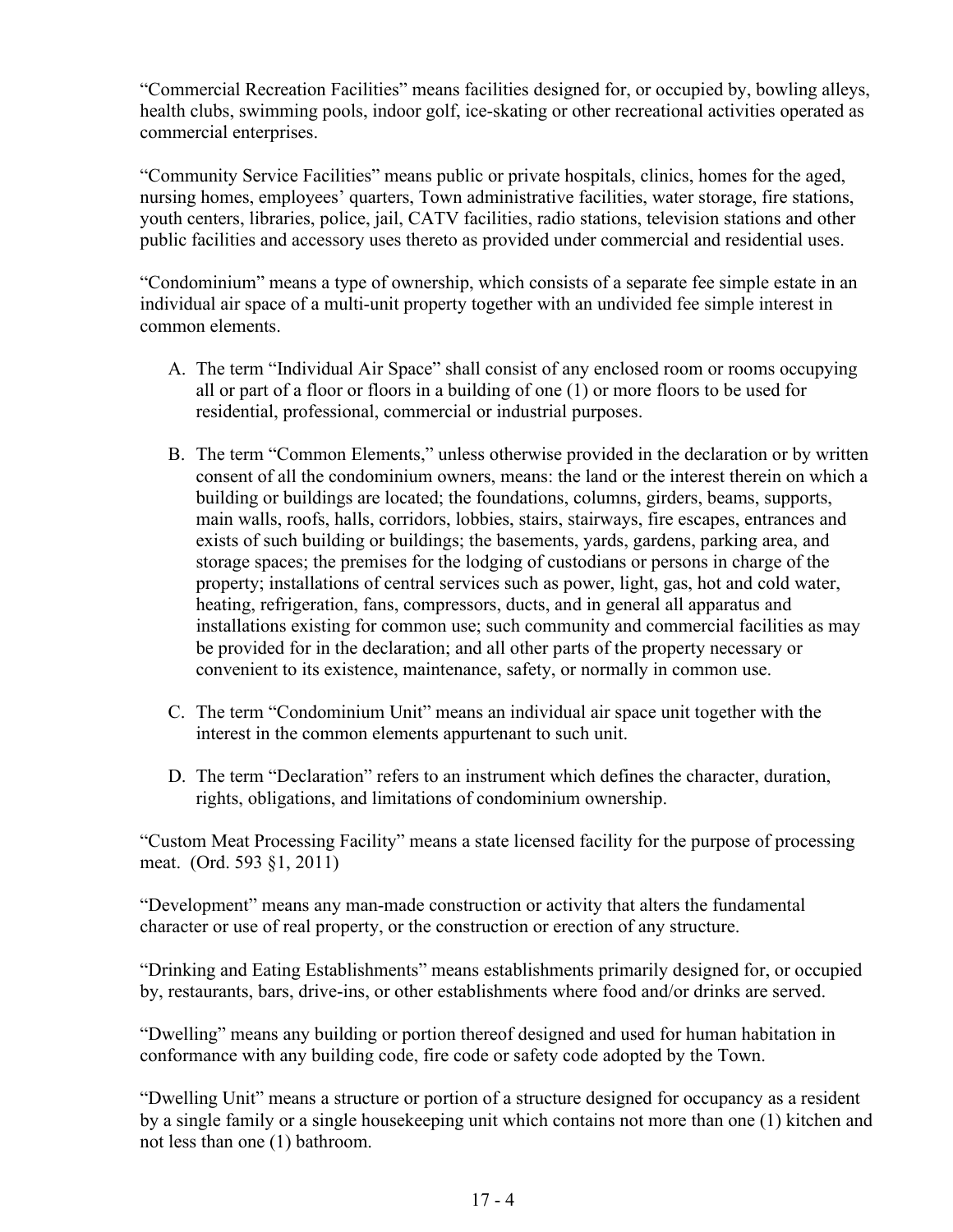"Factory Built Housing" means a structure designed primarily for single-family dwelling, which has been manufactured in a factory. These homes are inspected and certified to confirm that all homes built are constructed in compliance with the Uniform Building Code along with other various construction codes (*i.e.* National Electric Code, etc.).

"Family Childcare Home" means state licensed type of family care home that provides less than 24-hour care for two (2) or more children on a regular basis in a place of residence. Children in care are from different family households and are not related to the care giver. (Ord. 470 §1, 2002)

"Farming and Ranching" means structures used to shelter or enclose livestock, poultry, feed, flowers, field equipment, maintenance and those uses of land devoted to raising crops, animals, poultry and fish, but not including commercial feeding or feed lots.

"Guest Houses" means any structure that is physically detached from a single family dwelling, does not contain cooking facilities and is intended for occupancy by a guest of the household.

"Home Occupation" means any occupation carried on within a dwelling or accessory structure by members of the household with no servant, employee or other person being engaged; clearly incidental and secondary to the use of the dwelling for residential purposes, provided the residence character of the dwelling or accessory structure is maintained and the occupation is conducted in conformance with the standards for home occupations contained in this Code.

"Hotels, Motels, Boarding Houses, Lodging Houses" means any detached structure primarily designed for, or occupied by, persons on a temporary, usually on a daily, weekly or monthly basis, but that are not Bed and Breakfasts.

"Household" means either of the following:

- A. A family related by blood, marriage or adoption.
- B. Unrelated individuals or related and unrelated individuals, living together as a single housekeeping unit with a sense of permanency, as opposed to the transient nature of a boarding house.

"Impound Lot" means any lot, land, parcel, or part thereof, on which impounded motor vehicles are temporarily stored under appropriate protection, including wrecked or inoperable vehicles.

"Indoor Warehousing and Enclosed Storage" means any structure designed for, or occupied by, warehousing or storage and all areas enclosed by permanent walls at least six (6) feet in height which visually screen the storage area from adjacent lands, excluding storage of oxygen and explosives.

"Junkyard" shall have that definition set forth in Section 8.24.020 of this code.

"Loading Area" means a parking space, other than a public street or alley, for the parking of commercial vehicle for the purpose of loading or unloading materials or merchandise.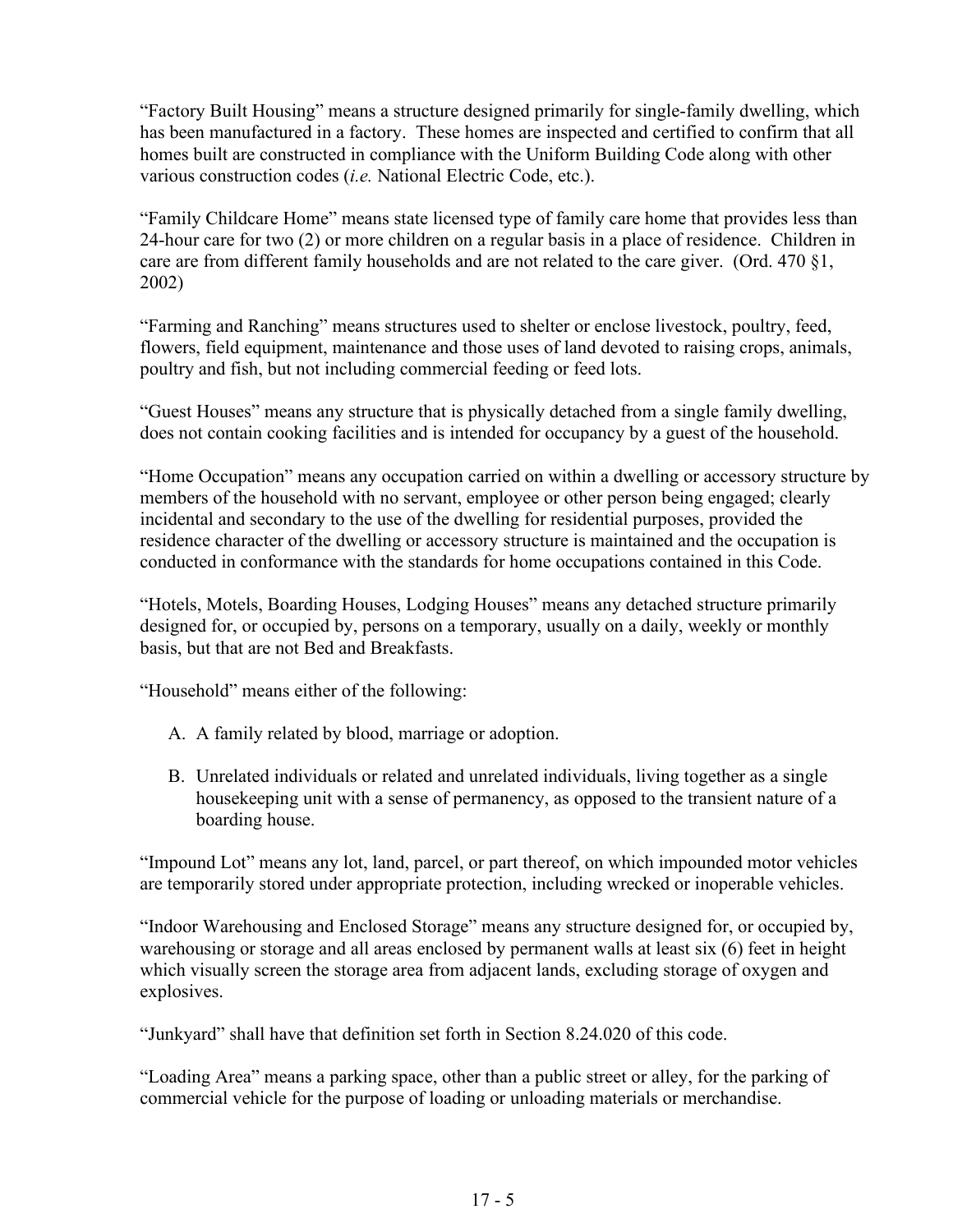"Lot" means a parcel of land as shown with a separate and distinct number or letter on a plat recorded with the Grand County Clerk and Recorder or, when not so platted in a recorded subdivision, a parcel of land abutting at least one (1) public street and held under separate ownership. (Ord. 664 §1, 2016)

"Lot Area" means the number of square feet included within a lot, as measured within the boundaries of the lot, measured on a horizontal plane upon which the boundaries have been vertically projected; the total area within the property lines of the structure or use under examination excluding adjacent streets and public lands.

"Manufactured Housing" means a structure designed and intended for use as a single-family dwelling which is partially or entirely manufactured in a factory; is not less than twenty-four (24) feet in width and thirty-six (36) feet in length; is installed on an engineered permanent foundation; has brick, wood or cosmetically equivalent exterior siding and a pitched roof; and is certified pursuant to the National Manufactured Housing Construction and Safety Standards Act of 1974, 42 U.S.C., 541, *et seq.*, as amended. Manufactured housing is a single-family dwelling for the purposes of this Code.

"Mini-storage" means the provision of storage space for household or commercial goods within an enclosed building with direct public access to individual storage spaces. "Mini storage" does not include open storage facilities.

"Mobile Home" means a structure, transportable in one or more sections, which is eight (8) body feet or more in width and is thirty-two (32) body feet or more in length and which is built on a permanent chassis and designed to be transported on streets to the place where it is to be used as a dwelling without permanent foundation when connected to required utilities, and includes the plumbing, heating, air-conditioning, and electrical systems contained therein. (Ord. 664 §1, 2016)

"Multiple Family Dwelling" means a structure containing three (3) or more dwelling units, but does not mean a townhouse for the purposes of this Title.

"Multiple Family Dwelling, Limited" means a structure containing two (2) (duplex), three (3) (triplex) or four (4) (fourplex) dwelling units immediately adjacent to each other, each having a separate outside entrance and sharing at least one common wall, but does not mean a townhouse for the purposes of this Title.

"Off-Street Parking" means parking areas located wholly within the limits of one (1) or more lots.

"Open Area" means an area free of structures.

"Open Storage" means outdoor storage, warehousing, junkyards, auto wrecking yards and material storage bins.

"Open Space" means land, area of water, or a combination of land and water within a development site designed and intended primarily for the use or enjoyment of residents, occupants, and owners of the site and/or the general public for uses including, without limitation: open landscaped areas, recreation areas and facilities, gardens, parks, walkways, paths and trails, and areas of native vegetation left substantially in their natural state or supplemented by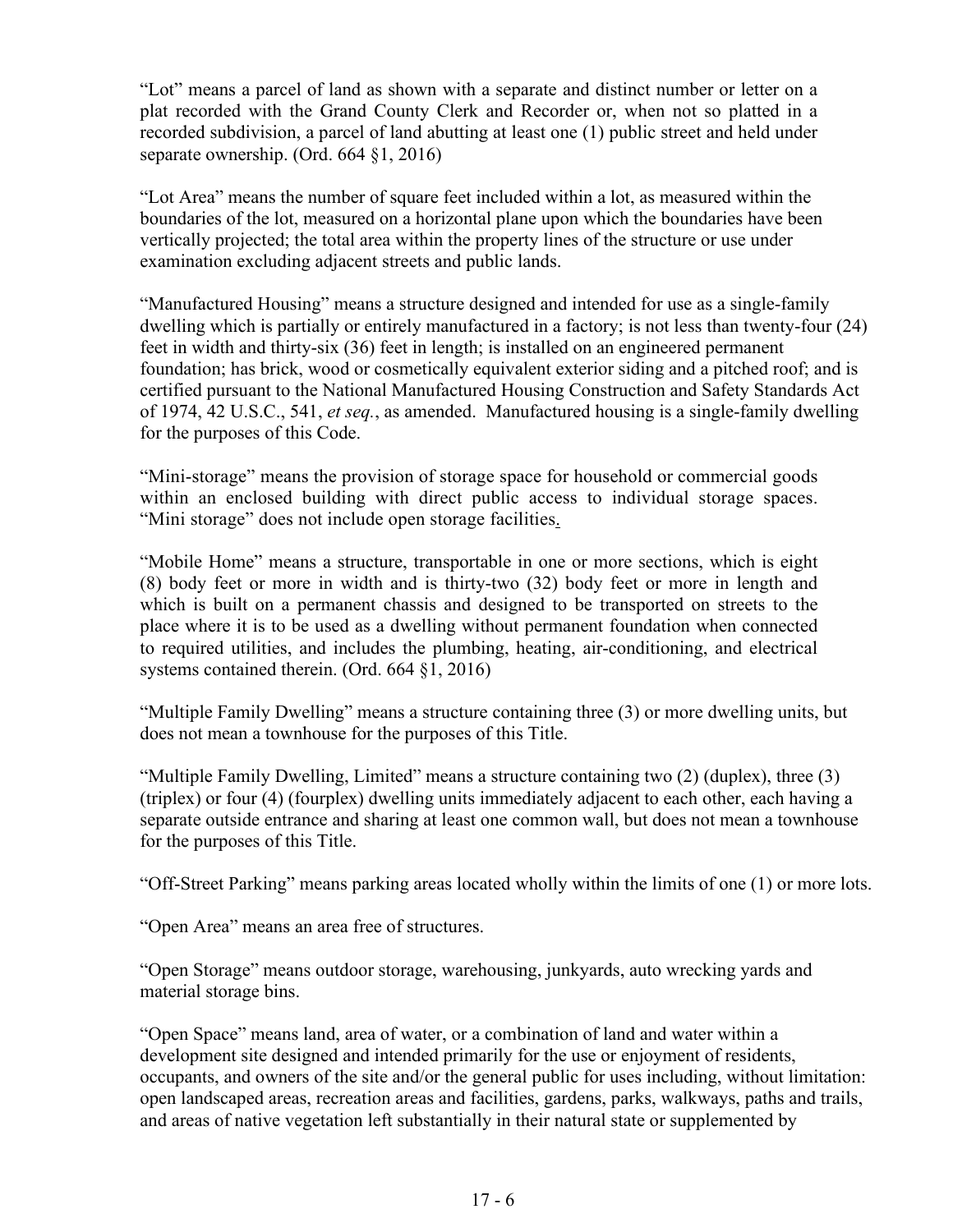additional plants. The terms shall not include space devoted to structures, rights-of-way for streets, roads and other motorized vehicle ways and parking, and storage and loading areas.

"Open Storage Facility" means a business that sells, rents or leases storage spaces for goods, merchandise, vehicles, boats or equipment where such items are not kept in a wholly enclosed building. "Open storage facility" does not include impound lots or the storage of wrecked or inoperable vehicles. (See definition of "impound lot" or "junk yard").

"Parking Area" means an open area or an enclosed structure or building used exclusively for the temporary storage of automobiles.

"Parking Space" means that part of a parking area, exclusive of drives and turning areas of loading spaces, devoted to parking for one automobile or vehicle.

"Parks and Playgrounds" means spaces, areas or structures designed for, or occupied by, and owned or dedicated to the public for public activities; or private parks, playgrounds and accessory structures thereto.

"Planned Unit Development" means an area of land, controlled by one or more landowners, to be developed under unified control or unified plan of development for a number of dwelling units, commercial, educational, recreational, or industrial uses, or any combination of the foregoing, the plan of which does not correspond in lot size, bulk or type of use, density, lot coverage, open space, or other restrictions to the existing land use regulations.

"Professional Buildings" means laboratories, research institutes and offices for professions, including, but without limitation, medical, dental, accounting and legal offices, and where no storage, sale or care of animals or storage or sale of merchandise is involved.

"Public Utility" means, for the purposes of this Title only, electric substation, a gas regulator station, a telecommunications facility, a water or sewage pumping station, or a water treatment plant or reservoir.

"Recreational Vehicle Park" means a developed area which contains sites for the temporary location of assorted recreational vehicles to include travel trailers, motor homes, truck campers, and to a lesser extent, tents. Such park facilities cover a range of short overnight stops, to longer destination-type stays of several days to weeks.

"Repair Garages" means buildings designed for, or occupied by, major repair activities for automobiles, trucks, farm equipment earthmoving equipment, household and/or commercial equipment; providing that no open storage will be allowed.

"Retail Commercial and Service Establishments" means structures primarily designed for, or occupied by, activities offering services, real estate, insurance, art, appliances, food, cleaning, clothing, drugs, flowers, furniture, garden and household, hardware, jewelry, music, photographs, post office, shoes, tobacco, newspapers, toys and other such merchandise.

"Schools" means any publicly or privately owned preschool, elementary school, secondary school, college or university.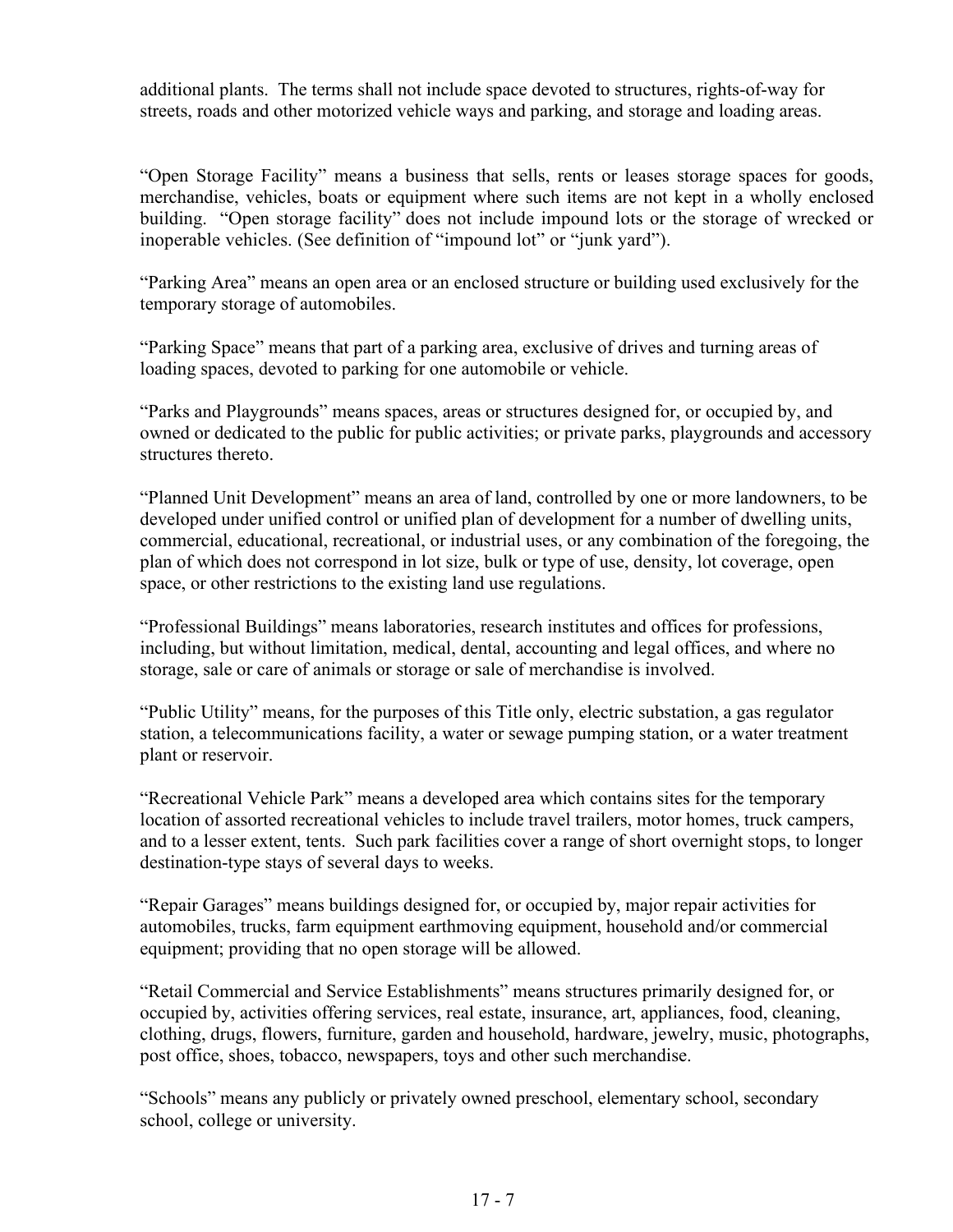"Service Station" means an establishment providing automobile maintenance and minor repair services, including, without limitation, the furnishing of gasoline, oil, water, air, greasing and periodic maintenance; but not including major maintenance requiring more than eight (8) manhours of labor.

"Setback" means the distance from a lot or site line, creek or stream measured horizontally to a line or location within the lot or site which establishes the permitted location of uses, structures or buildings on the site. The setback shall be unoccupied, unobstructed from the ground upward, except for fences, and landscaping. In measuring a setback, the horizontal distance between the lot line and the closest projection of the principal or accessory building shall be used.

"Shop Craft Facilities" means any detached structure and/or area designed for, or occupied by, light industrial including woodworking, welding and town, county, state or federal maintenance shops.

"Single Family Dwelling" means detached buildings designed for, or occupied by, a single household.

"Site" means lot as defined herein.

"Structure" means anything constructed or erected upon the ground, including walls, columns, beams, girders, foundations, doors and windows.

"Town Board" means the Town of Kremmling Board of Trustees.

"Town Manager" means the Town Manager of the Town of Kremmling or designee.

"Townhouse" means a type of ownership consisting of a fee simple interest in an individual deeded lot and dwelling, plus a membership right in a homeowners' association which shall own in fee simple the common areas subject to all the rights and duties as provided in the declaration of the homeowners' association. For purposes of this definition: "Dwelling" means a single-family living unit constructed on an individually deeded lot, but as a part of a series of two or more units, each of which is attached to the adjacent unit or units by party walls or is located immediately adjacent thereto with no visible separation between walls and roofs.; and "Common Areas" are as defined in each declaration and will include such items as the following: Any open spaces, greenbelts, yards, parking areas, or storage spaces located on the property owned and controlled by the homeowners' association, but which are not part of the individual townhouse lots, and all community and commercial facilities or other parts of the property necessary or convenient to the existence, maintenance or safety of all townhouses. (Ord. 664 §1, 2016)

"Vehicle" means a machine designed to be propelled or towed by mechanical power, to move or travel along highways, streets, roads, or ground by use of wheels, treads, runners, or slides, or any other means, to transport persons or any kind of property or pull machinery, and shall include, by way of explanation, and not limitation, automobiles, trucks, trailers, motor scooters, motorcycles, ATV's, snowmobiles, tractors, buggies, boats and wagons.

"Vested Property Right" means the right to undertake and complete the development and use of property under the terms and conditions of a site specific development plan.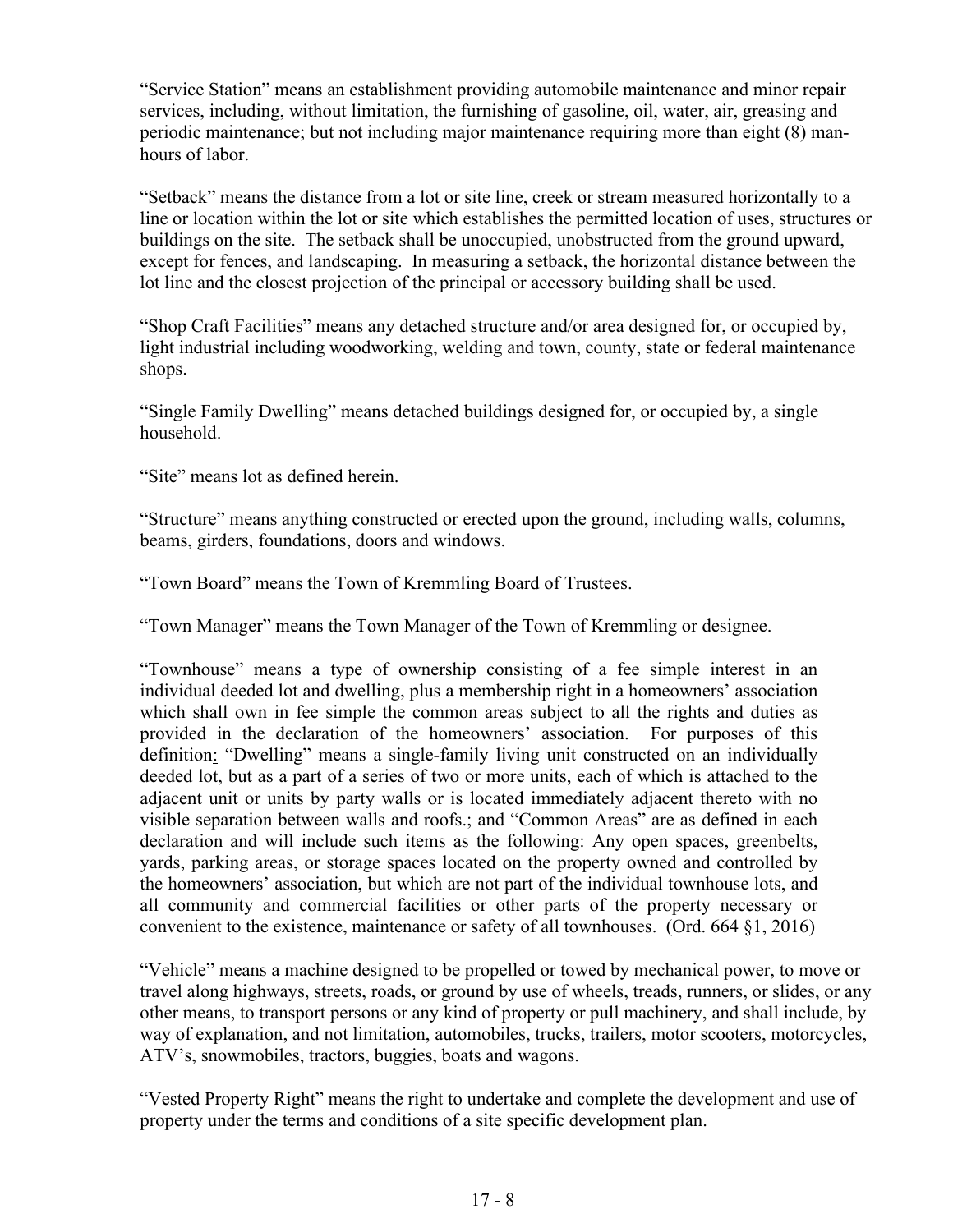"Zoning Code" or "Code" means Chapter 17 of the Kremmling Municipal Code.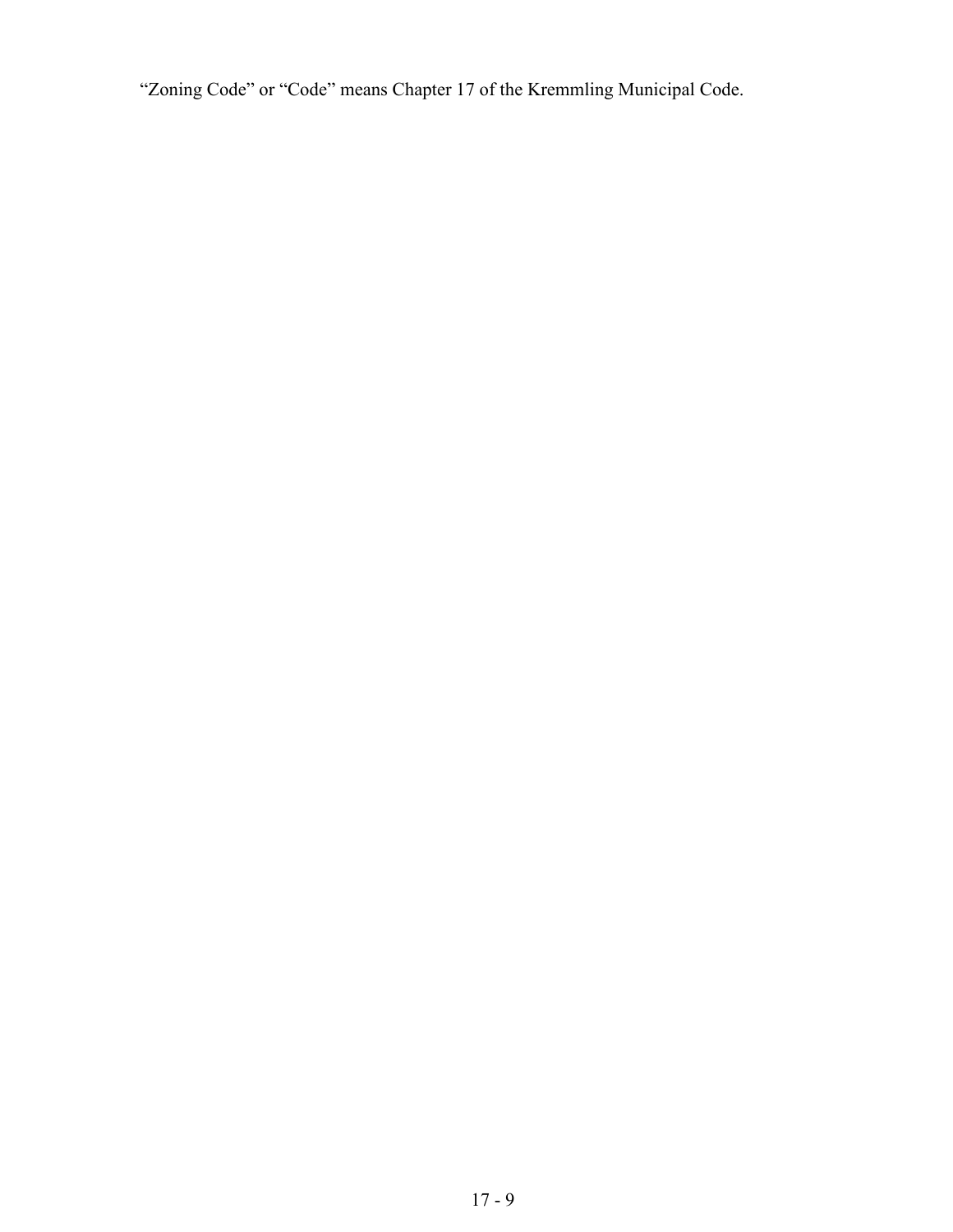# **17.03 - Development Approvals**

<span id="page-9-0"></span>

| <b>Sections</b> | Page |
|-----------------|------|
|                 |      |
|                 |      |
|                 |      |
|                 |      |
|                 |      |
|                 |      |
|                 |      |
|                 |      |
|                 |      |

# **17.03.010 - General.**

Development approvals may be sought by an applicant only if and when the subject lot is zoned such that the proposed use is either a permitted use or Use by Special Review within the zone district. Note that if the proposed use is not a permitted use or Use by Special Review, the applicant must obtain a rezoning pursuant to Chapter 17.07 prior to seeking the appropriate development approval. The following development approvals are required as follows:

# **17.03.020 - Building permits.**

A. Permit Required:

- 1. The construction, alteration or repair, removal or reconstruction of any structure or any part thereof as provided or as restricted in this title shall not be commenced, except after the issuance, if required, of a written permit for the same by the building inspector, an in full conformity with the provisions of this Title, which shall be valid for one (1) year unless otherwise noted by the building inspector.
- 2. No building shall be erected, moved or structurally altered unless a permit, if required, therefor has been issued by the building inspector, and no permit shall be issued unless the building or structure proposed is in full conformity with all of the provisions of the Kremmling Municipal Code, this Title, the Kremmling building code and ordinance.
- 3. Applications for building permits shall be made on forms prescribed by the Town, and shall be accompanied by drawings to scale showing plot plan and location, floor height and size of all proposed buildings, the location and dimensions of fences, signs and parking and loading areas, and such other information as may be required by the building inspector.
- 4. No land or building shall be changed in use, nor shall any new structure, building or land be occupied or used without first having obtained a certificate of occupancy from the building inspector.
- B. Permit Procedure. Applications for building permits shall be made on forms prescribed by the Town and shall be accompanied by drawings to scale showing plot plan and location, floor plan, height and size of all proposed buildings, the location and dimensions of fences, signs and parking and loading areas, and such other information as may be required by the building inspector. Prior to approval of the building permit the applicant must purchase the appropriate number of water and sewer taps and obtain an excavation permit. (Ord. 454, §1, 2000)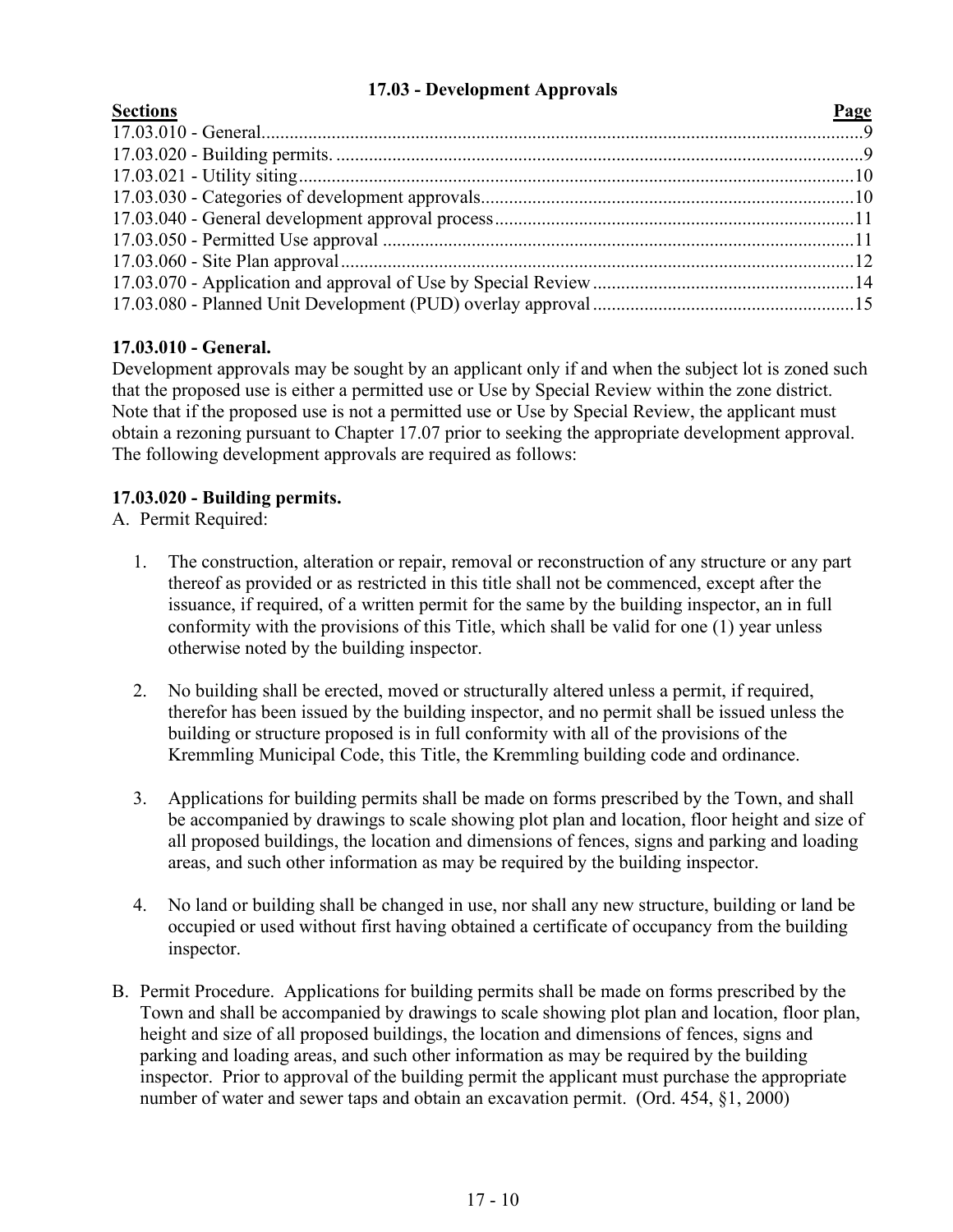# **17.03.021 - Utility siting.**

- A. Service lines for all utilities service, including but not limited to water, sanitary sewer, electric, telephone, CATV, natural gas, and fiber optic, shall be installed underground on all lands, lots, tracts or parcels annexed to the Town after January 1, 1997; on any lands within the Town that are not subdivided; on any lands within the Town that have no publicly dedicated streets providing access to each lot, tract, or parcel of land; and on any lands within the Town which are not zoned and for which zoning for a non-agricultural use is requested after August 31, 2002. This Section, and Section 16.07.160, shall apply to any new subdivision or re-subdivision of lands, and to any P.U.D. application for more than eight (8) lots, tracts, or parcels which process is commenced after August 31, 2002.
- B. Wire utilities such as electric, telephone, CATV, or fiber, serving any lot, parcel or tract of land not described in subsection 17.03.021.A above may be placed above ground or overhead. Businesses or residences on lots, tracts or parcels may replace worn or damaged overhead utilities or upgrade existing overhead service capability with overhead wire utilities.
- C. No new utility poles shall be sited within the Town boundaries.

(Ord. 466 §1, 2002)

# **17.03.030 - Categories of development approvals.**

Any development in the Town must obtain one of the following development approvals:

- A. Permitted Use approval. (Commercial and Residential) See 17.03.050 for approval process. A permitted use approval is required for any use or development. (Town Manager can approve.)
- B. Site Plan approval. (Commercial and Industrial) See 17.03.060 for approval process. Site Plan Approval is required prior to commencing any commercial or industrial development, except for the following: (Town Manager or Planning & Zoning Commission approves)
	- 1. Restoration of a structure that has been damaged or destroyed by fire, explosion, flood, tornado, riot, act of public enemy, or accident or a natural disaster of any kind, as long as use of the structure does not change.
	- 2. Construction work that does not change the use or increase the existing floor area by more than one thousand (1,000) square feet.
	- 3. Construction of accessory structures less than one thousand (1,000) square feet in area.
- C. Use by Special Review approval. (All Zoning Districts) See 17.03.070 for approval process. A Use by Special Review approval is required in all zoning districts where the applicant seeks to develop, change a use, or expand by more than two hundred (200) square feet any use that is a Use by Special Review in the zoning district where the use will be located. (Planning & Zoning Commission approves)
- D. Planned Unit Development (PUD) Overlay approval. See 17.03.080 for approval process. A PUD Overlay approval is required where the applicant seeks to develop a lot pursuant to section 17.03.080 herein. (Town Trustees approve)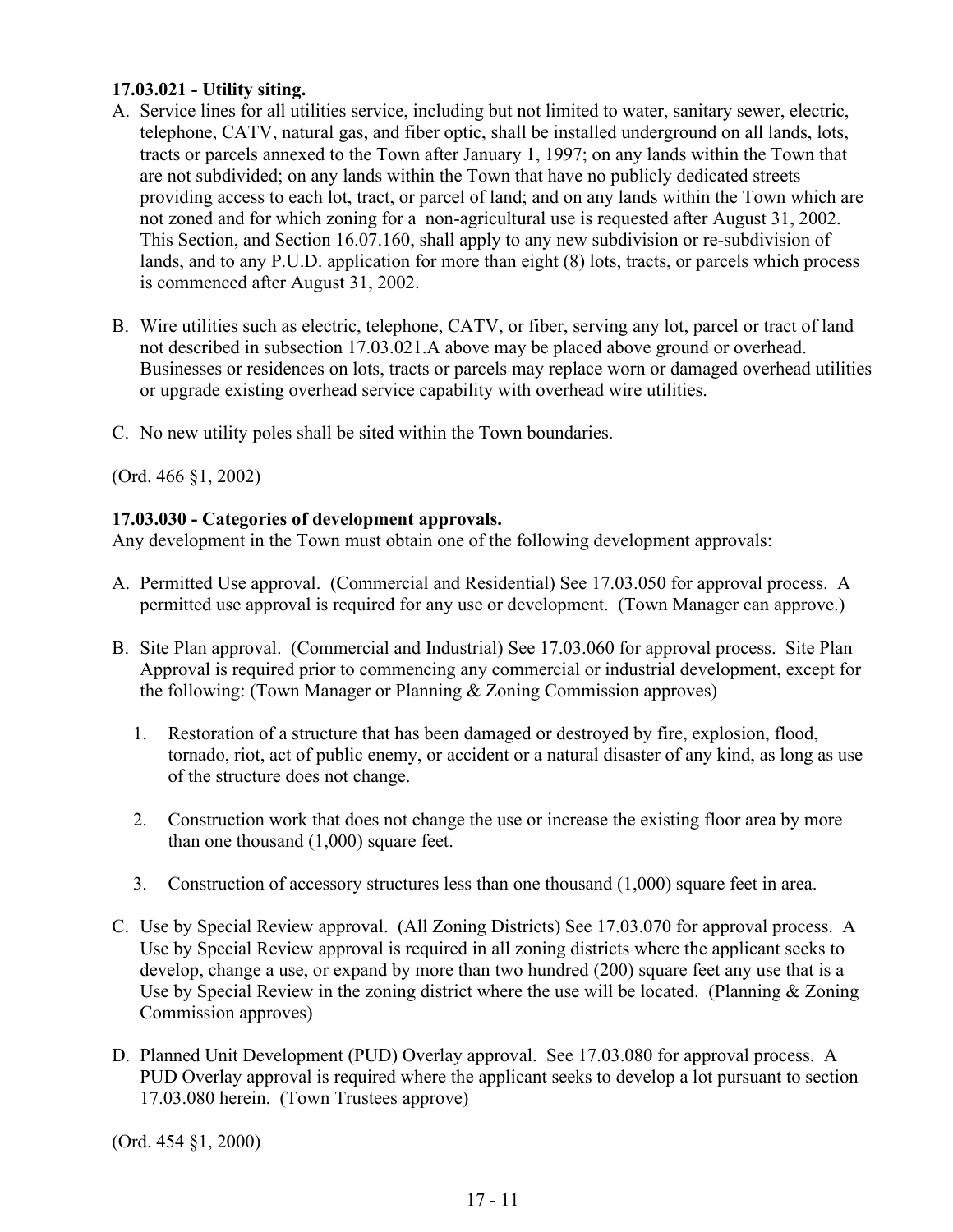# **17.03.040 - General development approval process.**

The applicant for any development approval must comply with the following procedures:

- A. Pre-application conference. The applicant must participate in a pre-application conference with the Town Manager prior to submitting any development approval application. The preapplication conference is an informal meeting between the applicant and the Town Manager to discuss the proposed application and familiarize the applicant with the applicable requirements of this Zoning Code and any other applicable regulations.
- B. Determination of completeness. After the Town has received an application, the Town Manager shall determine whether the application is complete. If the application is not complete, the Town Manager shall request additional information required under this Zoning Code. The Town Manager shall take no further action and the application shall not be deemed filed until the deficiencies have been remedied.
- C. Applicant. Applications will be accepted only from persons having legal authority to take action in accordance with the development approval. If the applicant is not the owner of the property, a written consent from each property owner must be submitted along with the application.
- D. Fee. The appropriate fee in accordance with the fee schedule shall accompany all development approval applications.

(Ord. 454 §1, 2000)

# **17.03.050 - Permitted Use approval.**

- A. Submittal requirements. The following information shall be submitted to the Town Manager's staff on the form provided by the Town anytime after the pre-application conference:
	- 1. Name, address, telephone number of the applicant and all property owners.
	- 2. Street address and/or legal description of the lot.
	- 3. Description of the existing zoning and land uses and adjacent zoning and land uses.
	- 4. Description of the proposed use and an explanation of how the use complies with applicable standards.
	- 5. Architectural drawings of the proposed building and site plan design.
- B. Procedures.
	- 1. Town Manager review. The Town Manager reviews the application and either approves, approves with conditions or denies the application.
	- 2. Appeal to the Board of Adjustment. If the Town Manager denies the application or approves it with conditions, the applicant may appeal the decision in writing to the Board of Adjustment within fifteen (15) days of the Town Manager's decision.
- C. Criteria. The Town Manager shall approve an application if it: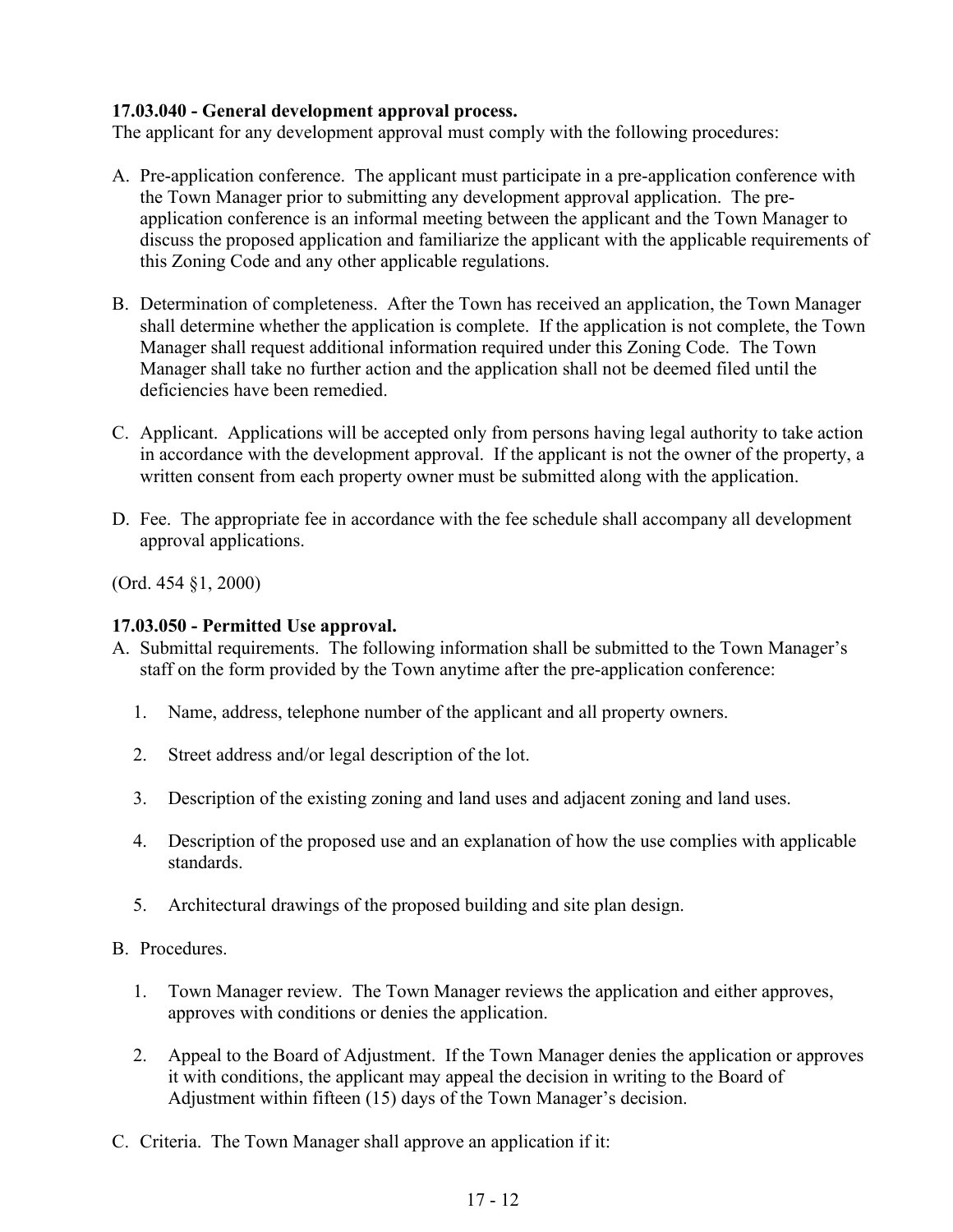- 1. Complies with this Zoning Code; and
- 2. Is consistent with the Town's Comprehensive Plan.

### **17.03.060 - Site Plan approval.**

- A. Purpose. Any commercial or industrial use in the Town that is not approved as part of a PUD overlay process shall obtain Site Plan Approval. The purpose of site plan review is to facilitate the identification, evaluation, avoidance and mitigation of significant adverse impacts on the environment, agricultural lands, surrounding land uses and neighborhoods, and infrastructure through the imposition of reasonable conditions.
- B. Submittal requirements. The following shall be submitted to the Town Manager's staff any time after the pre-application conference.
	- 1. The following information on the form provided by the Town:
		- a. Name, address, telephone number of the applicant and all property owners.
		- b. Street address and/or legal description of the site.
		- c. Description of the existing zoning and land uses and adjacent zoning and land use.
		- d. Description of the proposed use.
	- 2. Site Plan. Five (5) copies of a map, at a scale which best conveys the conceptual aspects of the plan and allows for effective public presentation, containing the following information:
		- a. Name and legal description of the proposed development and total acreage of site.
		- b. The general location and boundaries of the site.
		- c. Name, address and telephone number of the designer, engineer and surveyor.
		- d. Date of preparation, revision box, written scale, graphic scale, and north arrow (designated as true north).
		- e. The location of all existing and proposed structures.
		- f. Roadways, parking areas, driveways and their respective dimensions.
		- g. Traffic circulation, including locations of entries and exits.
		- h. Significant on-site features including, but not limited to: utility lines, hydrologic features, aquatic habitat, wetlands, geologic features (including slopes, alluvial fans, areas of subsidence, rock fall areas, USDA soil classification and landside areas), vegetative cover, dams, reservoirs, excavations, wildlife habitats and migration routes, significant plan ecosystems, and mines.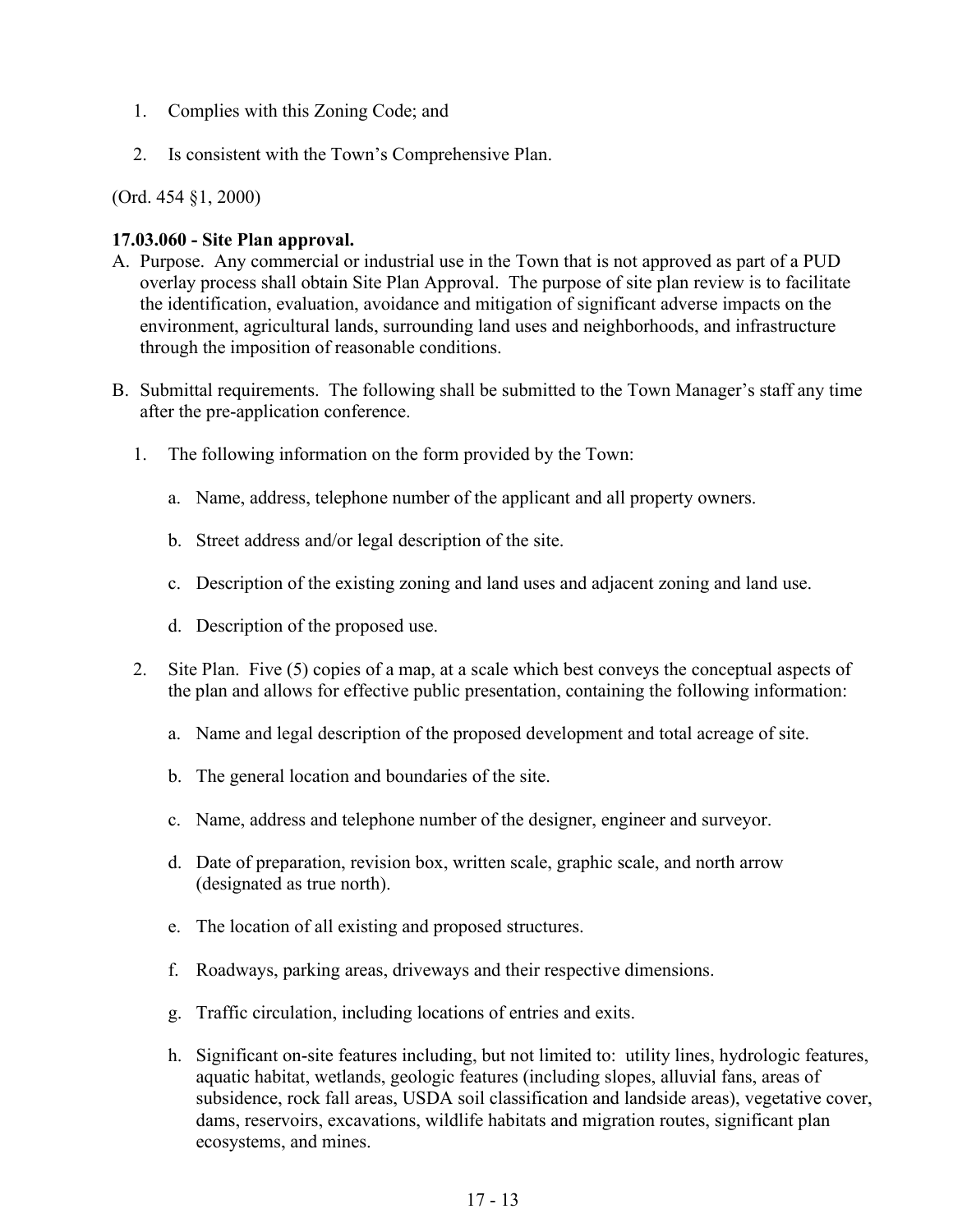- i. Location of existing and proposed landscaping including a re-vegetation plan. The revegetation plan shall illustrate the type, height, and/or caliper of the trunk of proposed plantings.
- j. Design and layout of all sewer lines, treatment facilities and other elements of sanitary sewer, water lines and water treatment facilities and utility lines and facilities to serve the site.
- 3. Storm Drainage Plan.
- 4. Grading Plan.
- 5. Building Plans.
- 6. Lighting Plan.
- 7. Such other information the Town Manager deems necessary for review of the site plan application.
- C. Review of Site Plan application.
	- 1. Staff review. The Town Manager shall, in consultation with appropriate representatives of various Town and County departments, review the application based on the criteria established for site plan approval. Following the review, the Town Manager shall prepare a report stating whether the application is approved, approved with conditions or denied. The Town Manager shall notify the applicant and Planning and Zoning Commission in writing of his decision.
	- 2. Appeal to Board of Adjustment. The action of the Town Manager may be appealed by the applicant to the Board of Adjustment. See Section 17.07 Board of Adjustment for the appeal procedure and process.
- D. Site Plan review criteria. Site plans shall be approved if the site plan satisfies all of the following criteria:
	- 1. The scale is appropriate to the site and the function of the buildings.
	- 2. The architecture is harmonious with the scale and character of surrounding land uses and is consistent with the design themes contained in the Comprehensive Plan.
	- 3. The landscape design takes into consideration the functions and use of open spaces and plan material for buffering.
	- 4. The traffic and circulation system contributes to ease of access and orderly movement on the site.
	- 5. Refuse and waste removal areas, service areas, storage yards, and exterior work yards are buffered from adjacent properties and public streets.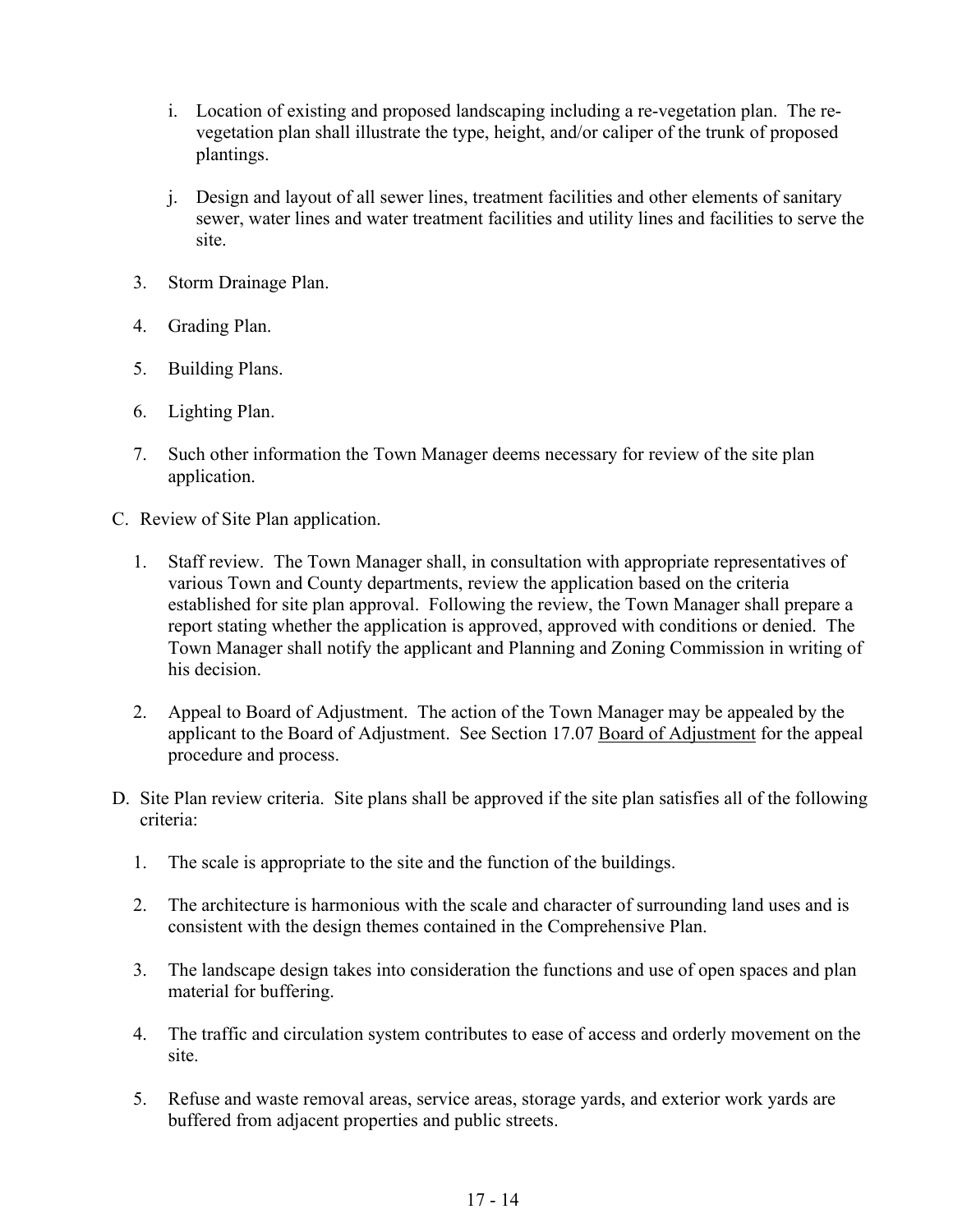- 6. Provisions have been made to limit or mitigate the effects of noise, odors, and exhaust.
- 7. Natural topography, trees and drainage patterns are preserved to the extent practicable.
- E. Term of Site Plan approval. If a building permit has not been issued within three (3) years from the date of a site plan approval, the site plan approval shall be null and void unless extended. An extension may be granted for a maximum of one (1) year upon written request to the Town Manager by the applicant. No extension shall be granted if this Zoning Code has been amended such that the site plan no longer conforms to the requirements of this Zoning Code. If a rezoning for any land included within an approved site specific development plan has occurred, the site plan shall be of no effect.

# **17.03.070 - Application and approval of Use by Special Review.**

A. Submittal requirements.

- 1. The following information shall be submitted to the Town Manager's staff on the form provided by the Town any time after the pre-application conference.
	- a. Name, address, telephone number of the applicant and all property owners.
	- b. Street address and/or legal description of the lot.
	- c. Description of the existing zoning and land uses and adjacent zoning and land use.
	- d. Description of the proposed use and an explanation of how the use complies with applicable standards.
- 2. A schematic plan of the lot indicating locations of existing and proposed structures.
- 3. Elevations of proposed structures.
- 4. Additional information, as required by the Town Manager, that will permit review of the application under the criteria established for uses by special review.
- B. Procedures.
	- 1. Staff review. The Town Manager shall review the application in consultation with appropriate Town departments and required external organizations. Based on the criteria established for uses by special review the Town Manager shall determine whether the application is complete. Any application deemed not complete will be returned to the applicant with a list of deficiencies. No application will be forwarded to the Planning and Zoning Commission until such time as the application is complete.
	- 2. Referral to the Planning and Zoning Commission. Once the Town Manager determines the application is complete, the application will be forwarded with staff comments to the Planning and Zoning Commission for review. Completed applications must be submitted to the Planning and Zoning Commission at least twenty (20) days prior to the date set for Planning and Zoning Commission review.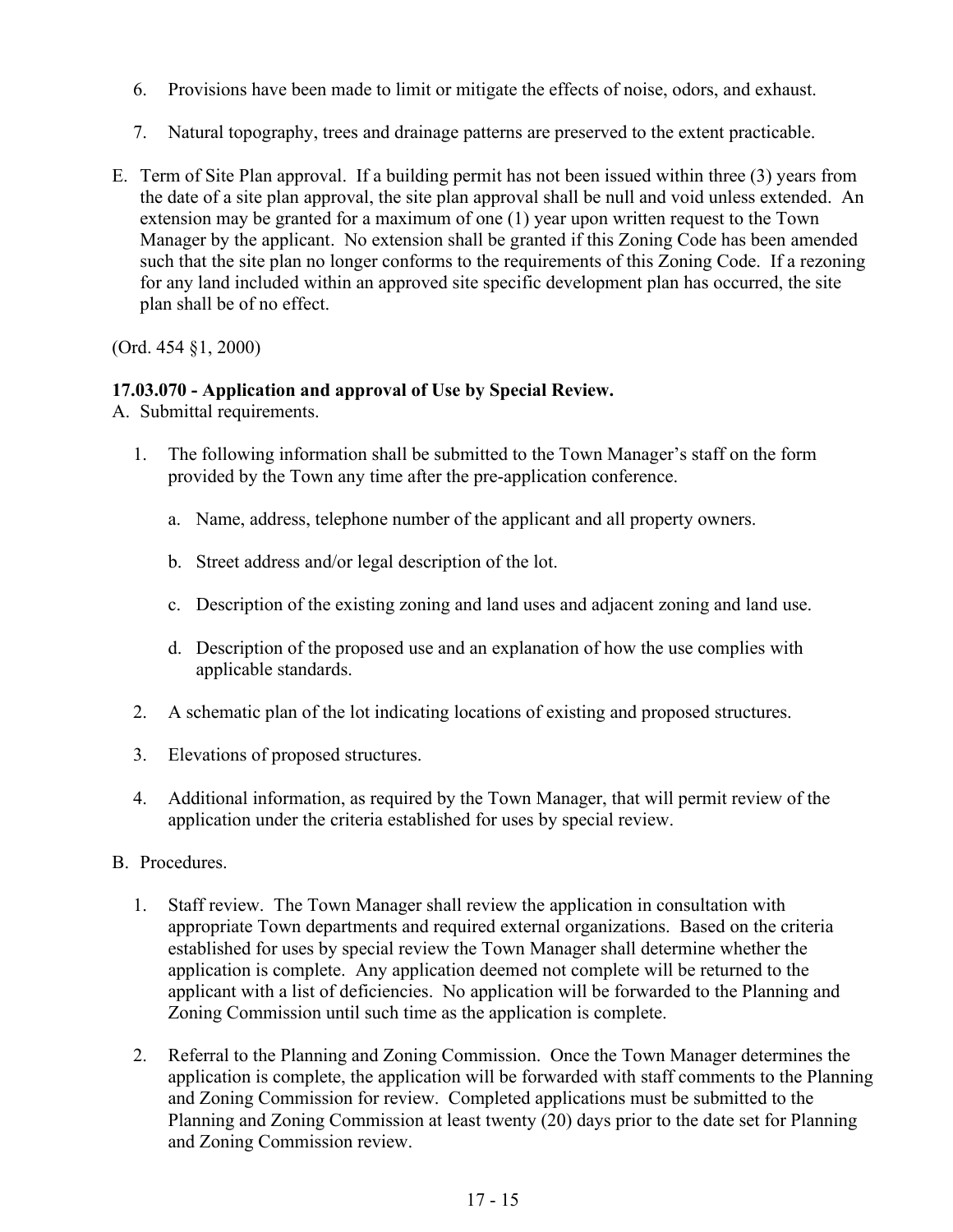- 3. Planning and Zoning Commission review of the application. After the proper notification requirements have been met, the Planning and Zoning Commission shall review the application at a public hearing. Using the criteria contained in this Zoning Code, the Planning and Zoning Commission shall approve, approve with conditions or deny the application.
- 4. Town Board of Trustees review of the application. The Town Board of Trustees may, upon appeal of any Trustee, the applicant, staff, or Planning Zoning Commission member, review the application.
	- A. Procedure for Town Trustee review.
		- i. At the first regularly scheduled meeting of the Trustees, after the request to review, the Trustees shall vote to review the application. A majority vote is required to proceed with the review.
		- ii. If the Trustees vote to review the application, the application will be reviewed at a regularly scheduled meeting within thirty (30) days of the vote to review.
		- iii. The Trustees may reverse, affirm, or wholly or in part, modify the decision of the Planning & Zoning Commission.
- C. Criteria for Use by Special Review. An application for a Use by Special Review may be approved only if it satisfies the following criteria:
	- 1. The proposed use is in conformance with the Town's most current Comprehensive plan.
	- 2. The proposed use is consistent and compatible with the character of the immediate vicinity of the lot and surrounding land uses, or enhances the mixture of complementary uses and activities in the immediate vicinity of the parcel proposed for development; and
	- 3. The location, size, design and operating characteristics of the proposed use will have no significant adverse effect on visual characteristics, pedestrian and vehicular circulation, parking trash, service delivery, noise, vibrations and odor on surrounding properties; and
	- 4. There are adequate public facilities to serve the proposed use including, but not limited to, roads, potable water, sewer, solid waste, parks, police and fire protection, emergency medical services, hospital and medical services, drainage systems and schools.
	- 5. The proposed use satisfies any additional standards imposed by this Zoning Code.

#### **17.03.080 - Planned Unit Development (PUD) overlay approval.**

- A. Authority. This section is authorized pursuant to Article 67, Title 24 of the Colorado Revised Statutes.
- B. Purpose. The purpose of Planned Unit Development (PUD) overlay is to encourage flexibility and innovation in the development of land which: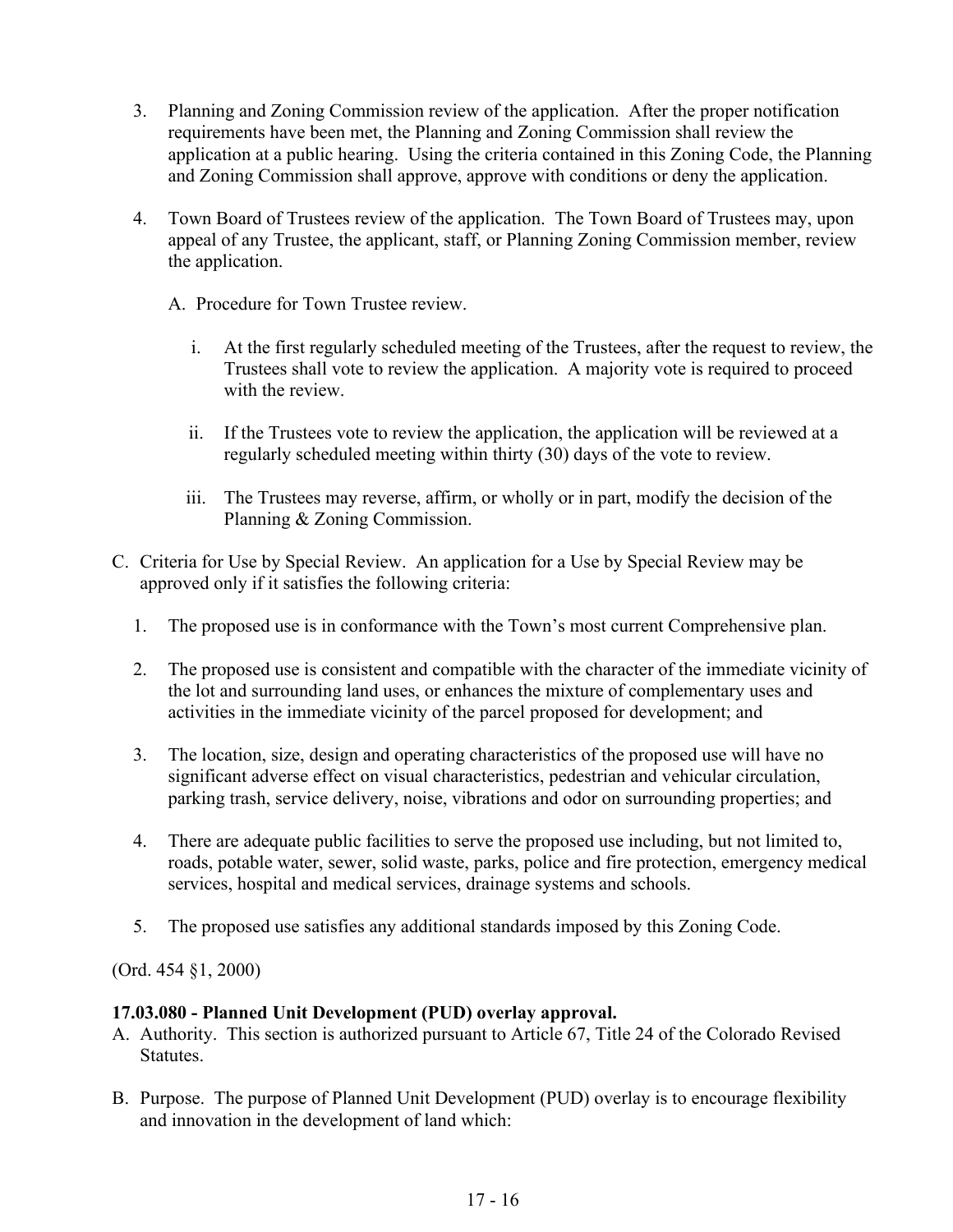- 1. Fosters greater variety in the type, design, and layout of buildings and a more rational relationship between residential, business and industrial uses.
- 2. Improves the design, character and quality of development.
- 3. Promotes safe, efficient and economic use of land, public facilities, transportation and services.
- 4. Preserves open space to the greatest extent practicable and minimize adverse environmental impacts of development.
- 5. Achieves a compatibility of land uses.
- 6. Improves the design and layout of development.
- C. Applicability. No PUD overlay approval may be granted for a residential development on a parcel less than five (5) acres in size or an industrial development on less than two (2) acres in size.
- D. Applicant. An application for approval of a PUD may be filed by the owners of the property for which the approval is required and must include written consents by the owners of all property to be included in the PUD.
- E. Effect of approval. Approval of a PUD overlay shall have the effect of overlaying the existing zoning and thereby adding to and modifying the existing zoning regulations. If there is a conflict between the provisions of the existing zoning description and the PUD overlay approval, the regulation of the underlying zone shall apply unless specifically addressed in the provisions of the PUD overlay approval.
- F. Submittal Requirements.
	- 1. Preliminary Development Plan submittal requirements.
		- a. Written Statement. A written description of the existing zoning and land uses, adjacent zoning and land uses, and how the proposed land use will satisfy all applicable criteria.
		- b. Land Use Plan. A land use plan showing the following information:
			- i. Type and location of all intended uses.
			- ii. Expected gross land areas of all intended uses including open space.
			- iii. Gross floor area or residential unit size and number of all structures.
			- iv. Heights of all structures.
			- v. Transportation access and circulation patterns including vehicle, bicycle, and pedestrian circulation patterns.
			- vi. The proposed maximum density stated in terms of dwelling units per acre.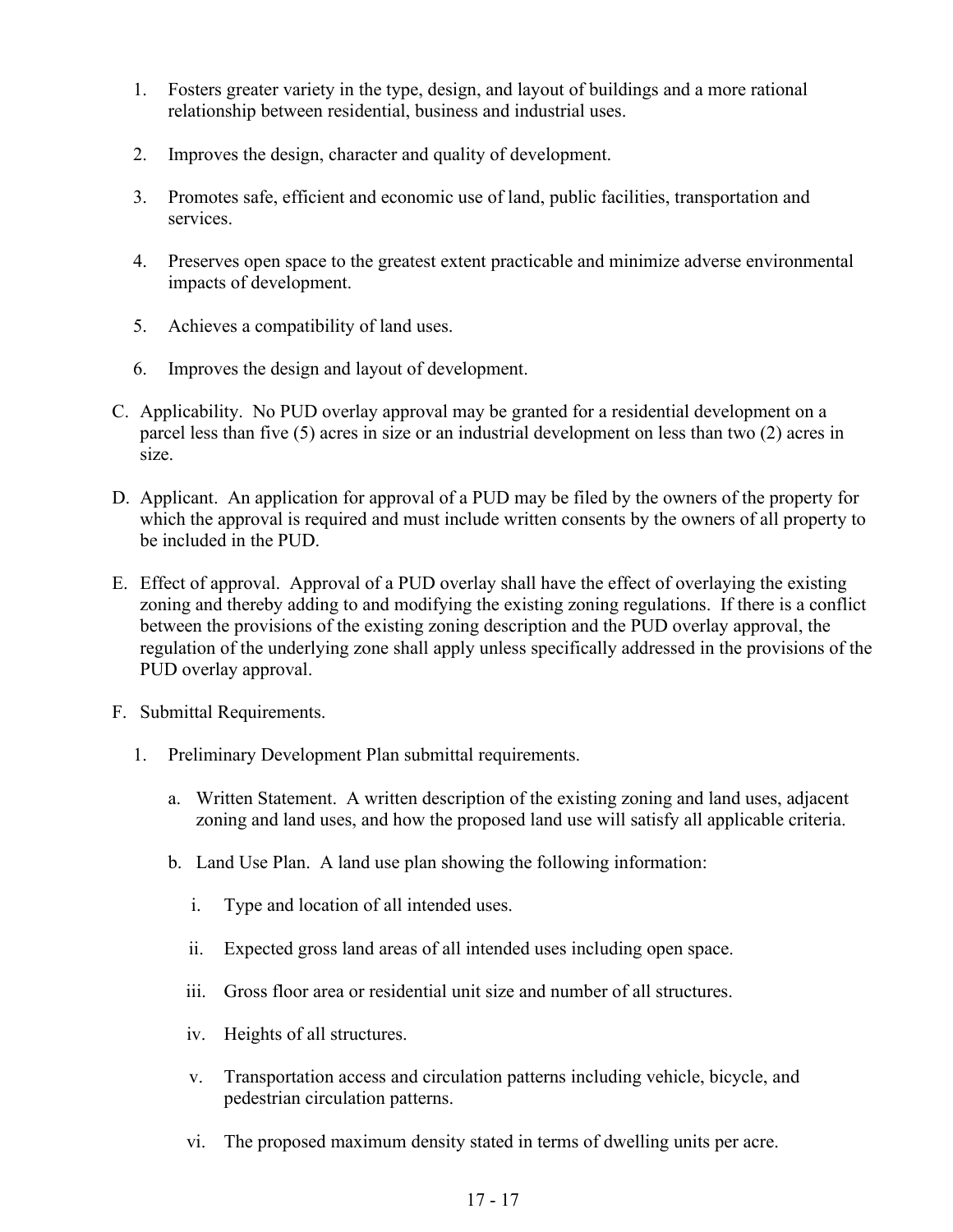- vii. Location and size of all utilities to be provided.
- viii. Existing natural and man-made features on the site.
- ix. Any other information normally required by the Town as part of an application for preliminary plat approval of a subdivision that is deemed necessary by the Town Manager.
- c. Preliminary engineering plan, unless otherwise authorized by the Town Manager, including utility plan, street profiles, drainage plan and geological information.
- 2. Final Development Plan submittal requirements.
	- a. General. The following information shall be provided on the form provided by the Town:
		- i. Name, address, telephone number of the applicant and all property owners.
		- ii. Street address and/or legal description of the lot.
	- b. Site Map. A map of the existing site at a scale of not less than  $1" = 100"$  showing the following information:
		- i. Scale and north arrow designed as true north;
		- ii. Site boundaries and dimensions;
		- iii. Topography with contours at no greater than five (5) foot intervals;
		- iv. Vegetation, location and type;
		- v. Soil quality, for construction purposes;
		- vi. One hundred (100) year flood plain and high water areas;
		- vii. Existing structures and their current uses;
		- viii. Existing roads and other improvements.
		- ix. Location of public utilities and utility easements; and
		- x. Other information deemed necessary by the Planning and Zoning Commission.
	- c. Site Plan. A map of the site showing the major details of the proposed PUD prepared at a scale of not less than  $1" - 100'$ . The plan shall contain sufficient detail to evaluate the land planning, building design, and other features of the planned unit development proposed. The site plan shall contain, insofar as applicable, the following minimum information.
		- i. Scale and north arrow;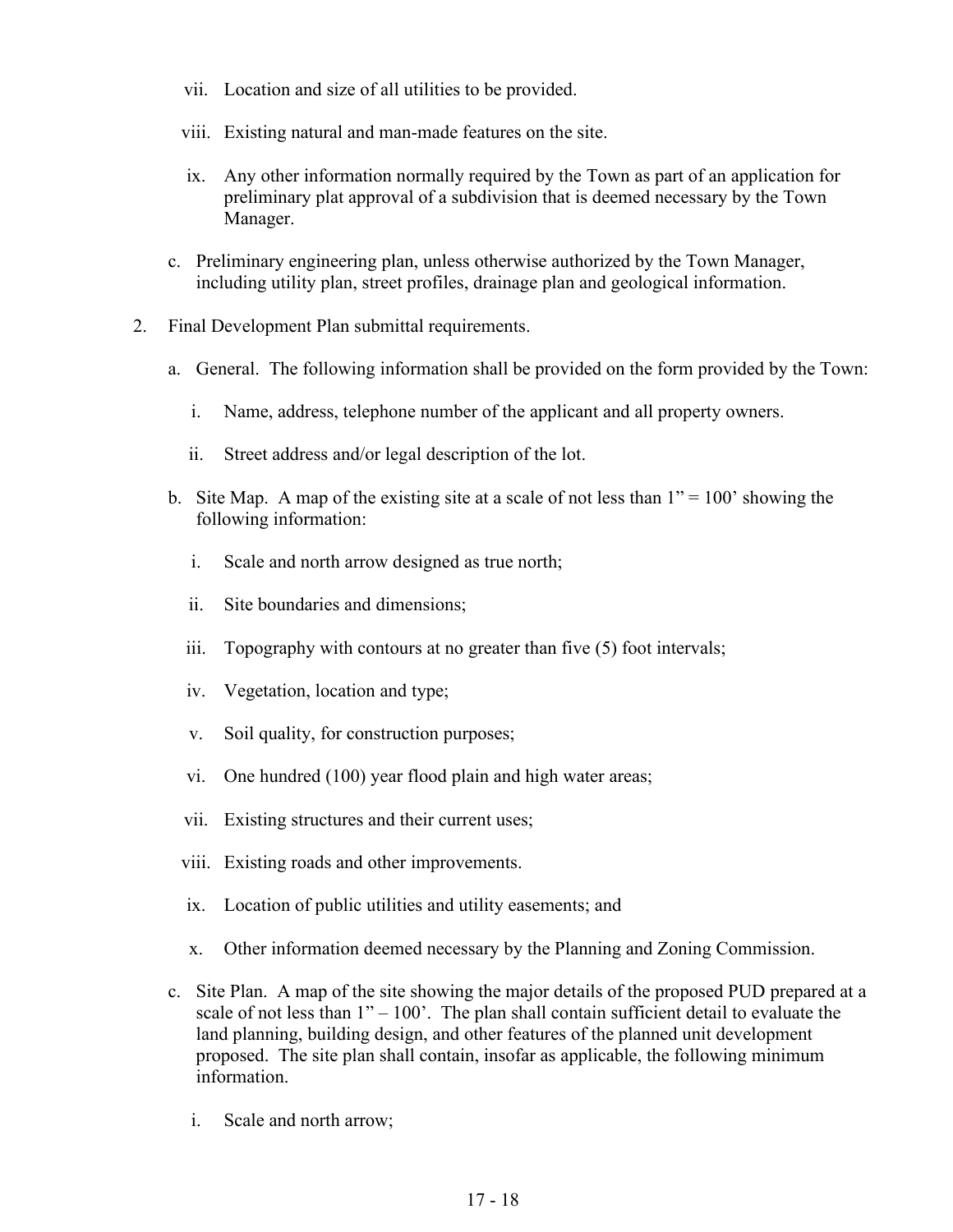- ii. Proposed name of the development;
- iii. Identity of a subdivision master development plan of which the site may be a part;
- iv. Topography with finished contours at no greater than five (5) foot intervals;
- v. The location and size of all existing and proposed buildings, structures and improvements;
- vi. Natural and proposed vegetation and landscaping, streets, walkways and easements to be reserved for public use;
- vii. Proposed open spaces and an indication as to use and ultimate ownership, if applicable;
- viii. Proposed drainage system;
- ix. Proposed utility distribution;
- x. Proposed traffic circulation with anticipated average daily traffic volumes, and access to the existing street system;
- xi. Perspective sketches showing general architectural concepts of all new or remodeled buildings;
- xii. Maximum height of all buildings, dimensions and square footage of all lots or parcels proposed within project;
- xiii. Preliminary limit of disturbance/vegetation protection and temporary erosion control plan showing the maximum limits of disturbance for all construction activity including utilities and public improvements;
- xiv. A general landscape plan at the time of initial submission to be followed by a detailed landscaping plan, once the site plan has been approved, showing the spacing, sizes and specific types of landscaping material;
- xv. Lighting plan; and
- xvi. Dimensions for all lines, angles and curves used to describe streets and other public rights-of-way.
- d. Written Statement. The written statement to be submitted with the PUD application must contain the following information (two copies required):
	- i. Present and future ownership and tenancy and a legal description of the land included in the PUD application, including identification of all mortgages, easements, covenants or restrictions on land use, liens, and judgments which may affect the site.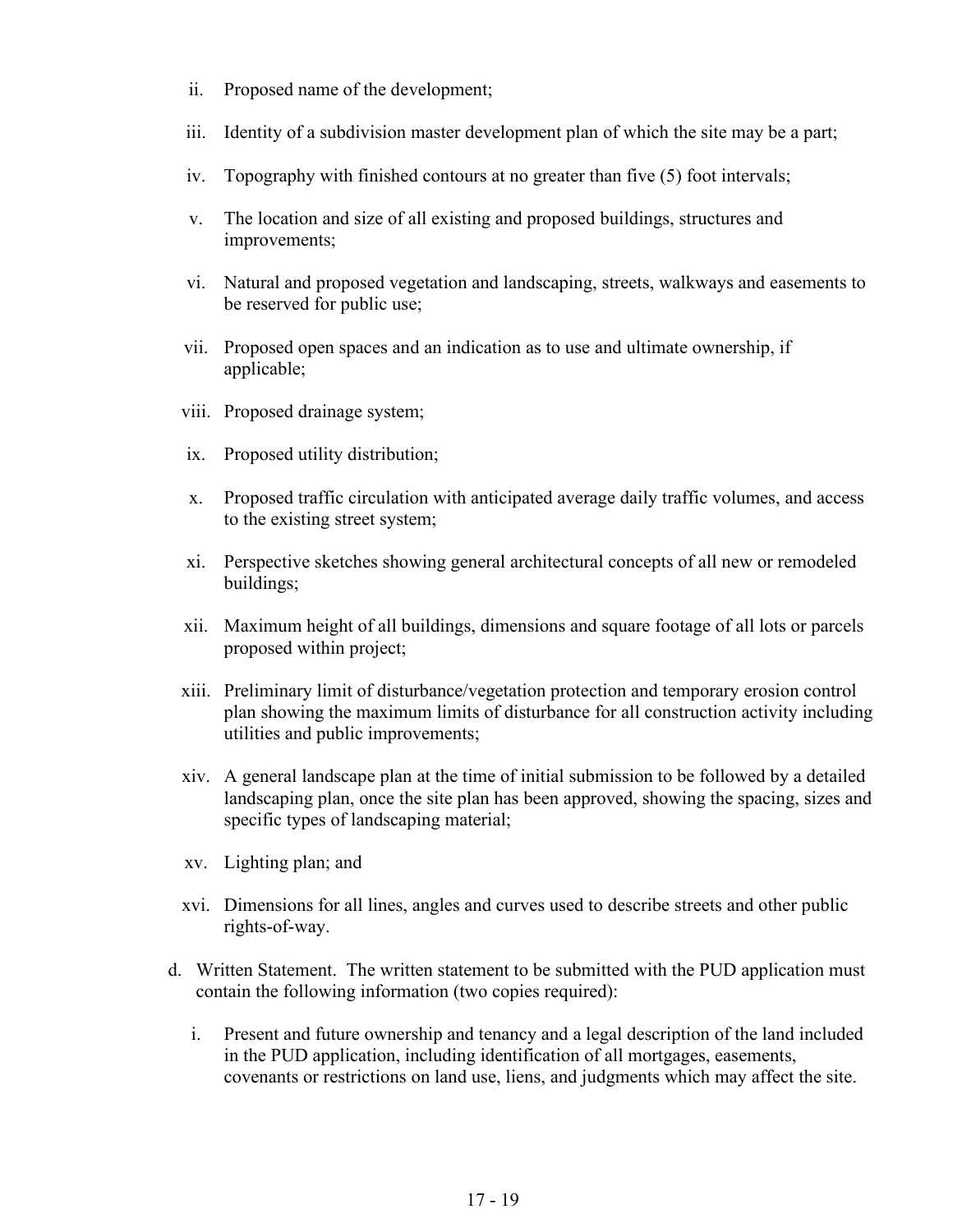- ii. Development schedule indicating the approximate date when construction of the development or phases of the development are intended to begin and be completed, including the timing of public improvements.
- iii. Copies of any special agreements, conveyances, restrictions, or covenants, which will govern the use, maintenance, and continued protection of the development and any of its common areas.
- iv. Mailing list of the owners of abutting properties and properties located within one hundred (100) feet of the boundary of the proposed development.
- v. Objectives to be achieved by the development, including building descriptions, variations in building setbacks, parking, height or other requirements that are being sought; sketches of elevations, or other information as may be required to described objectives.
- vi. A phasing plan which addresses the proposed timing of public improvements and construction.
- G. Procedures.
	- 1. Submit Preliminary Development Plan. Submit preliminary development plan to the Town Manager. If the preliminary development plan meets all the submittal requirements, the Town Manager will set a date for the Planning and Zoning Commission to review the preliminary development plan.
	- 2. Planning and Zoning Commission review of Preliminary Development Plan. At a regularly scheduled meeting, the Planning and Zoning Commission shall review the preliminary development plan submittal. This review is a mandatory informal meeting intended to provide the applicant with information regarding feasibility and any potential problems that should be addressed in the final development plan.
	- 3. Town Board Review of Preliminary Development Plan. No later than forty-five (45) days following review of the preliminary development plan by the Planning and Zoning Commission, the Town Board shall review the preliminary development plan submittal and any information provided by the Planning and Zoning Commission. This review is a mandatory informational meeting intended to provide the applicant with information regarding the feasibility and any potential problems that should be addressed during preparation of the final development plan.
	- 4. Submittal of Final Development Plan. After review of the preliminary development plan by the Planning and Zoning Commission and the Town Board, and after any changes are made to the preliminary development plan based upon recommendations made by the Planning and Zoning Commission and the Town Board, the applicant shall submit a final development plan to the Town Manager. Once the Town Manager determines the final development plan submittal is complete, a date will be set for the Planning and Zoning Commission to hold a public hearing for review of the final development plan submittal. Notice of the hearing shall be provided pursuant to Chapter 17.15.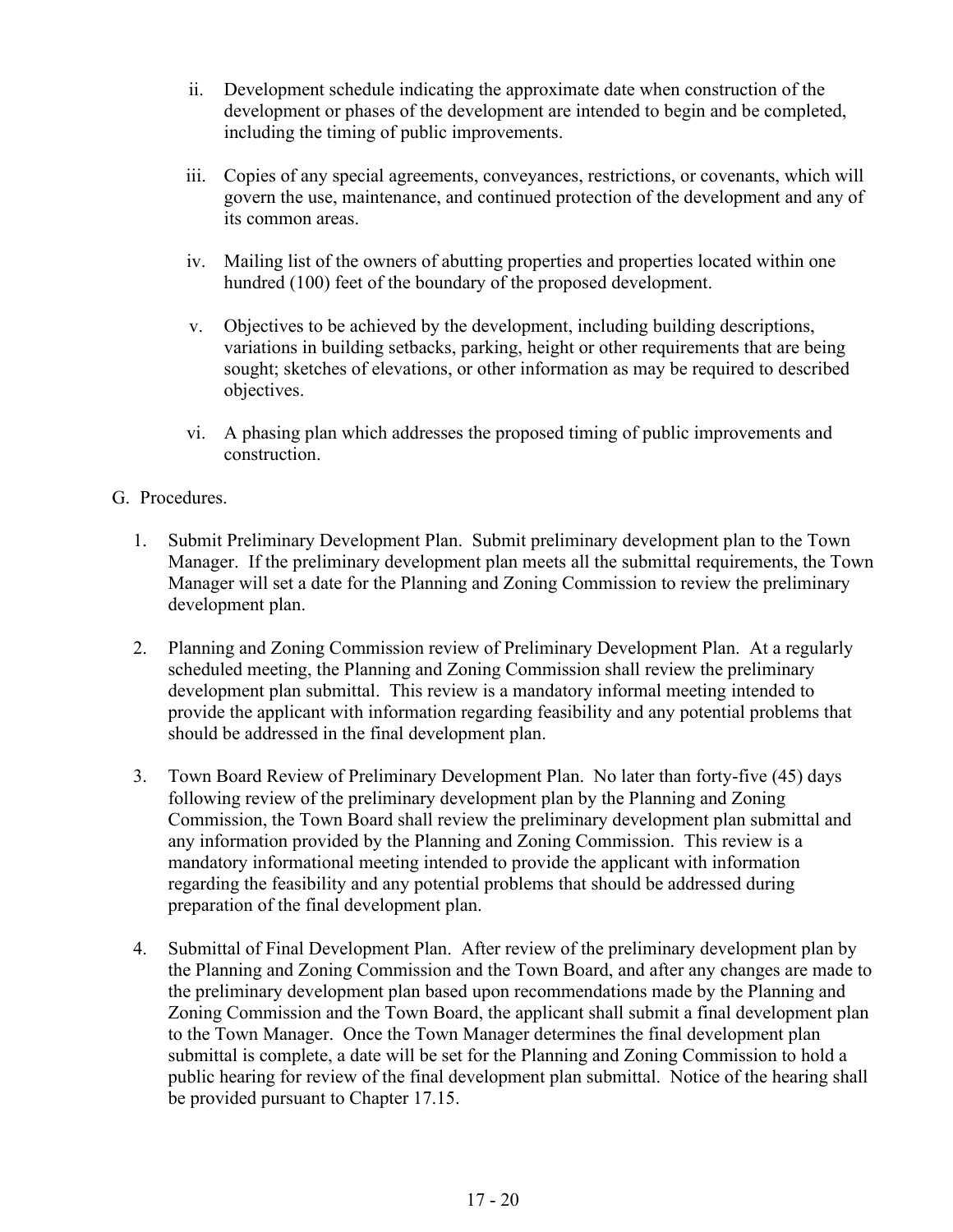- 5. Public Hearing by Planning and Zoning Commission on Final Development Plan. The Planning and Zoning Commission shall hold a public hearing considering the final development plan submittal. At the conclusion of the public hearing, the Planning and Zoning Commission shall recommend to approve, approve with conditions, continue the hearing to a later date, or deny the final development plan.
- 6. Town Board Public Hearing. No later than forty-five (45) days after the public hearing for the final development plan by the Planning and Zoning Commission, the Town Board shall hold a public hearing to review the final development plan. At the conclusion of the public hearing the Town Board shall approve the final development plan, approve the final development plan with conditions, continue the public hearing at a later date, or deny the final development plan.
- H. Planned Unit Development: Review Standards and Criteria. A final development plan for a PUD overlay will not be approved unless it complies with the following requirements and standards.
	- 1. General Requirements. The final development plan must comply with the following general requirements:
		- a. The proposed development conforms with the Town's Comprehensive Plan and any other adopted plans and policies relating to land use and development or the provision of public services.
		- b. The proposed development is compatible with the character of existing land uses in the surrounding area.
		- c. The proposed development shall not adversely affect the future of development of the surrounding area.
	- 2. Land use intensity. The density and type of development permitted on a given site will be determined as a result of impact and site plan analysis.
	- 3. Uses permitted. The uses in a PUD must be compatible with adjacent uses.
		- a. Residential Zone. In a residential zone, the Town may permit limited uses not generally associated with a residential zone if such uses are primarily for the service and convenience of the residents of the development and the immediate neighborhood. Such uses, if any, may not change or destroy the predominantly residential character of the PUD.
	- 4. Avoid adverse impacts. The PUD shall avoid adverse impacts caused by traffic circulation, building height or bulk, lack of screening, ridge line and view corridor intrusion, wetland encroachment, or intrusions on privacy.
	- 5. Open space. Open space shall be required for all PUD's. In approving a PUD, the Planning and Zoning Commission shall designate the amount, type and mix of open space to be provided (natural neighborhood, recreational, common or private). This requirement supersedes open space requirements of particular zone districts, if any.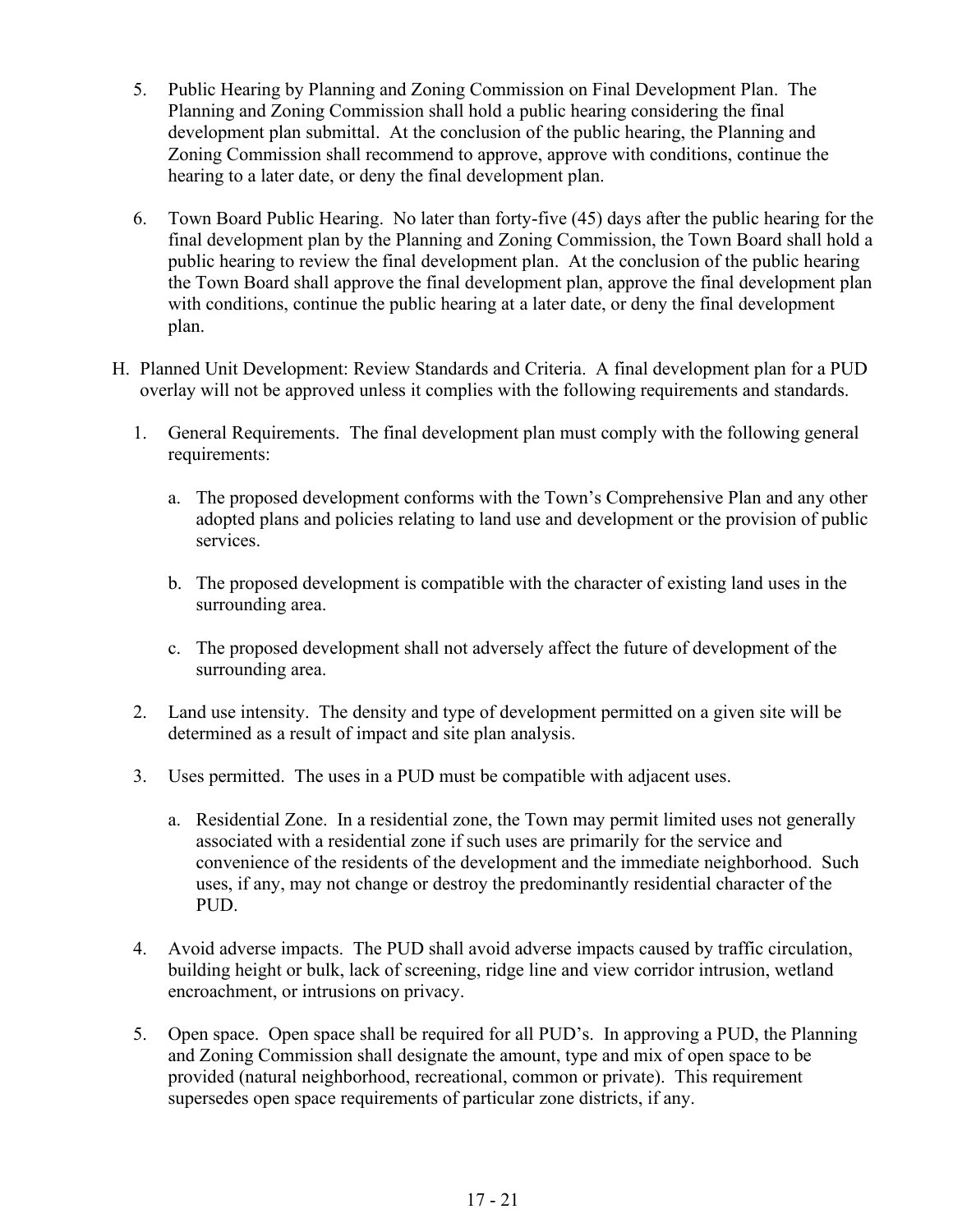- 6. Off-street parking. The Town will establish the number of off-street parking spaces in consideration of the following factors:
	- a. Probable number of cars owned or required by occupants of dwellings in the PUD;
	- b. Parking needs of any non-dwelling uses, including the traffic attracted to commercial uses from off-site; and
	- c. Varying time periods of use, whenever joint use of common parking areas is proposed.
- 7. Dimensional requirements. Dimensional requirements may be varied at the discretion of the Planning and Zoning Commission taking into consideration the intent, criteria and standards of the PUD overlay.
- 8. Site planning. The site plan for the PUD must satisfy the following site plan criteria or demonstrate that one or more of them is not applicable:
	- a. Units are clustered in the most developable and least visually sensitive portions of the site with common open space corridors separating clusters. The open space corridors should be designed to coincide with significant vegetation and in many cases, are left in the natural state. Open space areas will be the maintenance responsibility of the homeowners. Any areas not left in natural state are designed for water conservation.
	- b. Roads and utility lines are designed to work with the existing grade and cut and fill slopes should be minimized. Roads and utilities are placed so that disturbance of significant vegetation is minimized.
	- c. Existing natural drainage ways are maintained to the extent practicable.
	- d. Adequate consideration has been given to soil conditions and ground water.
	- e. Trails and sidewalks are provided to allow efficient internal circulation as well as links to adjacent trail systems or other properties. Existing trails should be maintained and incorporated into open space elements of the project.
	- f. Common open spaces in a PUD site shall be preserved and maintained as provided for in an irrevocable dedication declaration, or restrictive covenants approved by the Town and filed and recorded in the office of the County Recorder, or other mechanisms acceptable to the approving agency.
	- g. Circulation in terms of an internal street circulation system designed for the type of traffic generated, safety, separation from living areas, convenience, access, noise, and exhaust control. Bicycle traffic shall be considered and provided for.
	- h. Variety in housing type, densities, facilities and open space is provided.
	- i. Pedestrian traffic is designed to provide safety, separation, convenience, access to points of destination, and attractiveness.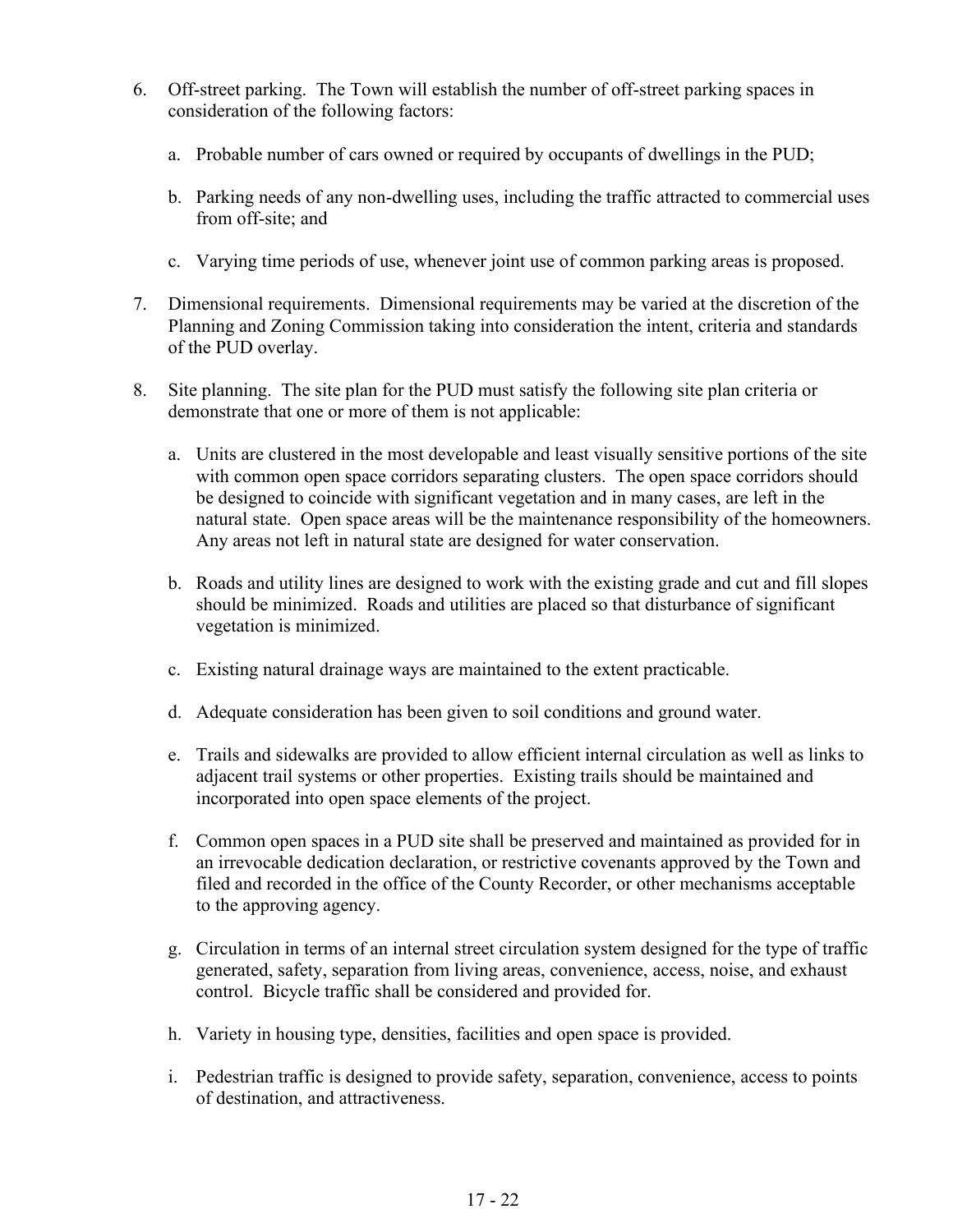j. Landscaping of the total site is addressed in terms of purpose of planning such as screening or ornamentation; hard surface materials uses, if any; maintenance, water needs, suitability; and effect on the neighborhood.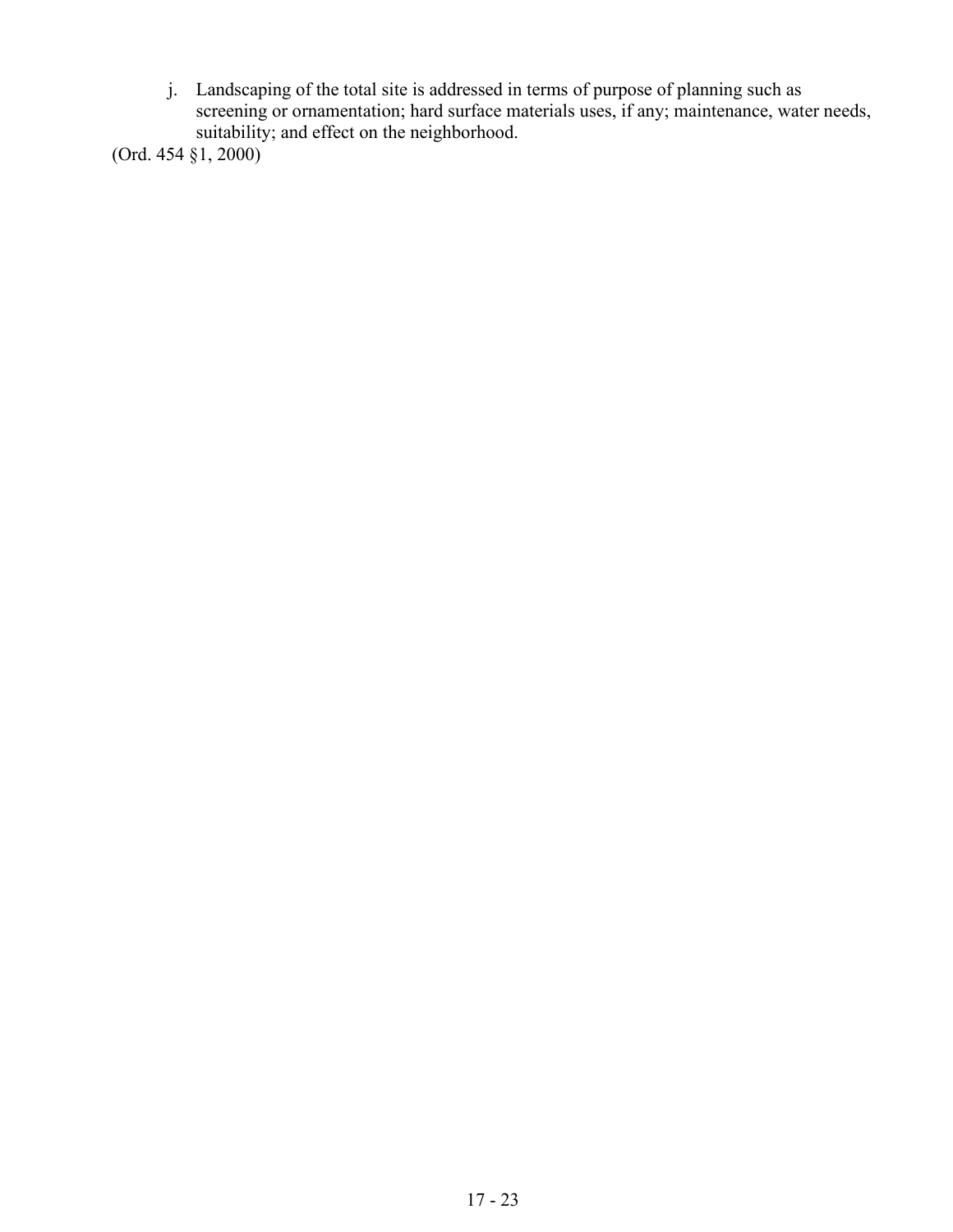# **17.04 - Zoning Districts**

<span id="page-23-0"></span>

| <b>Sections</b> | Page |
|-----------------|------|
|                 |      |
|                 |      |
|                 |      |
|                 |      |

# **17.04.010 - Zoning District standards established.**

- A. Residential Districts. In order to secure for the persons residing in the district a comfortable, healthy, safe, and pleasant environment in which to live sheltered from incompatible and disruptive activities and to encourage a diversity of housing options, the following residential districts are established.
	- 1. R-1A: Residential Agricultural.
	- 2. R-1: Single Family Detached Residential.
	- 3. R-2: Multiple Family Residential
- B. Commercial Districts. In order to accommodate a wide variety of commercial activities, to make the Town's core district a more attractive and energetic place to live, work and shop, to separate pedestrian oriented development from automobile dependent activities and to enhance the economic development of the Town, the following commercial district is established:
	- 1. CB: Central Business.
- C. Industrial Districts. In order to encourage a diverse employment base, provide for production of goods and services and minimize conflict with other land uses, the following industrial district is established:
	- 1. I: Industrial.
- D. Open Space Districts. In order to preserve those lands suitable for open space conservation or low intensity recreational uses, the following district is established:
	- 1. OS: Open Space.
- E. Mixed Use District. In order to encourage a wide variety of commercial activities and residential uses in defined areas on the periphery of the Town, resulting in the extensive and attractive use of these areas of the Town, the following mixed use district is established:
	- 1. MU: Mixed Use

(Ord. 620 §1, 2012; Ord. 454 §1, 2000)

# **17.04.020 - Use and dimensional requirements.**

A. R-1A: Residential Agricultural

1. Permitted Uses. The following categories of use are permitted uses in R-1A zone districts: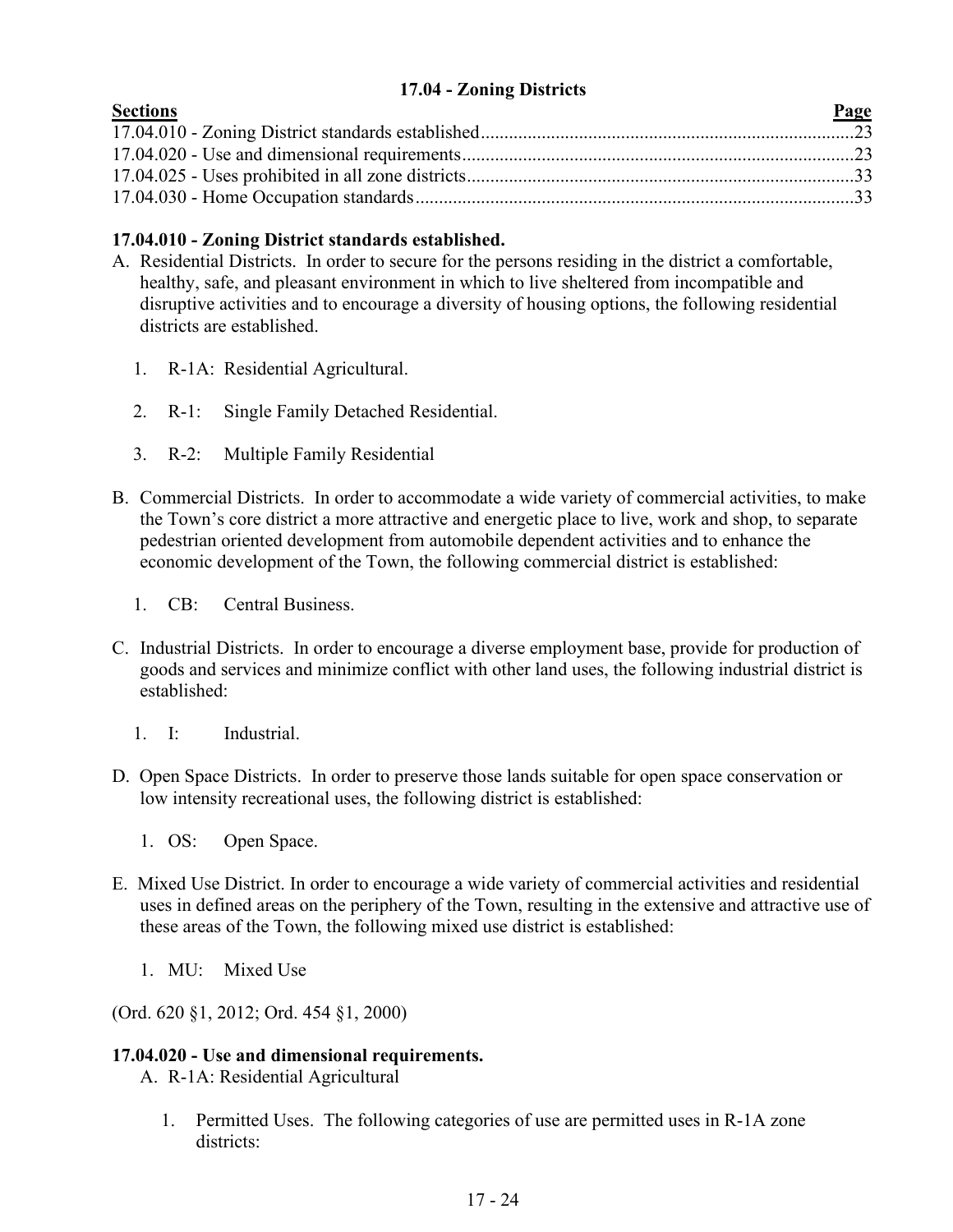- a. Single family dwellings.
- b. REPEALED (Ord. 533 §2, 2008)
- c. Keeping of farm animals for the sole use and benefit of the occupant in well maintained pastures or pens, not overgrazed or soil pulverized to the point that blowing dust is a nuisance and manure is collected and properly treated or disposed of so as to not create offensive smells to neighboring properties. Permitted animals are limited to: two (2) of the following large animals: horses, mules, burros, llamas, sheep, cows, goats, as well as twenty (20) hens for the first two and one-half (2.5) acres. Animal numbers can increase one animal for each additional five (5) acres of land owned. This limitation does not apply to household pets.
- d. Accessory structures to any permitted use or any approved Use by Special Review.
- e. Farming and ranching.
- f. Fences up to six (6) feet in height. (Ord. 533  $\S3$ , 2008)
- g. Home occupations in conformance with home occupation standards set forth in 17.04.020.F. (Ord. 588 §5, 2010)
- h. Family Childcare Home. (Ord. 590 §5, 2010)
- 2. Uses by Special Review. The following categories are allowed in R-1A zone districts only by special review:
	- a. Guest houses eight hundred (800) square feet or larger.
	- b. Parks and playgrounds.
	- c. Churches.
	- d. Libraries and museums.
	- e. Schools.
	- f. Bed and breakfasts.
	- g. Garages larger than one thousand two hundred (1,200) share feet in area. (Ord.533 §5, 2008)
	- h. Fences in excess of six (6) feet in height. (Ord. 533 §6, 2008)
	- i. Storage structures larger than three hundred (300) square feet in area. (Ord. 533 §7, 2008)
- 3. Dimensional requirements. The following dimensional requirements apply to all structures constructed or located in the R-1A zone district: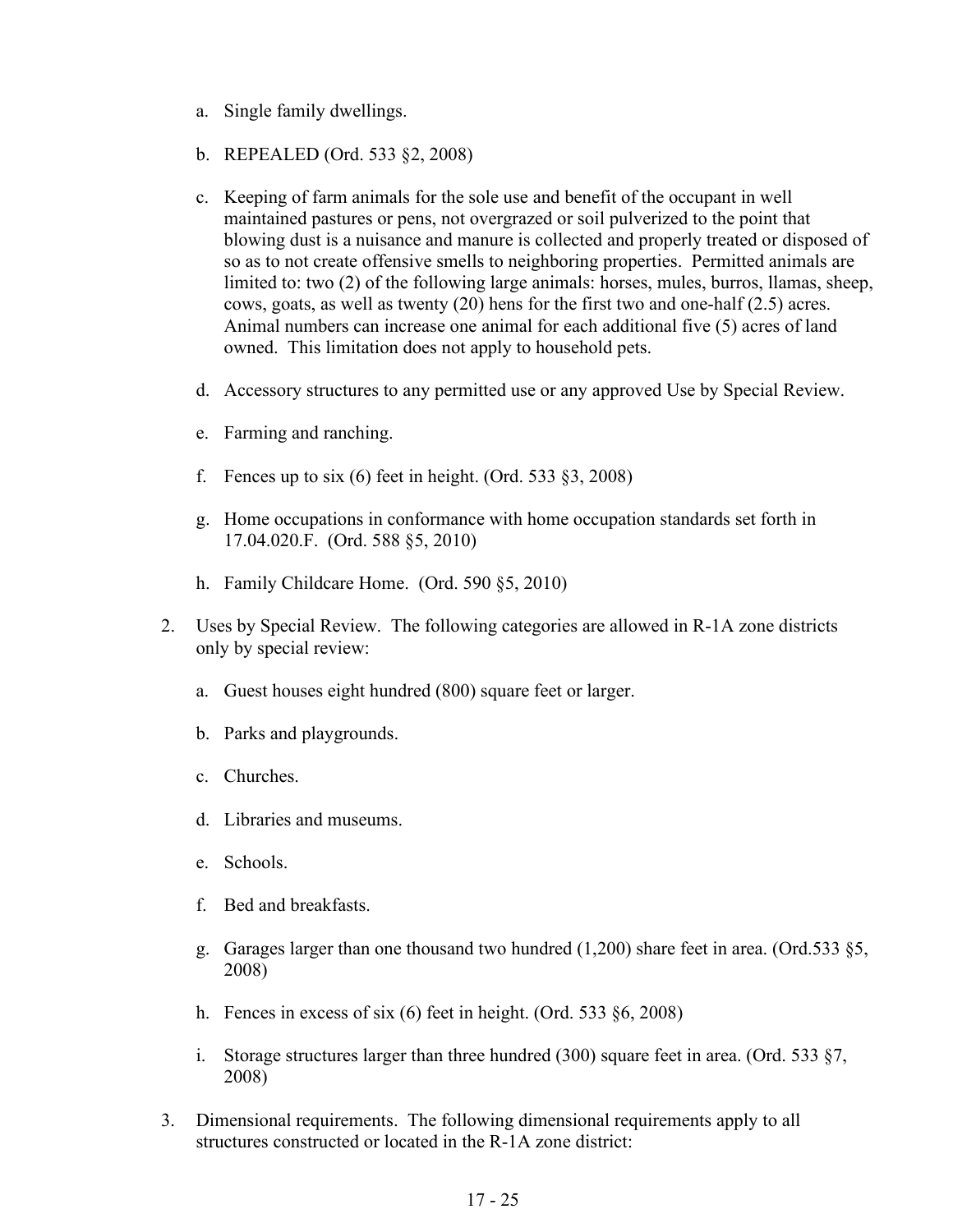| a. Minimum lot area:      | two and one-half $(2.5)$ acres |
|---------------------------|--------------------------------|
| b. Minimum front setback: | fifty $(50)$ feet              |
| c. Minimum side setback:  | fifty $(50)$ feet              |
| d. Minimum rear setback:  | fifty $(50)$ feet              |

- B. R-1: Single Family Detached Residential
	- 1. Permitted Uses. The following categories are permitted uses in R-1 zone districts.
		- a. Single family dwellings.
		- b. Accessory structures to any permitted use or any approved use by special review.
		- c. Fences up to six (6) feet in height. (Ord. 533 §8, 2008)
		- d. Home occupations in conformance with home occupation standards set forth in 17.04.020.F. (Ord. 588 §6, 2010)
		- e. Family Childcare Home. (Ord. 590 §6, 2011)
	- 2. Uses by Special Review. The following categories are allowed in R-1 zone districts only by special review:
		- a. Guest houses eight hundred (800) sq. ft. or larger.
		- b. Parks and playgrounds.
		- c. Churches.
		- d. Schools.
		- e. Bed and breakfasts.
		- f. Garages larger than one thousand two hundred (1,200) square feet in area. (Ord. 533 §9, 2008)
		- g. Fences in excess of six (6) feet in height. (Ord. 533 §10, 2008)
		- h. Storage structures larger than three hundred (300) square feet in area. (Ord. 533 §11, 2008)
	- 3. Dimensional requirements. The following dimensional requirements apply to all structures constructed or located in the R-1 zone district.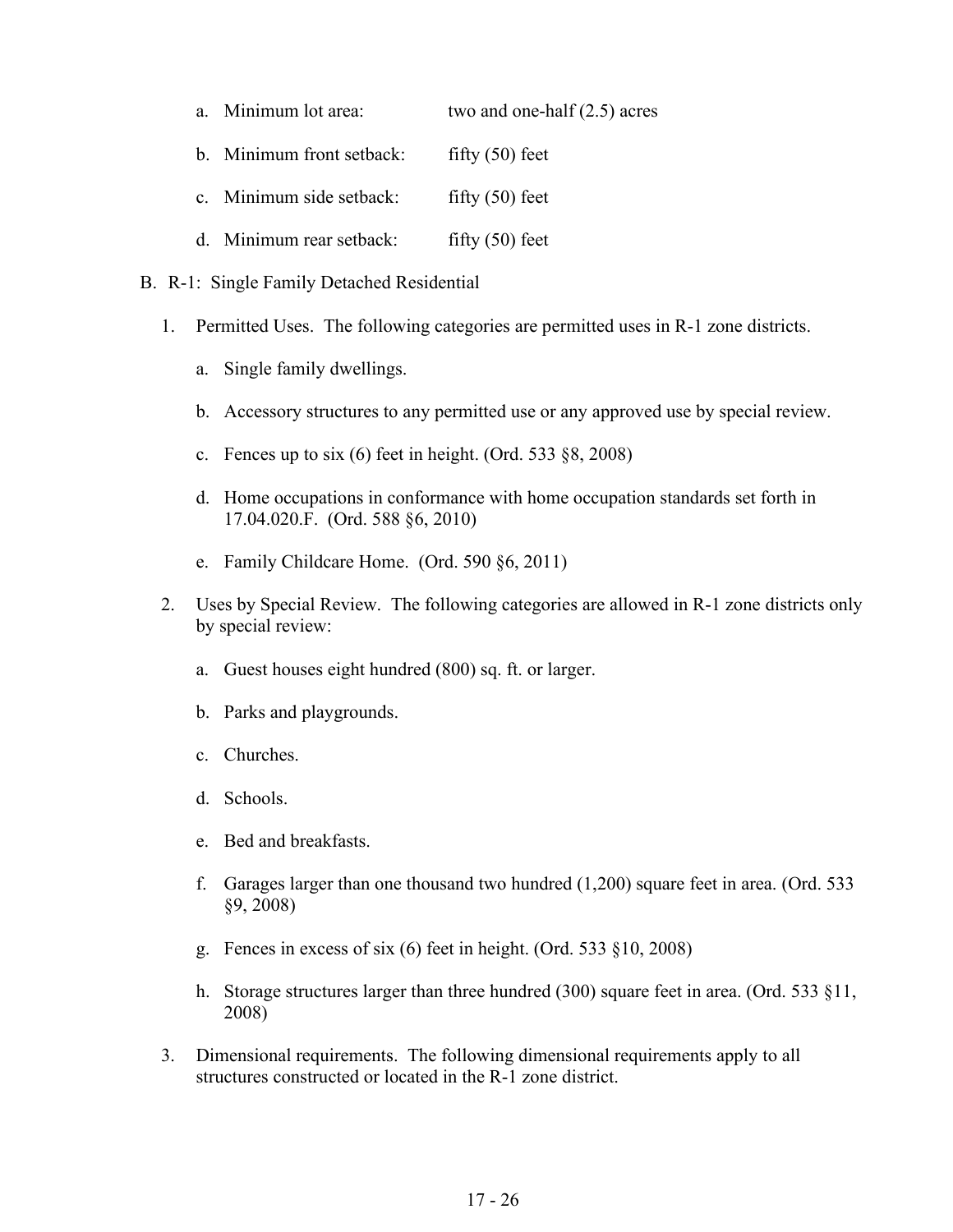- a. Minimum lot area: seven thousand five hundred (7,500) square feet in subdivisions approved after the effective date of this Zoning Code; six thousand (6,000) square feet for all other lots.
- b. Minimum front setback: fifteen (15) feet
- c. Minimum side setback: seven and one-half (7.5) feet residence; five (5) feet accessory structure.
- d. Minimum rear setback: ten (10) feet for principal structure; (5) feet for accessory structure.
- C. R-2: Multiple Family Residential
	- 1. Permitted Uses. The following categories of uses are permitted in R-2 zone districts:
		- a. Single family dwellings.
		- b. Multiple family dwellings, limited.
		- c. Accessory structures to any permitted use or any approved use by special review.
		- d. Fences up to six (6) feet in height. (Ord. 533 §12, 2008)
		- e. Home occupations in conformance with home occupation standards set forth in 17.04.020.F. (Ord. 588 §7, 2010)
		- f. Family Childcare Home. (Ord. 590 §7, 2011)
	- 2. Use by Special Review. The following categories are allowed in R-2 zone districts only by special review.
		- a. Multiple family dwelling.
		- b. Guest houses larger than eight hundred (800) square feet in area (Ord. 533 §13, 2008).
		- c. Parks and playgrounds.
		- d. Churches.
		- e. Libraries.
		- f. Museums.
		- g. Schools.
		- h. Bed and breakfasts.
		- i. Mobile home parks.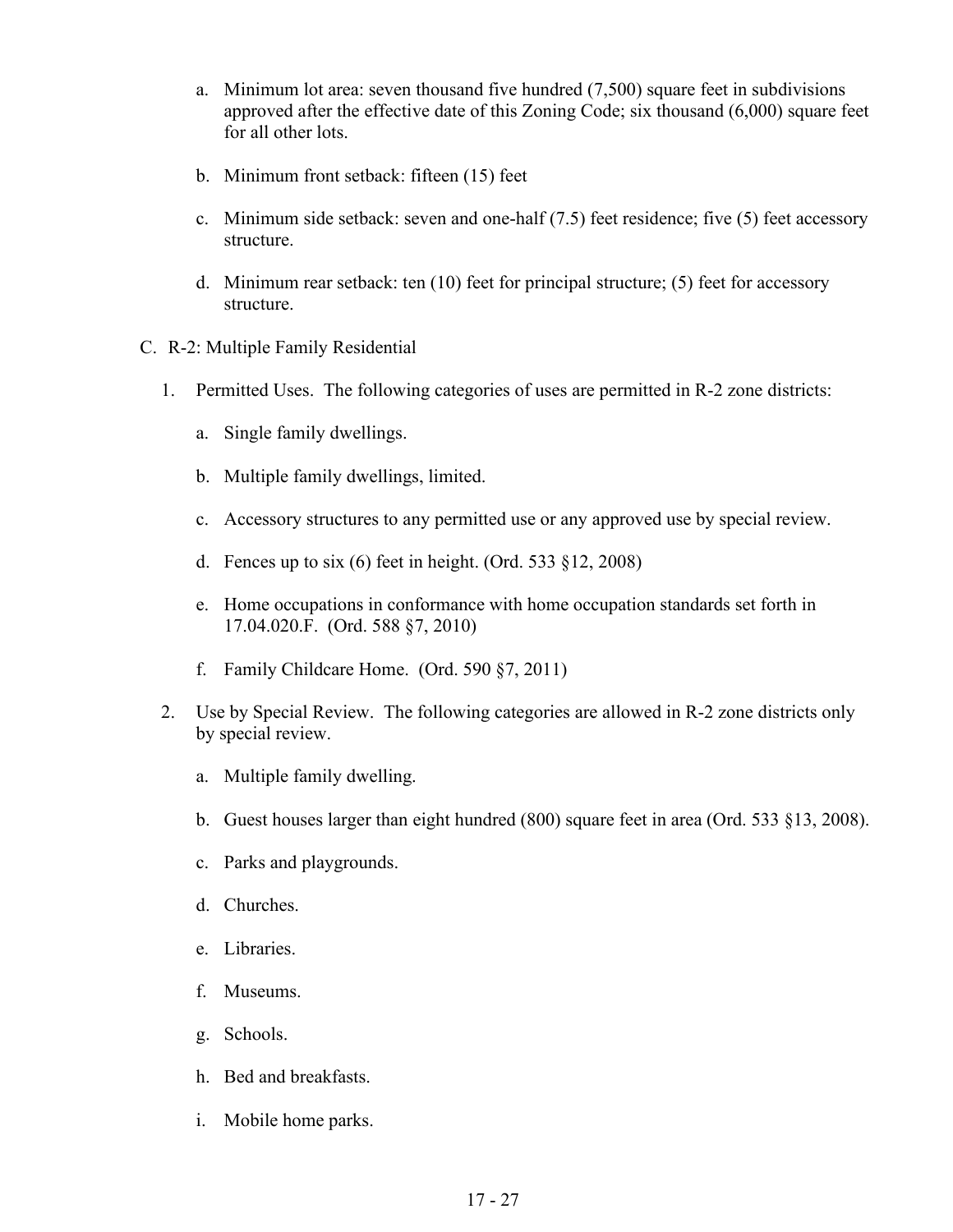- j. Community service facilities.
- k. Townhouses.
- l. Garages larger than one thousand two hundred (1,200) square feet in area. (Ord. 533 §14, 2008)
- m. Fences in excess of six (6) feet in height. (Ord. 533 §15, 2008)
- n. Storage structures larger than three hundred (300) square feet in area. (Ord. 533 §16, 2008)
- 3. Dimensional requirements. The following dimensional requirements apply to all structures constructed and located within R-2 zone districts:
	- a. Minimum lot area: six thousand (6,000) square feet unless the lot is a townhouse lot, in which event minimum lot sizes shall be three thousand five hundred (3,500) square feet.
	- b. Minimum front setback: fifteen (15) feet
	- c. Minimum side setback: seven and one-half (7.5) feet for residences; five (5) feet for accessory structures (Ord. 464 §3, 2002)
	- d. Minimum rear setback: ten (10) feet for principal structure; five (5) feet for accessory structure
	- e. Minimum lot width: thirty (30) feet per unit, fifty (50) feet minimum
	- f. Side setbacks do not apply to townhouse lots, except that the townhouse must be set back seven and one-half (7.5) feet from the townhouse subdivision side boundary.

#### D. CB: Central Business

- 1. Permitted Uses. The following categories of uses are permitted uses in CB zone districts:
	- a. Retail commercial and services establishments.
	- b. Professional buildings.
	- c. Theaters and movie houses.
	- d. Rental, repair and wholesaling facilities in conjunction with other uses permitted in CB provided that such activity is incidental and accessory to the use and conducted within a building.
	- e. Drinking and eating establishment.
	- f. Dwelling units comprising not more than one-half the total floor area of the structure and used only for long-term rental (*i.e.*, six (6) months or longer) or owner-occupancy.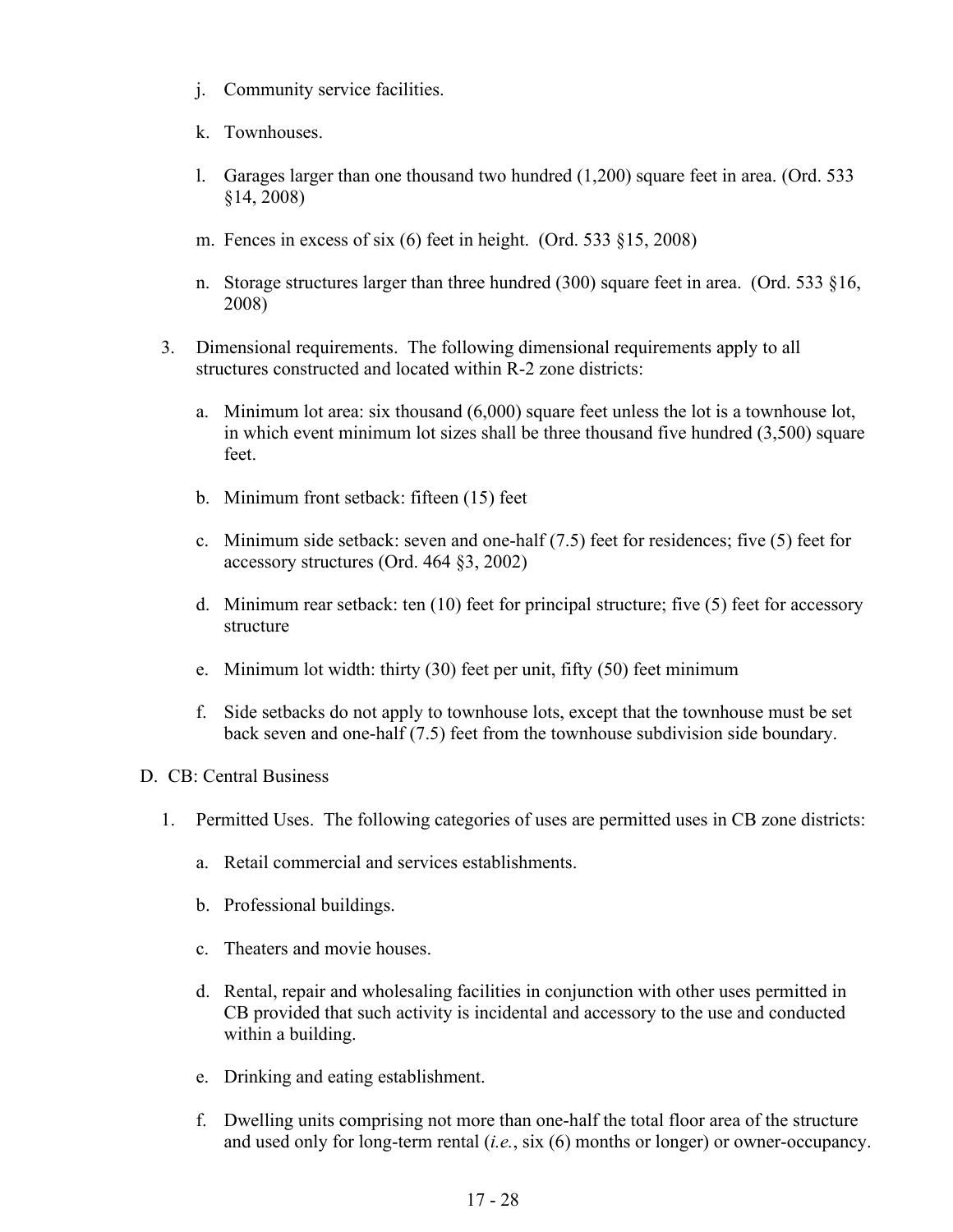- g. Vehicle parts, sales, leasing and rentals.
- h. Laundry and dry cleaning establishments.
- i. Accessory structures to any permitted use listed herein or any approved use by special review.
- j. Commercial recreational facilities.
- k. Fences up to six  $(6)$  feet in height. (Ord. 533 §17, 2008)
- l. Home occupations in conformance with home occupation standards set forth in 17.04.020.F. (Ord. 588 §8, 2010)
- m. Family Childcare Home. (Ord. 590 §8, 2011)
- 2. Uses by Special Review. The following categories are allowed in CB zone districts only by special review.
	- a. Hotels, motels, boarding houses, lodging houses.
	- b. Commercial nurseries and greenhouses.
	- c. Recreational vehicle park.
	- d. Funeral parlors.
	- e. Any use, whether permitted or not, that will create an unusual traffic hazard or any objectionable noise, dust, vapor, fumes, odor, smoke, vibration, glare, or waste disposal problems.
	- f. Single family dwellings (must meet all requirements of R-1 zoning district).
	- g. Multiple family dwellings (must meet all requirements of R-2 zoning district).
	- h. Service stations, repair garages.
	- i. Community service facilities.
	- j. Schools.
	- k. Bed and breakfasts.
	- l. Townhouses (Ord. 470 §5, 2002)
	- m. Wholesaling and distribution facilities. (Ord. 470 §5, 2002; Ord. 462 §1, 2001)
	- n. Indoor warehousing and enclosed storage.(Ord. 470 §5, 2002; Ord. 464 §1 2002)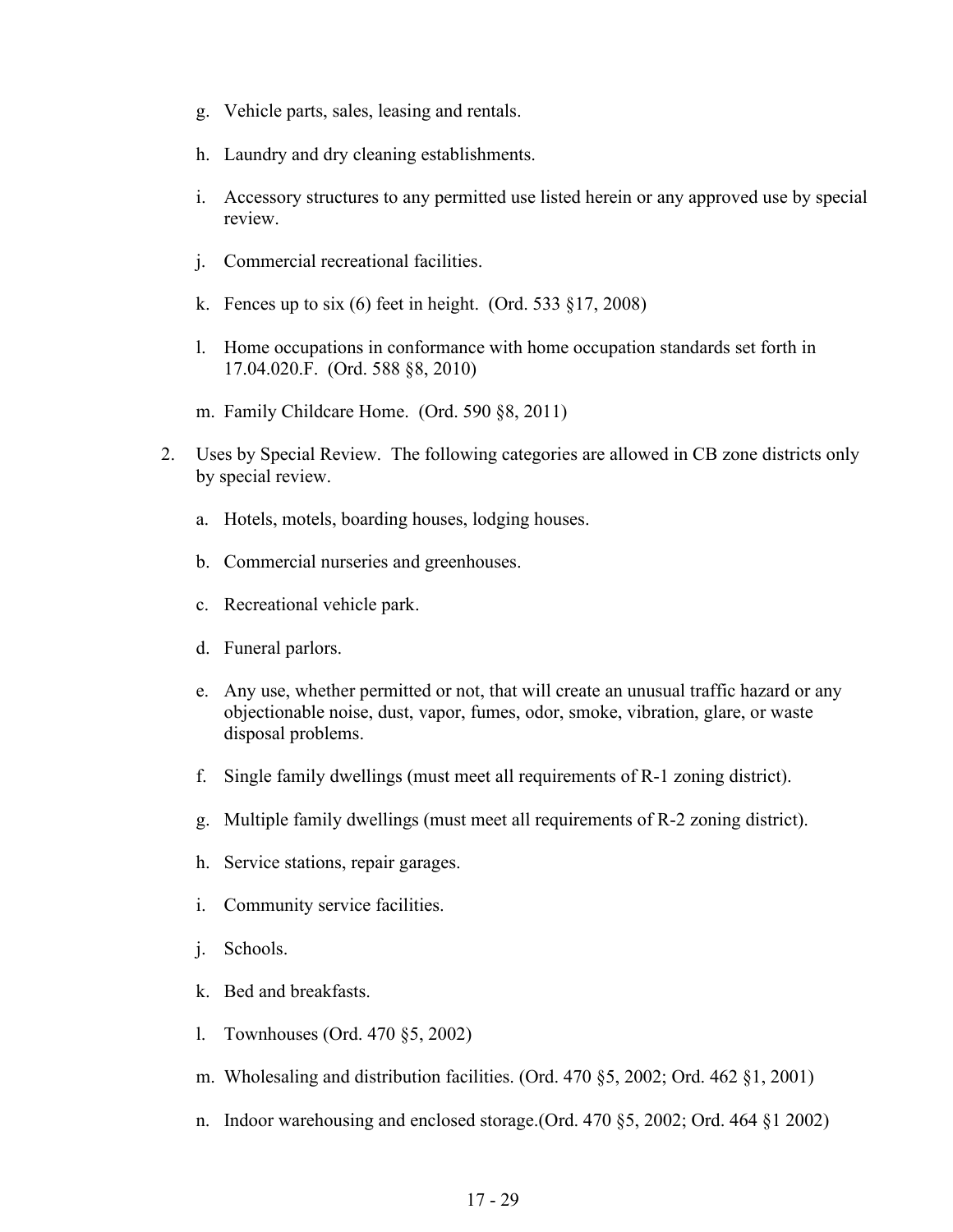- o. Garages larger than one thousand two hundred (1,200) square feet in area. (Ord. 533 §18, 2008)
- p. Fences in excess of six (6) feet in height. (Ord. 533 §19, 2008)
- q. Storage structures larger than three hundred (300) square feet in area. (Ord. 533 §20, 2008)
- r. Woodworking, general assembly and other similar activities. (Ord. 589 §1, 2010)
- s. Custom Meat Processing facilities. (Ord. 593 §2, 2011)
- t. Communication Towers.

u. Open storage facilities, with a one hundred twenty (120) foot setback from Highway 40 or Highway 9, measured from the highway right of way to the nearest facility boundary. Open storage facilities shall be subject to screening approved by the Town Board, including not limited to, vegetated berms, vegetated embankments, fencing, other landscaping or screening devices. The open storage facility shall be maintained in a clean and orderly condition.

v. Impound lot, with a one hundred twenty (120) foot setback from Highway 40 or Highway 9, measured from the highway right of way to the nearest facility boundary. Impound lots shall be subject to screening approved by the Town Board, including not limited to, vegetated berms, vegetated embankments, fencing, other landscaping or screening devices. The impound lot shall be maintained in a clean and orderly condition.

- 3. Dimensional requirements. The following dimensional requirements apply to all structures constructed or located within CB zone districts with the exception of residential uses. Residential uses must meet all dimensional requirements of the appropriate residential zoning district.
	- a. Minimum lot area: two thousand five hundred (2,500) square feet, unless the lot is a townhouse lot, in which event the minimum lot size shall be three thousand five hundred (3,500) square feet.
	- b. Minimum front setback: None required. (Ord. 471 §1, 2002)
	- c. Minimum side setback: None required, where roof drainage is toward the rear lot line. If roof drainage is toward a side lot line, a minimum of six (6) foot setback from such side lot line is required. (Ord. 471 §1, 2002)
	- d. Minimum rear setback: Ten (10) feet; except, where the alley abuts the rear lot line, the distance may be reduced to five (5) feet for all structures, temporary structures, other buildings, and other obstructions, to provide for proper snow handling. (Ord. 533 §21, 2008; Ord. 471 §1, 2002)
- E. I: Industrial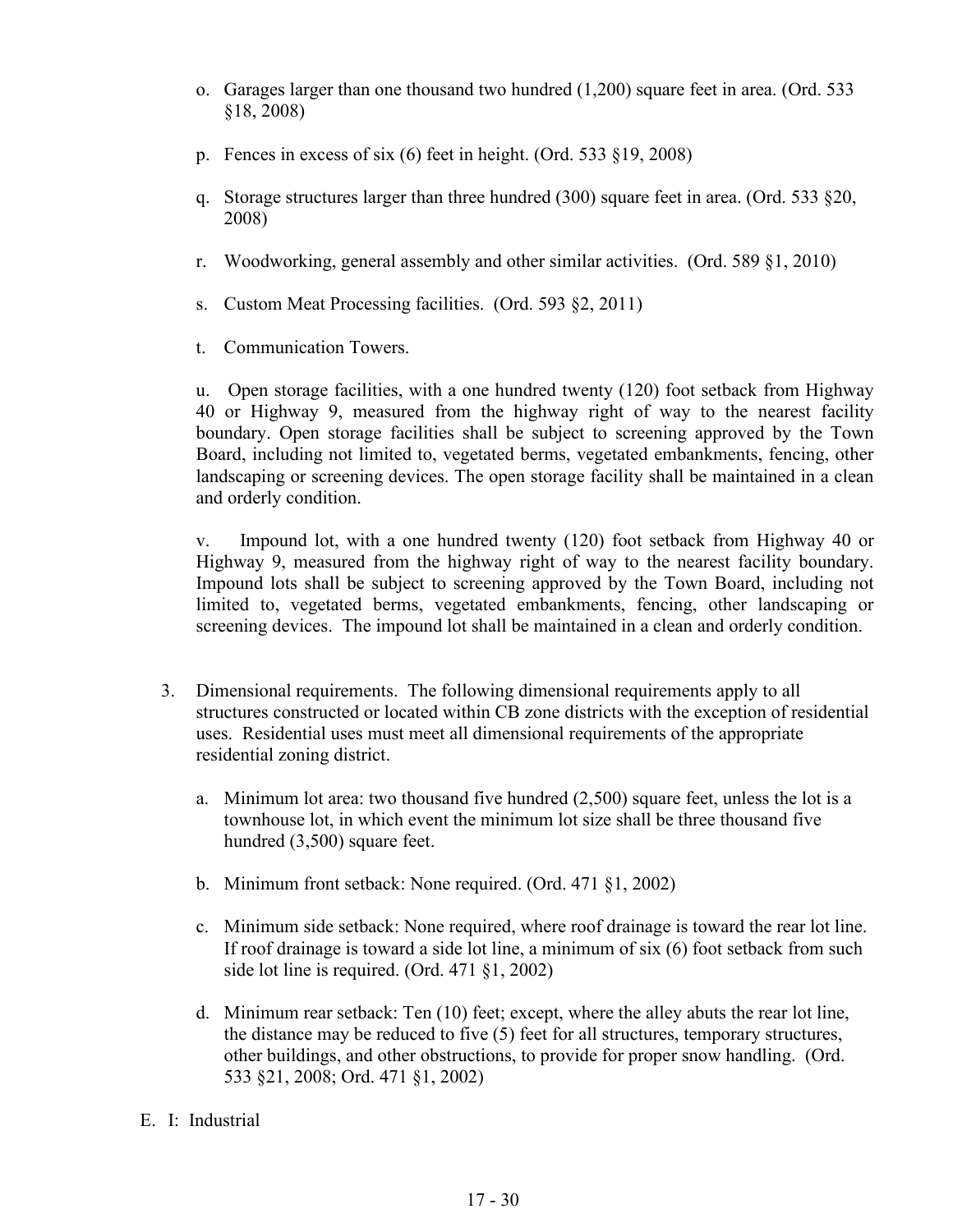- 1. Permitted Uses. The following categories of uses are permitted in the Industrial (I) Zone.
	- a. Woodworking, general assembly and other similar manufacturing activities that do not generate high noise, dust, glare or odor.
	- b. Warehouses and mini storage.
	- c. Wholesale and distribution facilities.
	- d. Nurseries and greenhouses.
	- e. Machine shops.
	- f. Shop craft facilities.
	- g. Fences up to six  $(6)$  feet in height. (Ord. 533 §22, 2008)
- 2. Any use not specifically similar to the above permitted uses shall be approved only as Uses by Special Review.

a. Open storage facilities, with a one hundred twenty (120) foot setback from Highway 40 or Highway 9, measured from the highway right of way to the nearest facility boundary. Open storage facilities shall be subject to screening approved by the Town Board, including not limited to, vegetated berms, vegetated embankments, fencing, other landscaping or screening devices. The open storage facility shall be maintained in a clean and orderly condition.

b. Impound lot, with a one hundred twenty (120) foot setback from Highway 40 or Highway 9, measured from the highway right of way to the nearest facility boundary. Impound lots shall be subject to screening approved by the Town Board, including not limited to, vegetated berms, vegetated embankments, fencing, other landscaping or screening devices. The impound lot shall be maintained in a clean and orderly condition.

- 3. Dimensional requirements.
	- a. All industrial uses must maintain a minimum setback of twenty (20) feet from any residentially zoned area.
	- b. Other dimensional standards such as height limitations, lot area coverage, minimum and maximum lot sizes and setbacks will be established during the site plan review, taking into consideration the intensity of the proposed use, the character of adjacent land uses and the characteristics of the property.

(Ord. 454 §1, 2000)

#### F. OS: Open Space

1. Permitted Uses. The following categories are permitted uses in OS zone districts: a. Parks.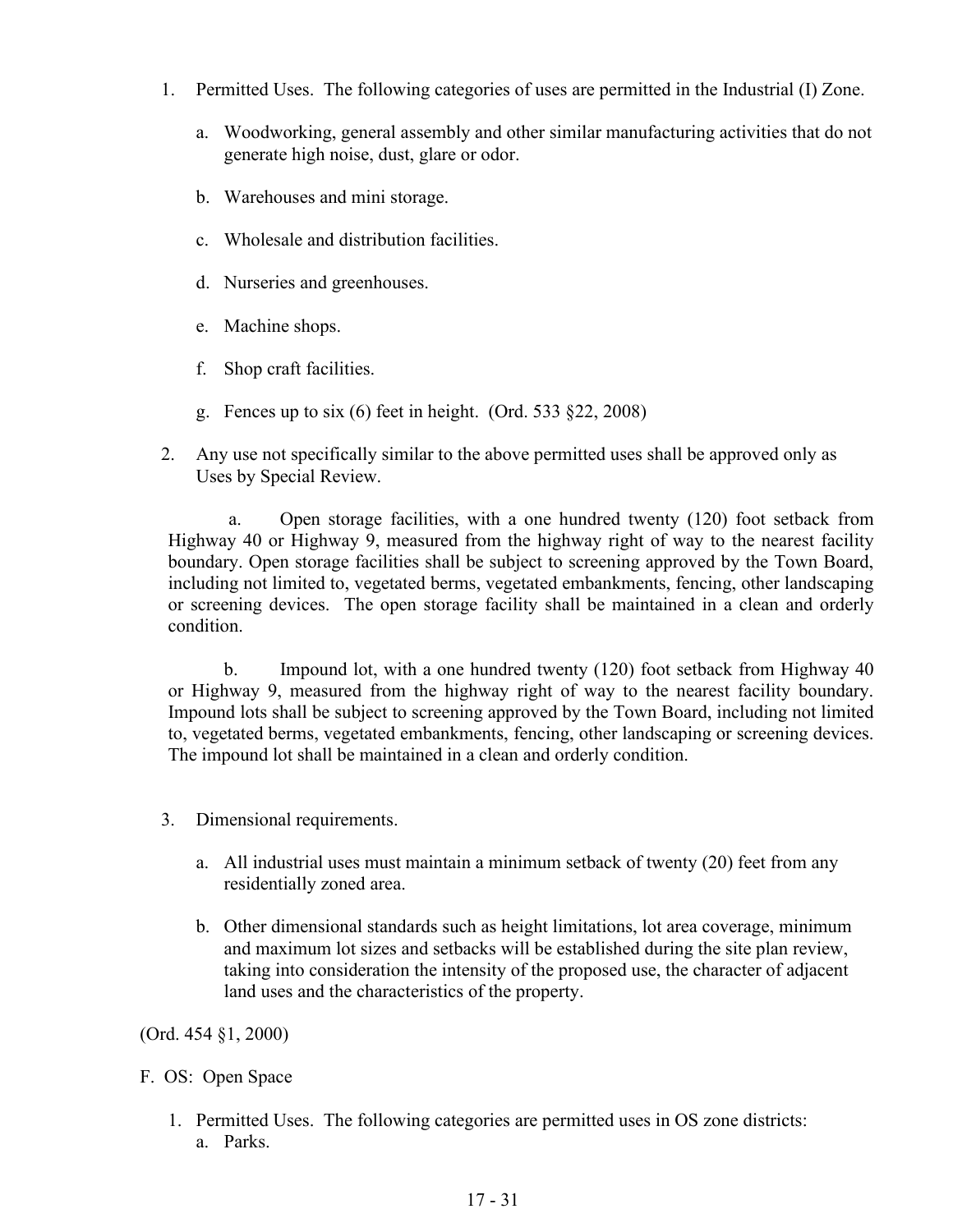- b. Fairgrounds.
- c. Land conservation or preservation areas.
- d. River corridors including riparian area and wetlands.
- e. Recreation uses and facilities.
- f. Water storage tanks.
- g. Water or sewage treatment plant.
- h. Retention ponds and structures.
- i. Underground utilities.
- j. Public facilities and service operations.
- 2. Uses by Special Review. a. Cemeteries or mausoleums.
	- b. Golf courses.
	- c. Clubhouses, pro-shops, concession stands and associated uses.
	- d. Communication towers.
	- e. Animal boarding facility.
	- f. Riding stables.
	- g. Agriculture production including farms, ranches, greenhouses, nurseries.
- 3. Dimensional requirements.
	- a. Minimum front setback: fifteen (15) feet.
	- b. Minimum side setback: seven and one-half (7.5) feet.
	- c. Minimum rear setback: ten (10) feet for principal structure; five (5) for accessory structure.
- G. MU: Mixed Use.
	- 1. Permitted Uses. The following categories of uses are permitted in the MU zone district:
		- a Retail commercial and service establishments.
		- b. Professional buildings.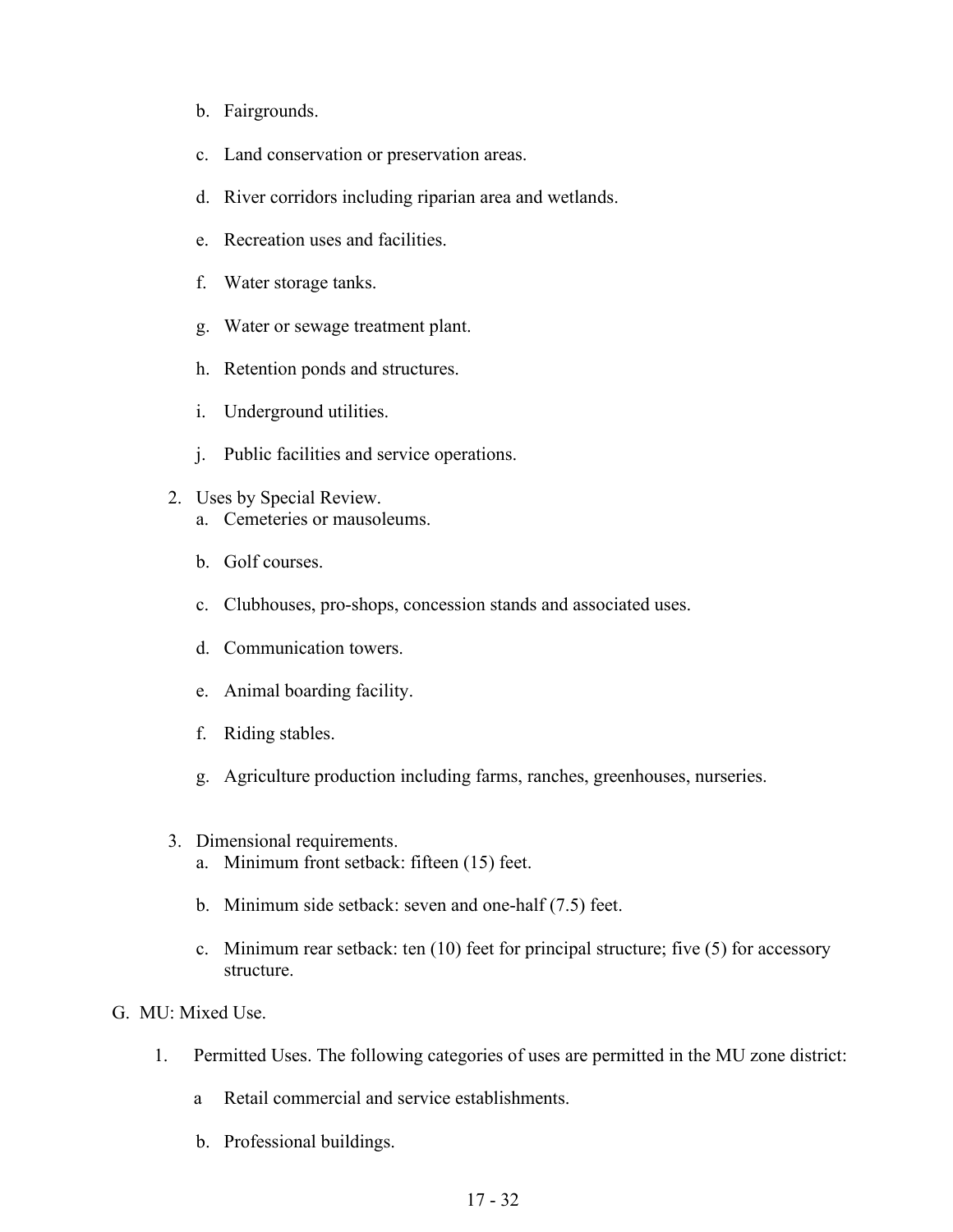- c. Theaters and movie houses.
- d. Rental, repair and wholesaling facilities in conjunction with other uses permitted in MU, provided that such activity is incidental and accessory to the use and conducted within a building.
- e. Drinking and eating establishments.
- f. Vehicle parts, sales, leasing and rentals.
- g. Laundry and dry cleaning establishments.
- h. Commercial recreational facilities.
- i. Fences up to six (6) feet in height.
- j. Home occupations in conformance with home occupation standards set for in 17.04.020.F
- k. Family Childcare Home.
- l. Single family dwellings.
- m. Accessory structures to any permitted use listed herein or any approved use by special review.
- 2. Uses by Special Review. The following categories are allowed in the MU zone district only by special review.
	- a. Hotels, motels, boarding houses, lodging houses.
	- b. Commercial nurseries and greenhouses.
	- c. Recreational vehicle parks.
	- d. Funeral parlors.
	- e. Any use, whether permitted or not, that may create an unusual traffic hazard or any objectionable noise, dust vapor, fumes, odor, smoke, vibration, glare, or waste disposal problems.
	- f. Multiple family dwellings (must meet all requirements of R-2 zoning district).
	- g. Service stations, repair garages.
	- h. Community service facilities.
	- i. Schools.
	- j. Bed and breakfasts.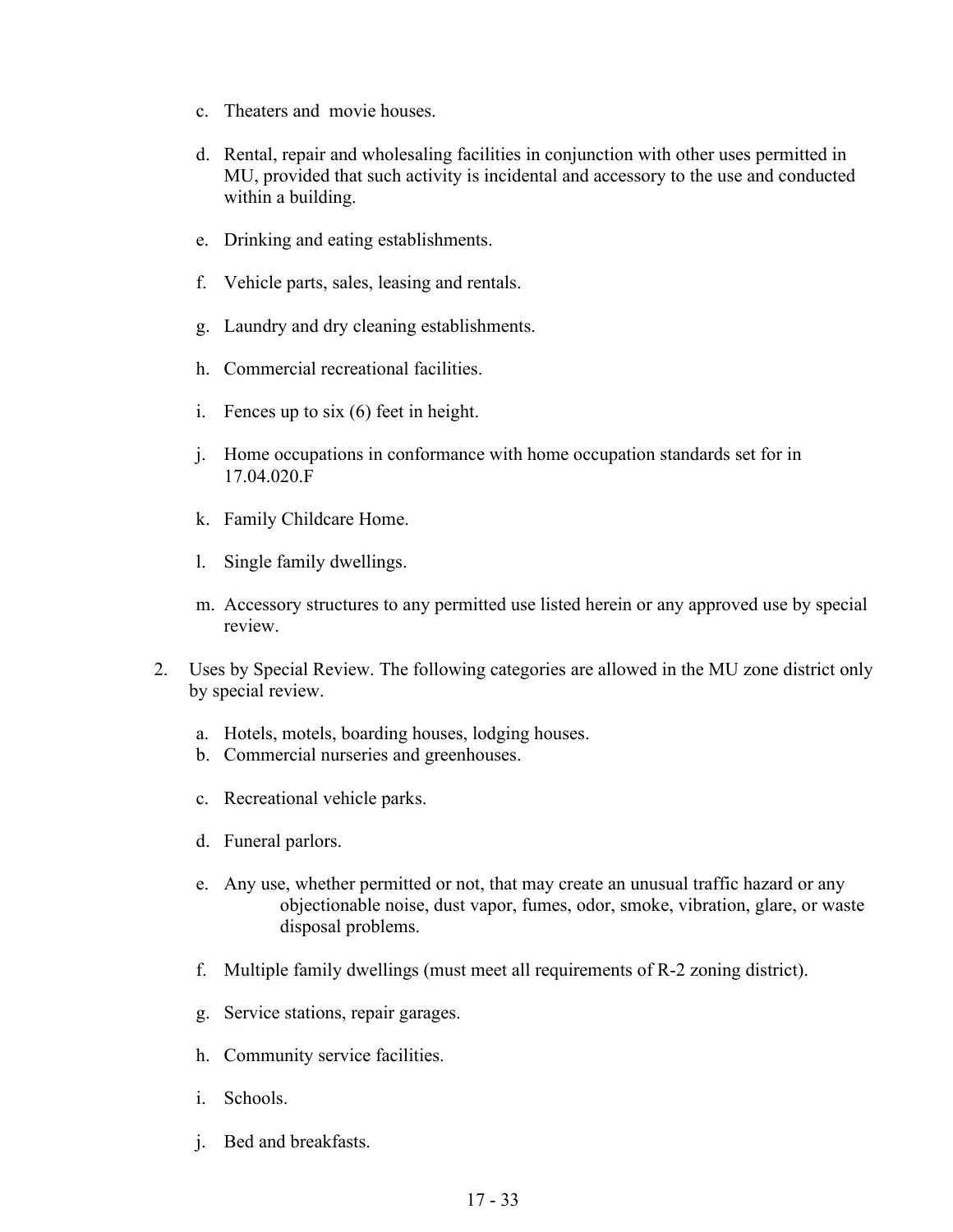- k. Townhouses.
- l. Wholesaling and distribution
- m. Indoor warehousing and enclosed garage.
- n. Garages large than one thousand two hundred (1,200) square feet in area.
- o. Fences in excess of six (6) feet in height.
- p. Storage structures larger than three hundred (300) square feet in area.
- q. Woodworking, general assembly and other similar activities.
- r. Custom meat processing facilities.
- s. Guest houses eight hundred (800) square feet or larger.
- t. Parks and playgrounds.
- u. Churches.
- 3. Dimensional requirements. The following dimensional requirements apply to all structures constructed or located within the MU zone district.
	- a. For non-residential structures:
		- i. Minimum lot area: Two thousand five hundred (2,500) square feet.
		- ii. Minimum front setback: None required.
		- iii. Minimum side setback: None required, where roof drainage is toward the rear lot line. If roof drainage is toward a side lot line, a minimum of (six) 6 foot setback from such side lot line is required.
		- iv. Minimum rear setback: Ten (10) feet; except where the alley abuts the rear lot line, the distance may be reduced to five (5) feet for all structures, temporary structures, other buildings, and other obstructions, to provide for property snow handling.
	- b. For residential structures:
		- i. Minimum lot area: Seven thousand five hundred (7,500) square feet, unless the lot is a town home lot, in which case the minimum lot size shall be three thousand five hundred (3,500) square feet.
		- ii. Minimum front setback: Fifteen (15) feet.
		- iii. Minimum side setback: Seven and one-half (7.5) feet for the residence, five (5) feet for accessory structure.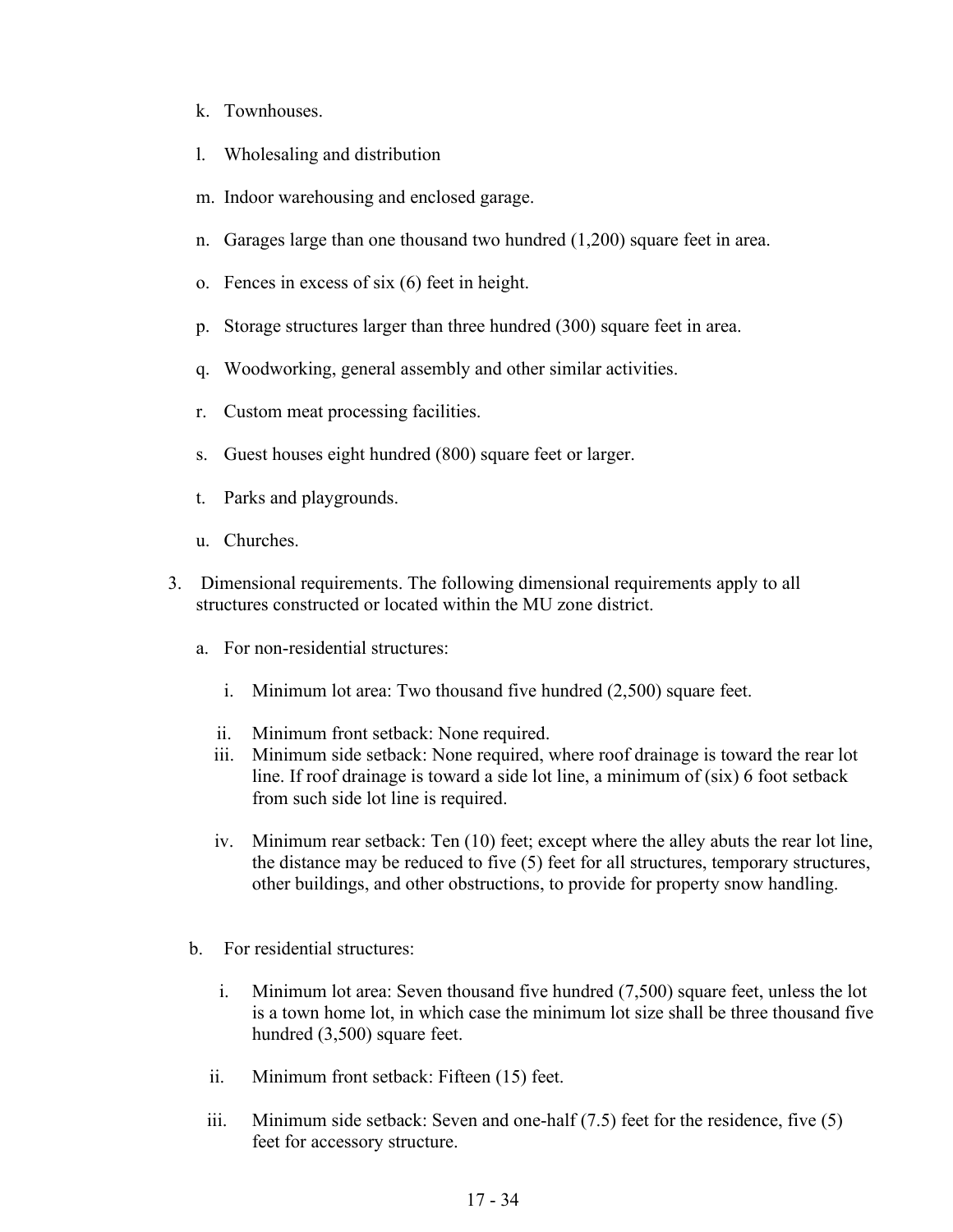(Ord. 620 §3, 2012)

# **17.04.025 – Uses prohibited in all zone districts.**

Junkyards are prohibited in all zone districts.

## **17.04.030 - Home Occupation standards.**

The following requirements and standards shall apply to home occupations:

- 1. The occupation shall be conducted so that there is neither outward appearance, nor manifestation of any characteristic of a business in the ordinary meaning of the term.
- 2. The occupation shall not utilize more than twenty (20) percent of the dwelling unit floor space and all activities, including storage of supplies or materials associated with the home occupation shall be conducted indoors.
- 3. No unreasonable noise, dirt, odor, vibration, or glare shall be observable off the premises.
- 4. Deliveries must not exceed volumes that would normally be expected in a residential neighborhood and shall not be delivered before 8:00 a.m. or after 6:00 p.m.
- 5. A home occupation whose primary activity is retail or wholesale sales shall be prohibited, except for catalog sales and Internet sales.
- 6. A home occupation shall not be open to visits from customers or clients before 8:00 a.m. or later than 6:00 p.m.
- 7. No window or outdoor advertising shall be permitted, except as provided in the Signs and Outdoor Advertising section of this Zoning Code.
- 8. All home occupations require a business license.

(Ord. 620 §2, 2012; Ord. 588 §13, 2010)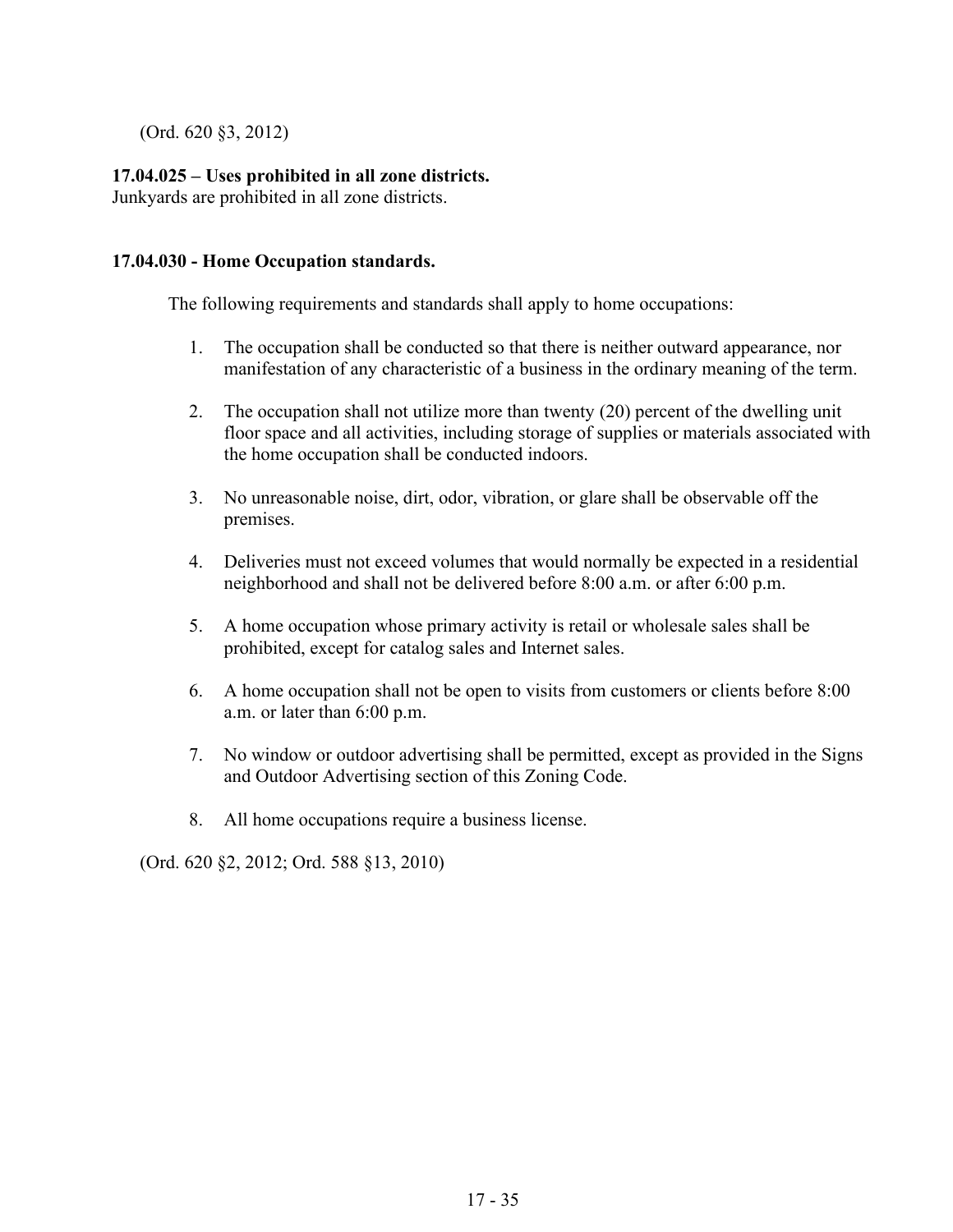### **17.05 - Rezoning**

<span id="page-35-0"></span>

| <b>Sections</b> | Page |
|-----------------|------|
|                 |      |
|                 |      |

# **17.05.010 - General.**

The procedure for changing the boundaries or area of any zone district, or for changing the zoning classification of any lot, as shown on the Official Zoning Map shall be as follows:

- A. Applicant. A rezoning may be initiated by:
	- 1. The owner of the lot proposed for rezoning.
	- 2. Any person with the written consent of the owner of the lot proposed for rezoning.
	- 3. The Planning and Zoning Commission.
	- 4. The Town Board of Trustees.

(Ord. 454 §1, 2000)

### **17.05.020 - Rezoning process.**

- A. Pre-application conference. The applicant must attend and participate in a pre-application conference with the Town Manager prior to submitting a rezoning application. The preapplication conference is an informal meeting between the applicant and the Town Manager or designee to discuss the proposed application and familiarize the applicant with the applicable requirements of this Zoning Code.
- B. Submittal requirements. The following information shall be submitted to the Town Manager's staff on the form provided by the Town any time after the pre-application conference.
	- 1. Name, address, telephone number of the applicant and all owners.
	- 2. Street address and /or legal description of the property to be rezoned.
	- 3. Description of existing zoning, land uses and adjacent zoning and land uses.
	- 4. Description of the proposed use and an explanation of how the use complies with applicable standards.
	- 5. Rezoning fee.
- C. Application procedures.
	- 1. The Town Manager shall prepare a report stating whether the application conforms to applicable provisions of the Town Code and recommending approval, approval with conditions or denial.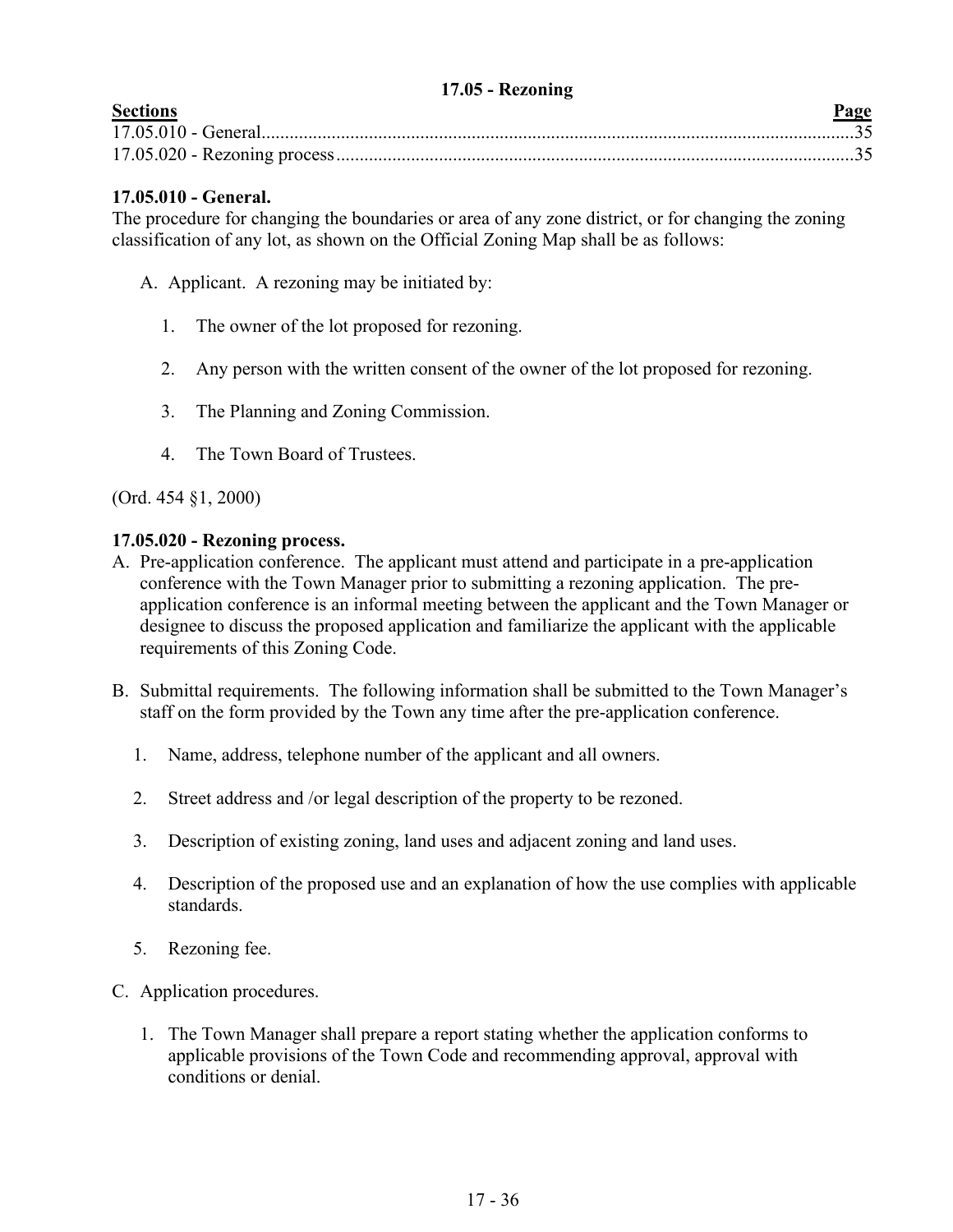- 2. After the Town Manager's staff determines the application is complete and the report has been completed, staff shall establish the time and place for a public hearing. Notice of the hearing shall be provided pursuant to Chapter 17.09.
- 3. The Planning and Zoning Commission shall hold a public hearing to review the application and the Town Manager's recommendation and shall recommend approval, approval with conditions or deny the application.
- 4. Following the Planning and Zoning Commission hearing on the rezoning application, the Town Board shall, after giving such notice as is required by state statutes for adopting or amending a zoning ordinance, hold a hearing to consider the rezoning request. Using the criteria in the Zoning Code for rezoning requests, the Town Board shall approve, approve with conditions, or deny the rezoning.

# D. Rezoning criteria:

- 1. No application for rezoning shall be approved except in compliance with each of the following criteria:
	- a. The proposed rezoning promotes the health, safety or welfare of the Town's inhabitants.
	- b. The proposed rezoning is consistent with the Comprehensive Plan.
	- c. The proposed zoning is compatible with the surrounding uses.
	- d. Changed conditions in the community since the time the current zoning district was first established make rezoning a logical extension of desired development and land use patterns.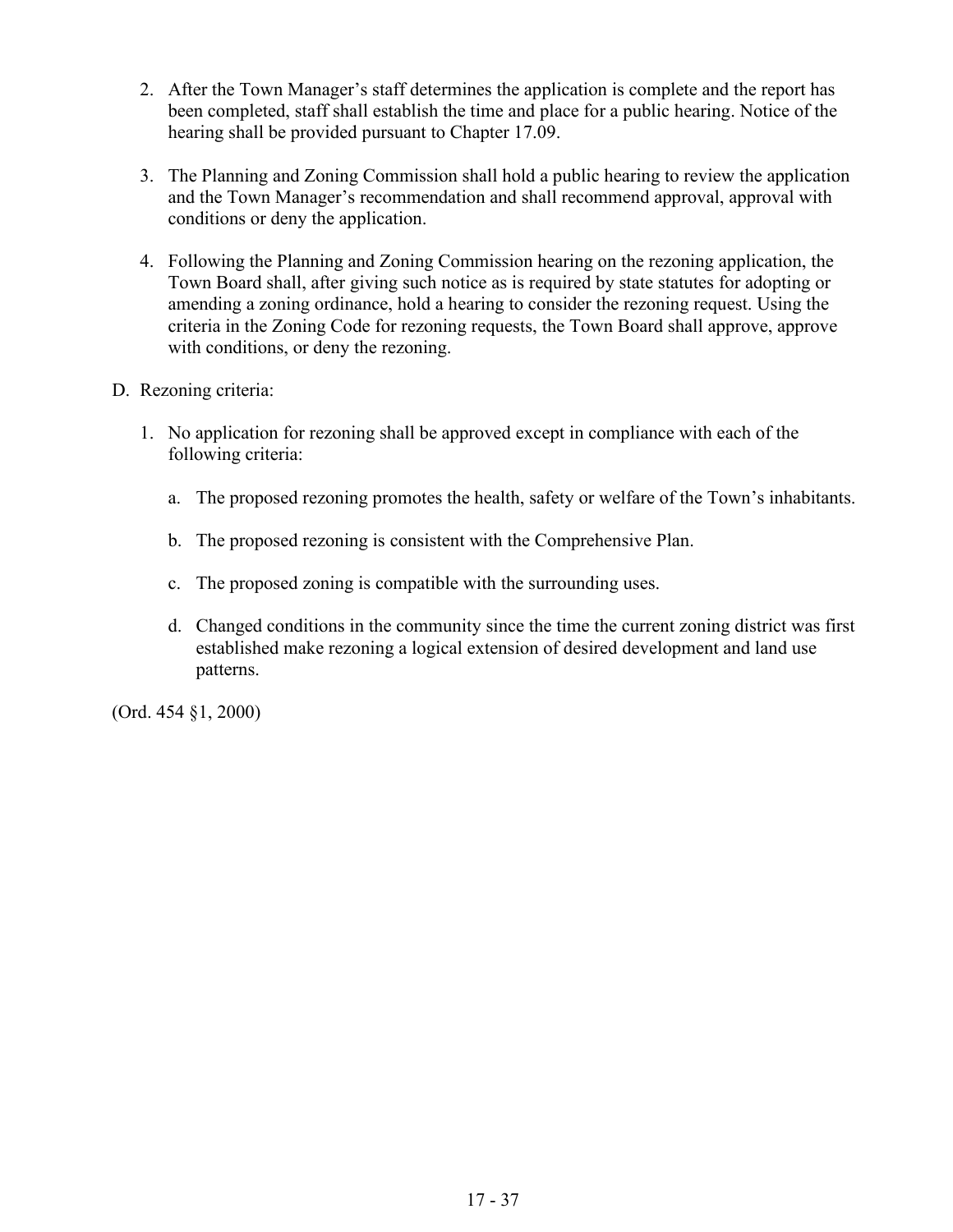### **17.06 - Variances**

<span id="page-37-0"></span>

| <b>Sections</b> | Page |
|-----------------|------|
|                 |      |
|                 |      |

# **17.06.010 - General.**

The Board of Adjustment may vary dimensional requirements of this Zoning Code pursuant to this Chapter 17.06. (Ord. 454 §1, 2000)

# **17.06.020 - Variance Process.**

A. Variance request submittal requirements.

- 1. The following shall be submitted to the Town Manager's staff on the form provided by the Town:
	- a. Name, address, telephone number of the applicant and all property owners.
	- b. Street address and/or legal description of the lot.
	- c. Map of the lot indicating the proposed structure and such other information necessary to prove that the applicable criteria are satisfied.
- 2. Variance request fee to be established by the Town.
- B. Procedure.
	- 1. The Board of Adjustment shall establish the time and place for a public hearing upon receipt of a complete variance request. Notice of the hearing shall be provided pursuant to Chapter 17.09.
	- 2. At the public hearing the Board of Adjustment shall determine whether the variance request satisfies applicable criteria and shall approve, approve with conditions or deny the request.
	- 3. The Board of Adjustment may impose only such reasonable conditions as it may deem necessary to ensure the applicable criteria are satisfied.
- C. Variance criteria.
	- 1. A variance shall be granted if the Board of Adjustment finds the following criteria are satisfied:
		- a. The particular physical surroundings, shape or topographical condition of the property cause an undue hardship on the applicant if the Zoning Code is strictly enforced.
		- b. The hardship is one suffered by the applicant and would not be applicable to other properties within the same zoning classification.
		- c. The hardship relates to the applicant's land rather than personal circumstances.
		- d. The applicant or any person presently or previously having an interest in the property has not created the hardship.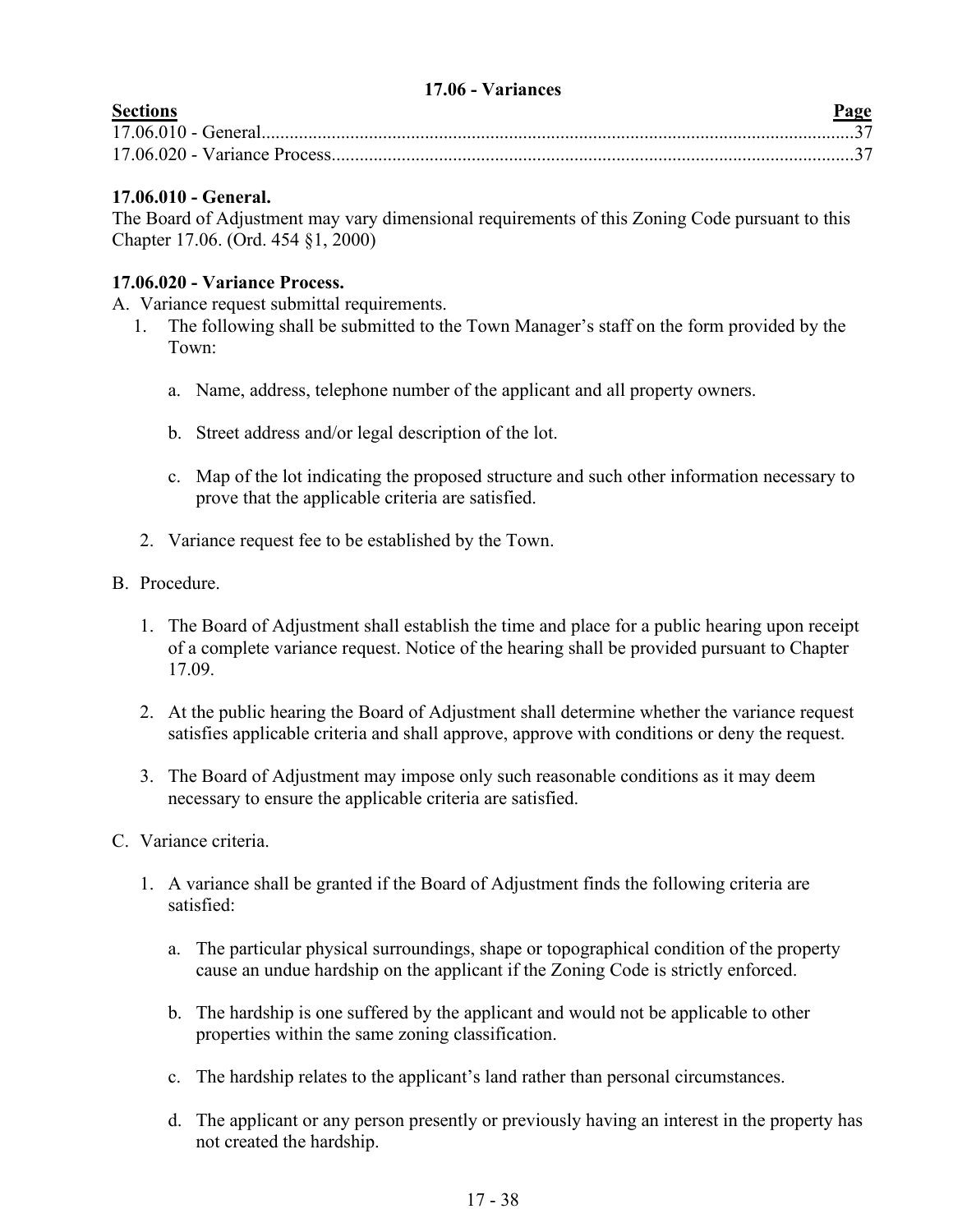- e. The proposal is consistent with the objectives of the Comprehensive Plan and is compatible with neighborhood uses.
- f. The variance will not result in the extension of a nonconforming use.
- D. Term of Variance approval. The granting of a variance becomes part of the corresponding building permit and shall have the same term as the building permit.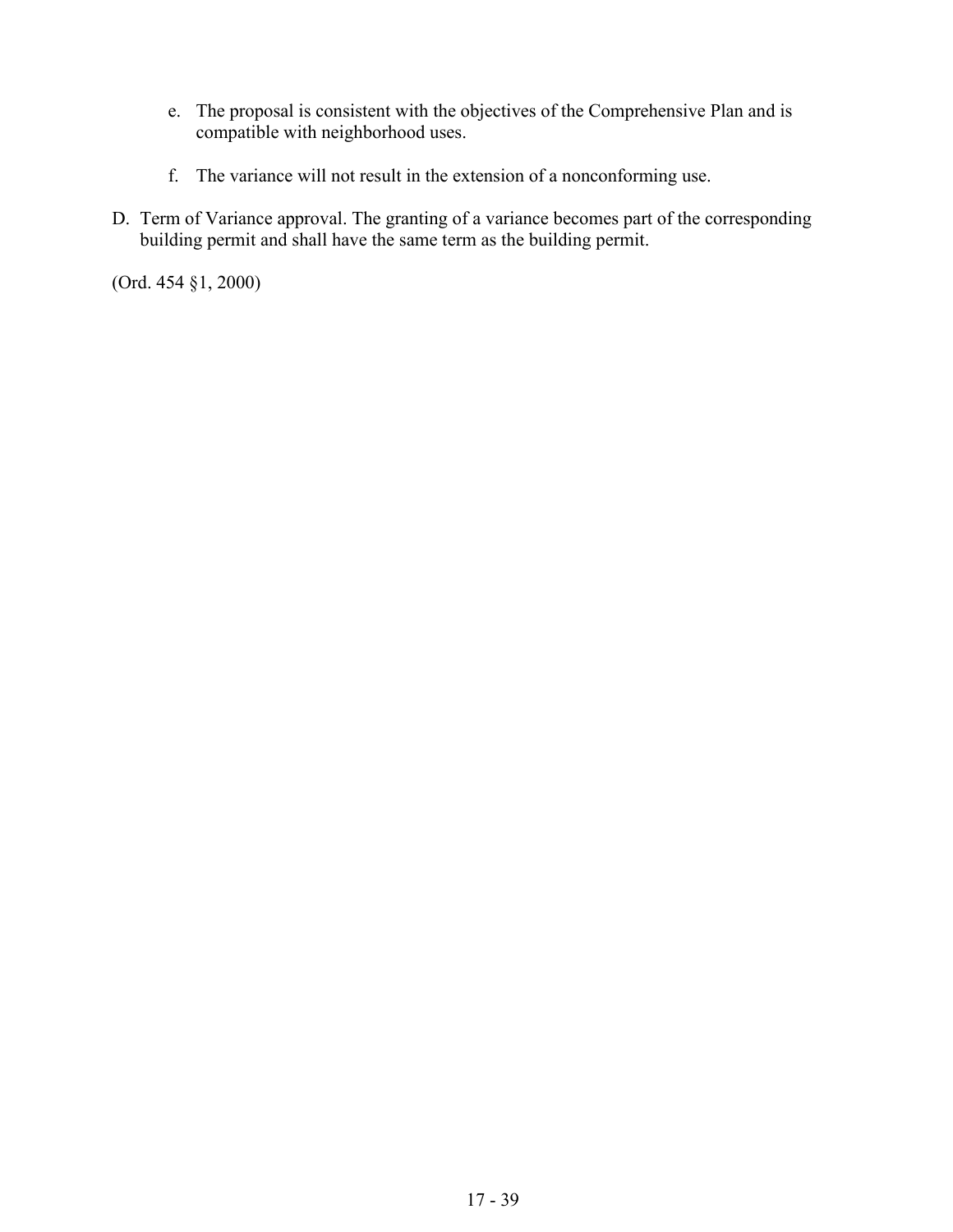### **17.07 - Board of Adjustment**

<span id="page-39-0"></span>

| <b>Sections</b> | Page |
|-----------------|------|
|                 |      |

# **17.07.010 - Board of Adjustment established.**

- A. A Board of Adjustment (BOA) is established consisting of five (5) members appointed by the Board of Trustees of the Town (the Board), and having terms of three (3) years each. Vacancies in the BOA caused by death, resignation, refusal to act or removal by the Board shall be filled by appointment by the Board. Meetings of the BOA shall be held at the call of the Chairman or any two members of the BOA. The BOA shall adopt its own rules of procedure and keep a record of its proceeding showing the action of the BOA and the vote of each member upon each question considered. The presence of four (4) members of the BOA shall constitute a quorum, and all meetings shall be open to the public. The concurring vote of four members of the BOA shall be necessary to reverse any order, requirement, decision or determination of any administrative official, or to decide in favor of the applicant any matter upon which it is required to pass under this article, or to effect any variation in this Title.
- B. The BOA shall hear and decide appeals from and review any order, requirement, decision or determination made by any administrative official charged with the enforcement of this Title. It shall also hear and decide all matters referred to it or upon which it is required to pass under this Title. All such appeals shall be heard within such time as shall be prescribed by the BOA by general rule.
- C. Upon notice of appeal, the administrative official shall forthwith transmit to the BOA all papers constituting the record upon which the action was taken. An appeal stays all proceedings in furtherance of the action appealed from unless the officer from whom the appeal is taken certifies to the BOA, after the notice of appeal has been filed, that by reason of facts in the certificates a stay would, in his opinion, cause imminent peril to life and property, in which case proceedings shall not be stayed otherwise than by a restraining order which may be on application, or notice to the officer from whom the appeal is taken and on due cause known.
- D. The BOA shall fix a reasonable time for the hearing of the appeal and give due notice thereof to the parties, and to the Planning and Zoning Commission; and shall decide the same within thirty days. (Ord. 464 §4, 2002)
- E. The BOA may reverse, or affirm wholly or in part, or may modify the order, requirements, decision or determination as in its opinion ought to have been made in the premises, and to that end shall have all the powers of the officer from whom the appeal is taken.
- F. Every decision of the BOA shall be subject to review by certiorari by the district court of Grand County, Colorado. Such appeal may be taken by any person aggrieved by an officer, official or the Board of Trustees of the Town of Kremmling.
- G. The BOA shall fix a reasonable time for the hearing of all appeals, shall give due notice thereof to the parties, and decide the same within a reasonable time. Upon hearing, any party may appear in person or by agent or attorney.
- H. The BOA may reverse, affirm, or wholly or in part, modify the order, requirement, decision or determination appealed from and shall make such order, requirement, decision or determination as in its opinion out to be made in the premises and, to that end, has all the powers of the officer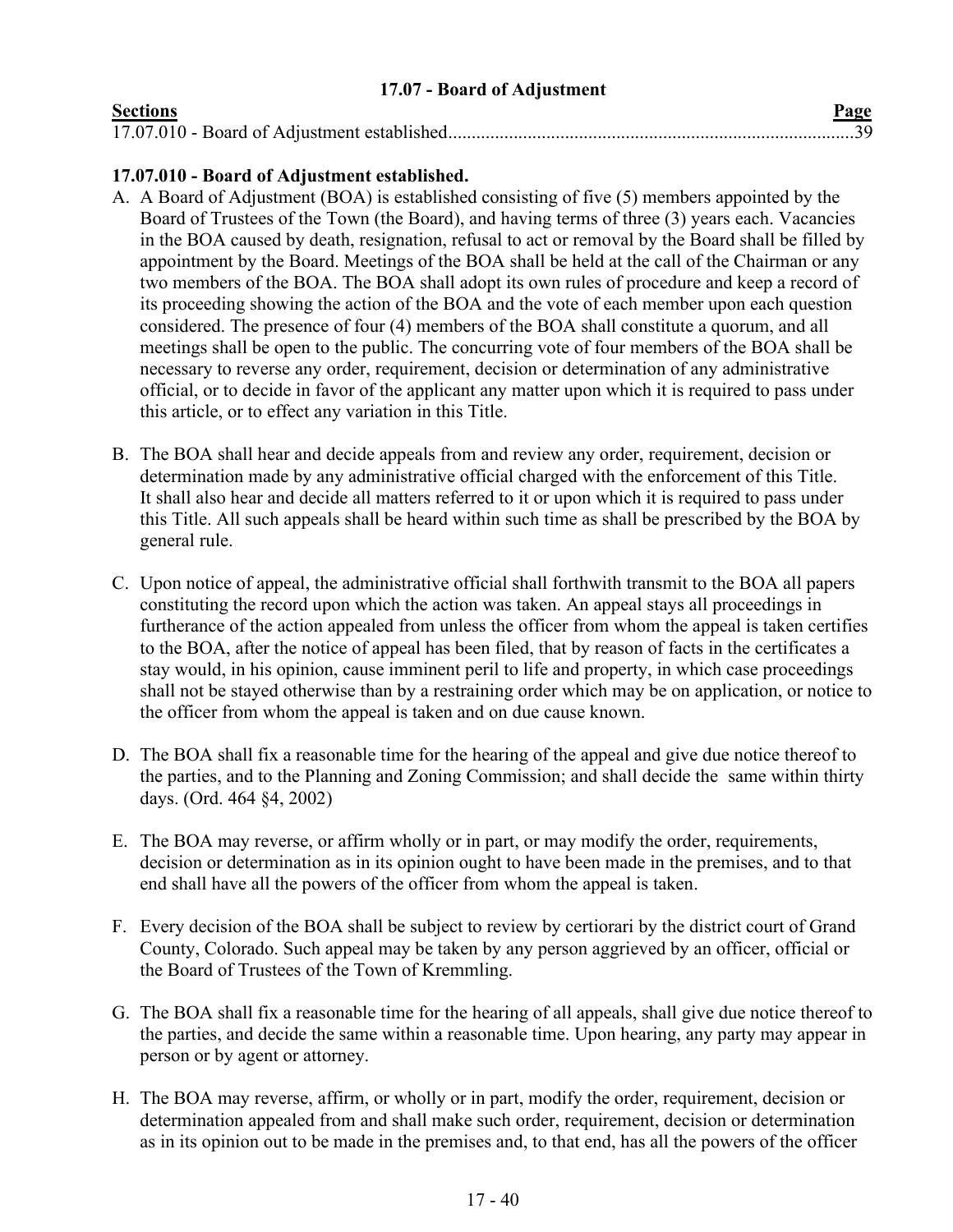from whom the appeal is taken. Where there are practical difficulties or unnecessary hardships in the way of carrying out the strict letter of this title, the BOA has the power, in passing upon appeals, to vary or modify the application of the regulations or provisions of this title relating to the use, construction or alteration of buildings or structures, or the use of land, so that the spirit of the title is observed, public safety and welfare secured, and substantial justice done.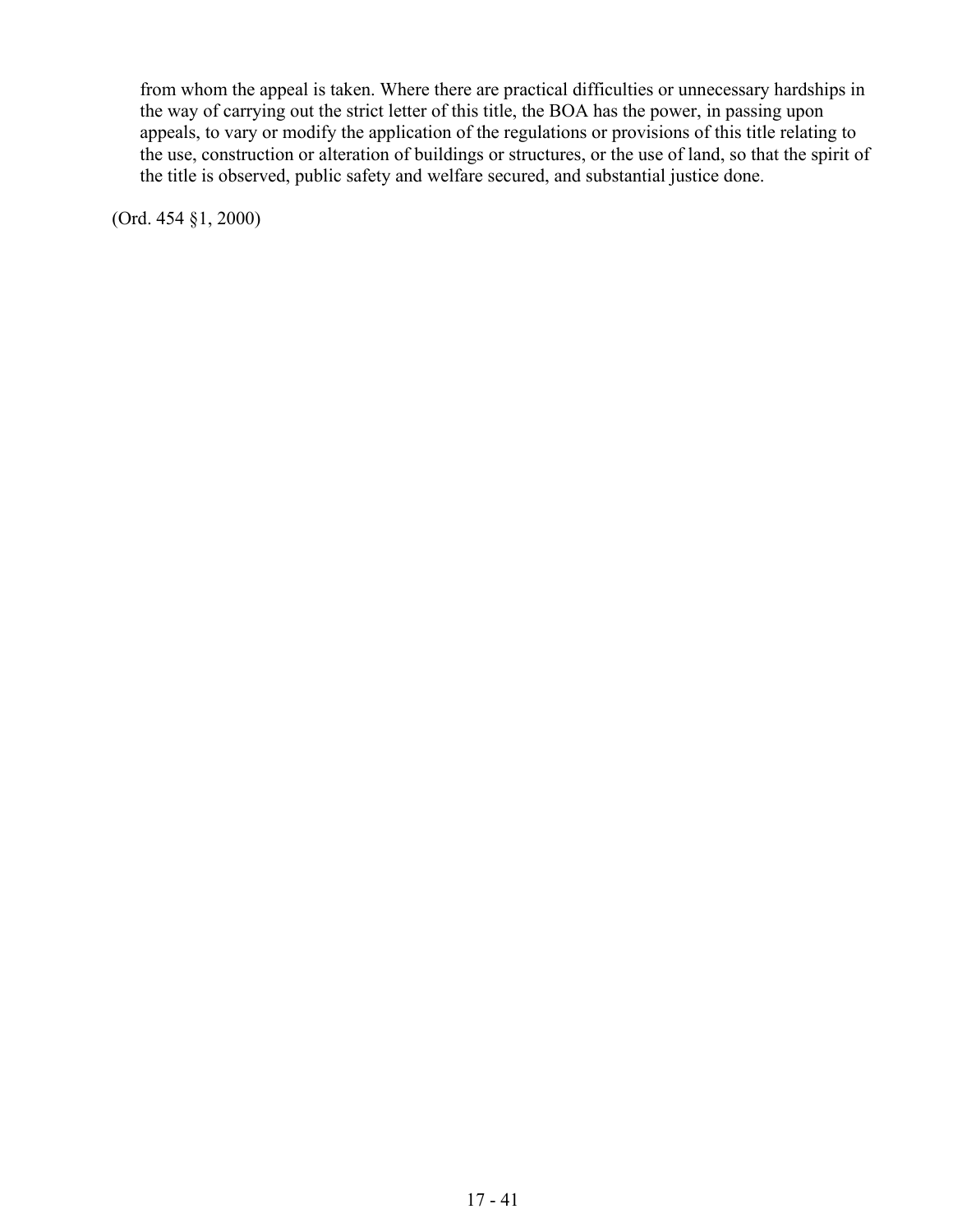<span id="page-41-0"></span>

| 17.09 - Public Notice |      |
|-----------------------|------|
| <b>Sections</b>       | Page |
|                       |      |

# **17.09.010 - Public notice.**

- A. Notice required. Prior to any public hearing required pursuant to the Zoning Code, notice shall be provided to the public pursuant to this Section 17.09.010.
- B. Manner of Notice. The Town Manager's staff shall cause notice to be published in a newspaper of general circulation at least fifteen (15) days prior to the public hearing. The applicant shall post notice on the property subject to the development application at least ten (10) days prior to the hearing on a sign approved by the Town. The applicant shall mail a certified letter to each adjacent landowner.
- C. Content of the Notice. All notices and certified letters shall include the name and address of the applicant, a brief description of the approval sought, the date, time and place of the hearing, the address and legal description of the property and other such information as may be required to fully apprise the public of the proposal.
- D. Applicant to pay advertising fees. All applicants requiring a public hearing shall pay the costs associated with advertising said public hearing. No application for approval under the Section 17 shall be approved until any required advertising fees are paid.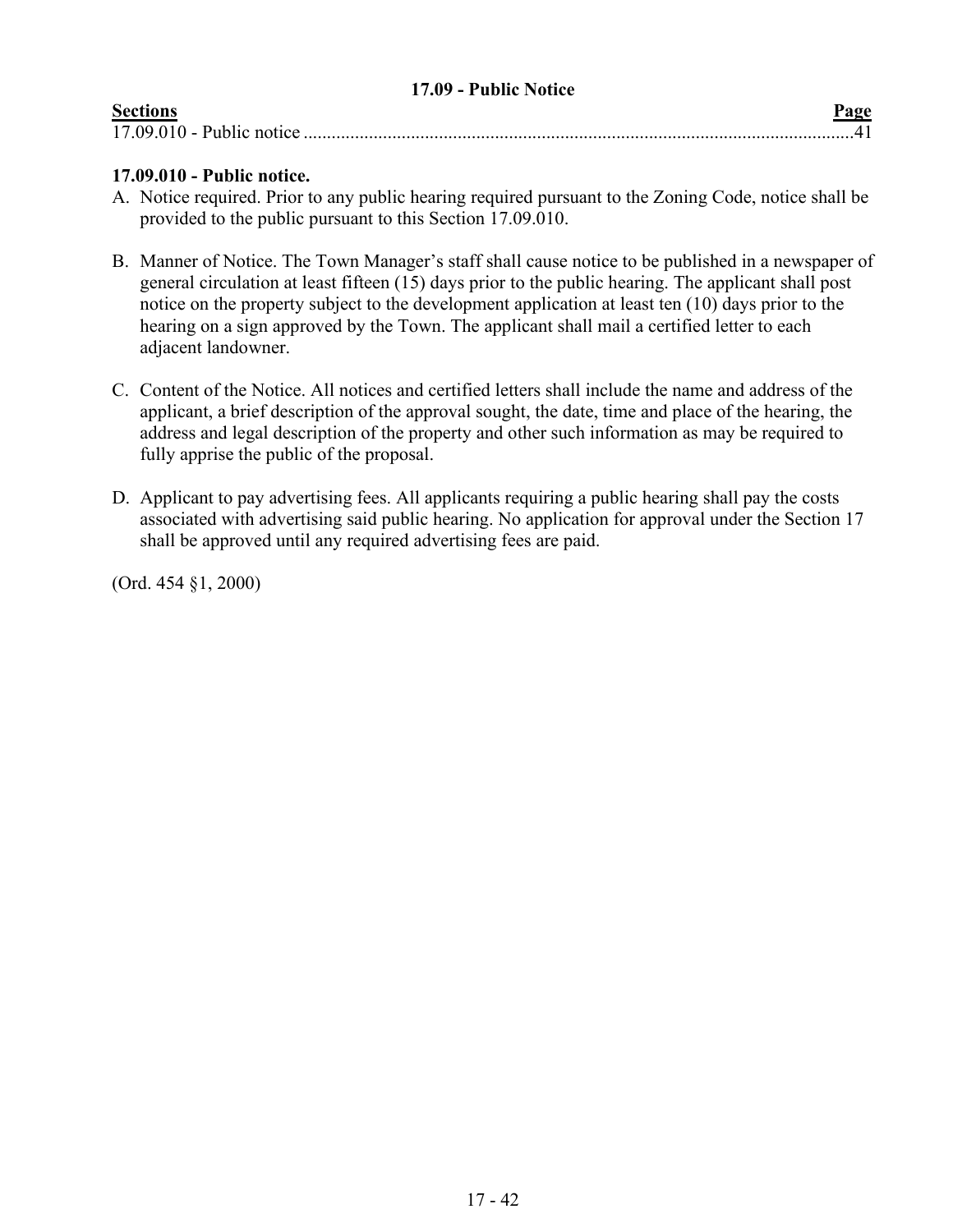### **17.10 - Parking Requirements**

<span id="page-42-0"></span>

| <b>Sections</b> |  |
|-----------------|--|
|                 |  |

## **17.10.010 - Parking requirements.**

- A. The following off-street parking requirements apply throughout all zone districts for new construction and remodels that increase floor areas by one thousand (1,000) square feet:
	- 1. Residential. Two (2) spaces for each dwelling unit except for multifamily dwelling units to be occupied by the elderly, which shall have 1.5 per each dwelling unit.
	- 2. Guest Houses. One (1) space or one space per bedroom, whichever is greater.
	- 3. Public Assembly. One (1) space for every three (3) person's capacity under the Uniform Building Code.
	- 4. Hotels, Motels and other Commercial Accommodations. One (1) space for each guest unit.
	- 5. Drinking and Eating Establishments. One (1) space per 2.5 person seating capacity.
	- 6. Office. One space per two hundred (200) square feet of gross floor area but no fewer than three spaces per separate enterprise.
	- 7. Industrial establishments. One (1) space per 1.3 employees.
	- 8. Retail Commercial. One (1) space for each three hundred fifty (350) square feet of retail floor area plus one space for each two (2) employees.
	- 9. Parking Spaces for Oversize Vehicles. Parking spaces for oversize vehicles may be required as determined in the site plan review process.
	- 10. All other Uses. To be determined by the Town Manager.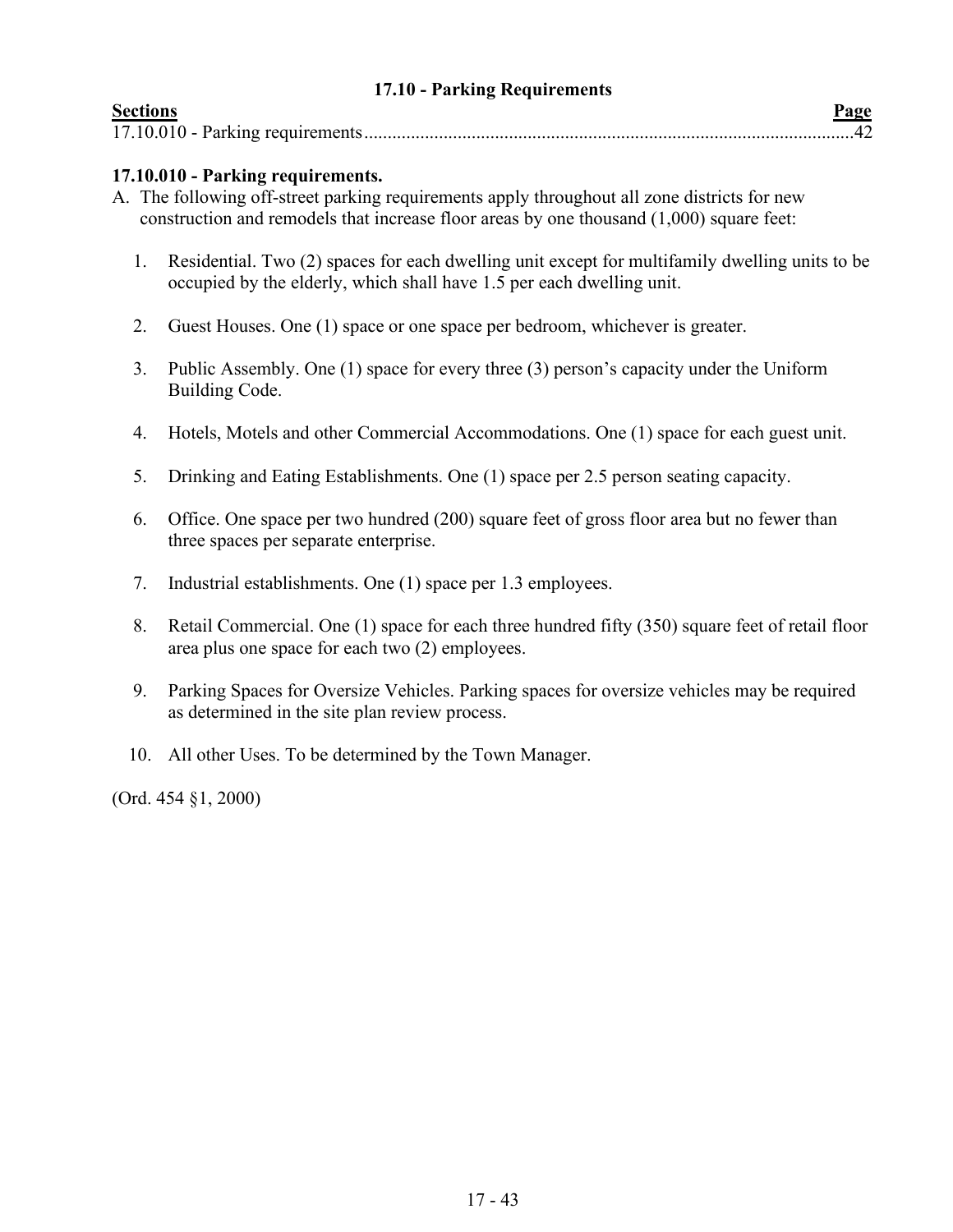# **17.11 - Sign Code**

<span id="page-43-0"></span>

| <b>Sections</b><br><b>Page</b> |  |
|--------------------------------|--|
|                                |  |
|                                |  |
|                                |  |
|                                |  |
|                                |  |
|                                |  |
|                                |  |
|                                |  |
|                                |  |
|                                |  |

# **17.11.010 - Purpose.**

- A. Establish standards for the type, placement, and physical dimensions of all signs.
- B. Promote equal treatment under the law through accurate record-keeping and consistent enforcement.
- C. Bring non-conforming signs into compliance.
- D. Balance the right of individuals to identify their business with the right of the public to be protected from visual discord resulting from the unrestricted proliferation of signs.
- E. Provide a procedure for variance recognizing that instances may occur where strict application of the provisions of this chapter may deprive a person of the reasonable use of a sign.
- F. Allow for freedom of expression while preserving the historic western character of the town.
- G. Assure and promote the safety of pedestrian and vehicular traffic.
- H. Promote both preservation and renovation.

# **17.11.015 - Definitions.**

"Abandoned Sign" - A sign is considered abandoned if the business or activity advertised on the sign is no longer licensed, no longer doing business, or is no longer active at that location, and such inactivity exists for a thirty (30) day or longer period of time.

"Awning Sign" - Proportional words, letters, numbers, or other symbols which are painted, stitched, sewn or stained onto the exterior of an awning. No awning shall block the view of other signs or extend over a public property or right-of-way.

"Banner" - A professionally produced sign made of fabric or any non-rigid material that contains language for advertisement, greeting or similar messages intended to be displayed for a short period of time. Not to be used in lieu of permanent signage.

"Billboard" - Any framework for signs advertising merchandise, services, or entertainment sold, produced, manufactured, or furnished at a place other than the location of such structure.

"Direct Illumination" - A lighting source not part of the sign, such as a flood lamp or other source aimed at and directly illuminating the sign.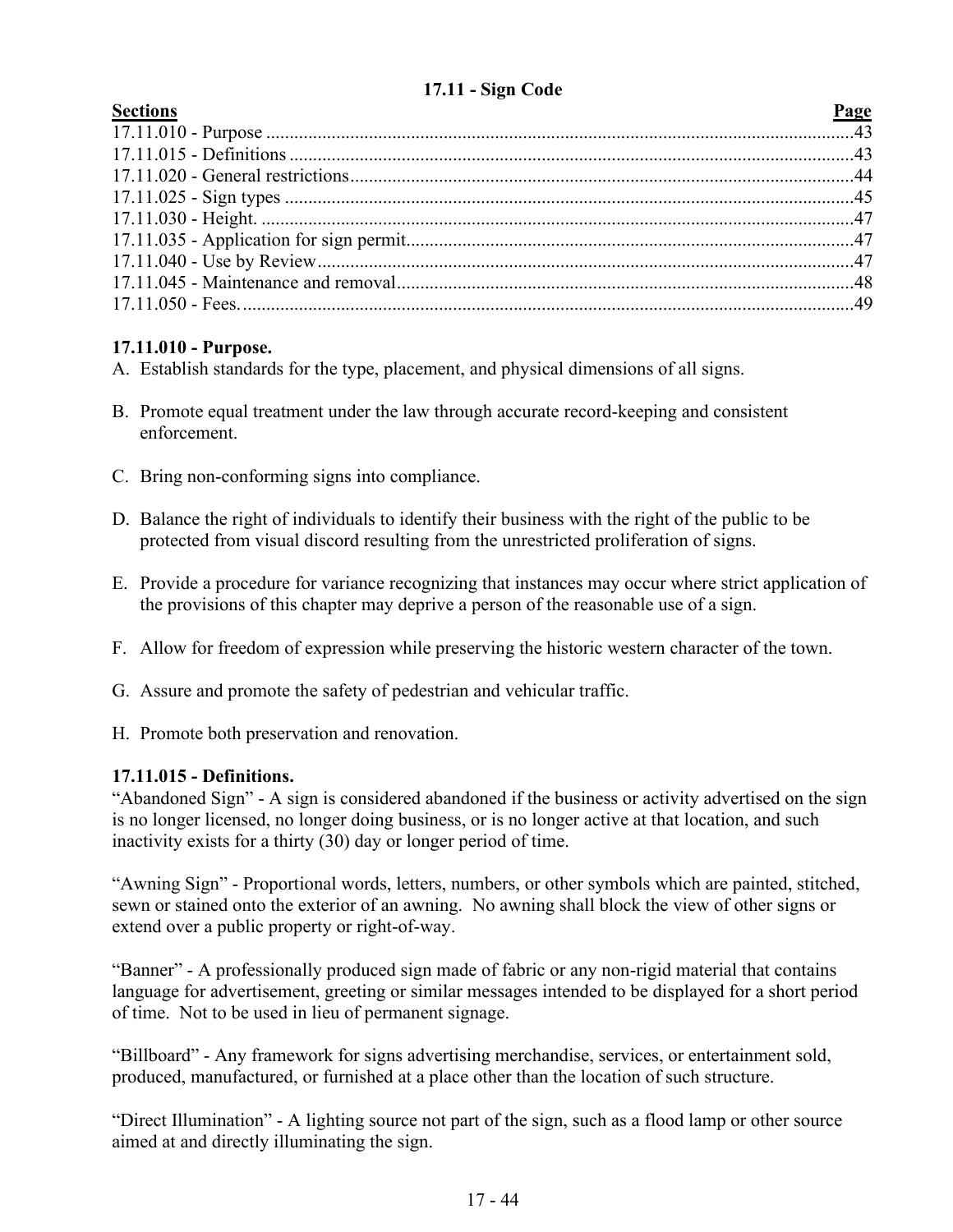"Indirect Illumination" - A lighting source that is an integral part of the sign, such as neon lighting or back lighting of a sign using an illumination source attached to or a part of the sign.

"Menu Sign" - Any sign or display device that contains the restaurant menu or daily specials. The sign will have a maximum of two (2) square feet.

"Permanent Window Sign" - A sign or painted information upon or within three feet of a window for the purpose of viewing from outside of the premises. Displayed merchandise and decorative borders are excluded.

"Portable Sign" - A movable self-supporting sign with one or two faces. The sign will have a maximum of twelve (12) square feet per side and can only be placed on private property of the business and not on any public property, sidewalk, or street. The sign shall only be posted during regular business hours.

"Sign" - Any stationary object or device situated outdoors or indoors, but subject to public view, which is used to advertise or identify an object, person, institution, organization, business, product, service or event by means including words, letters, figures, designs, color, motion, illumination or other symbols.

"Sign Area" - A sign shall be measured by the sum total of all sign faces, including logos, marks, icons, emblems and/or other types of symbols used to identify an individual business. If a sign is attached to a wall without a backing surface, the total sign area shall be the sum of the area created from the outside edge of the first letter to the outside edge of the last letter as measured in a straight line and the area from the top of the highest letter to the bottom of the lowest letter as measured in a straight line.

"Special Event Sign" - A temporary sign advertising or pertaining to any civic, patriotic or special event of general public interest taking place within the town.

"Temporary Window Sign" - A sign advertising a sale, special, or a product or activity that does not exceed ninety (90) days and applied upon or within three feet of a window for the purpose of viewing from outside of the premises. Total area of all signs not to exceed fifty percent (50%) of the window area.

# **17.11.020 - General restrictions.**

- A. Except as otherwise provided in this chapter, and except those signs located on Town property as are authorized by that Revocable License Agreement approved by Resolution No. 2014-03-01 dated March 5, 2014, a permit is required to erect, install, relocate, structurally modify, or perform any other non-routine maintenance of any sign.
- B. All signs are subject to inspection.
- C. Signs not specifically authorized in accordance with this chapter are prohibited.
- D. No sign shall be allowed in any public right-of-way.
- E. Signs that blink, flash, rotate, scroll or which vary in light intensity are prohibited.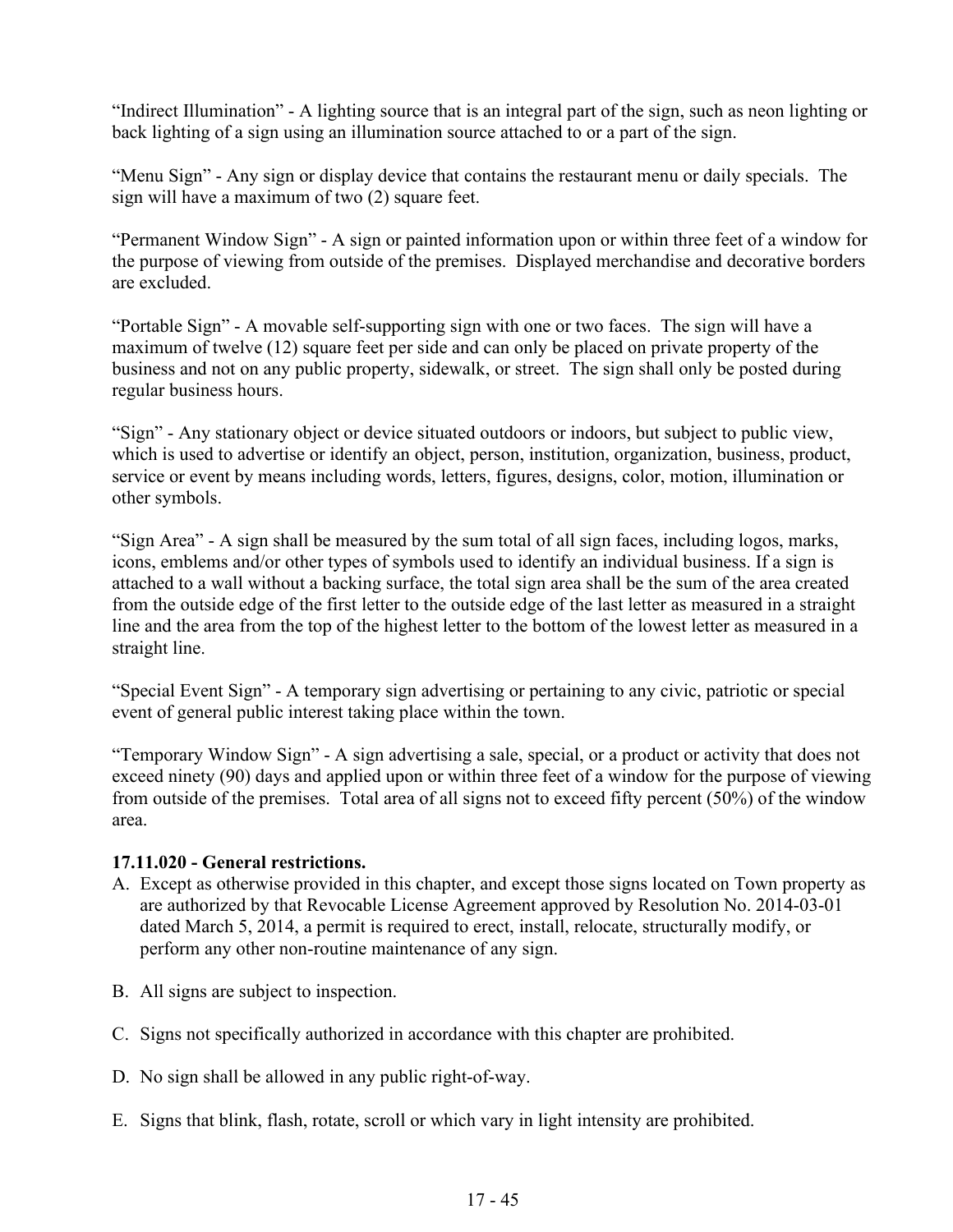- F. Animated, moving, or swinging signs are prohibited.
- G. Signs which emit visible smoke, vapor, particles, or odor are prohibited.
- H. Signs which produce audible noise or sounds are prohibited.
- I. All billboards are prohibited.
- J. Signs mounted, painted on, or attached to a parked vehicle or trailer for the primary purpose of attracting people to a product, business, or activity located on the same or nearby premises, or to a product, business, or activity located on a public right-of-way in the vicinity of such vehicle or trailer are prohibited.

#### **17.11.025 - Sign types.**

Only the following types of signs shall be allowed:

- A. Business Directional Signs.
	- 1. Purpose: To direct the flow of traffic in and out of drives and parking areas of buildings.
	- 2. Size: Three (3) square feet maximum per sign.
	- 3. Number: Two (2) per premise and two (2) per each street premise faces.
	- 4. Illumination: Indirect only.
- B. Business General Signs.
	- 1. Purpose: To announce the name of a business or service establishment and/or to indicate the type of goods sold or services performed at the premises where the sign is located.
	- 2. Size: Sixty-four (64) square feet maximum per sign. Two hundred (200) square feet total per premises.
	- 3. Number: Three (3) signs. A two-sided sign is considered two (2) signs.
	- 4. Illumination: Direct or indirect.
- C. Business Banners No permit required.
	- 1. Purpose:
		- a. To announce public events to be held at the premises where the sign is located.
		- b. To announce the promotion of a product or service.
		- c. A welcome or greeting.
	- 2. Size: Thirty (30) square feet maximum per sign.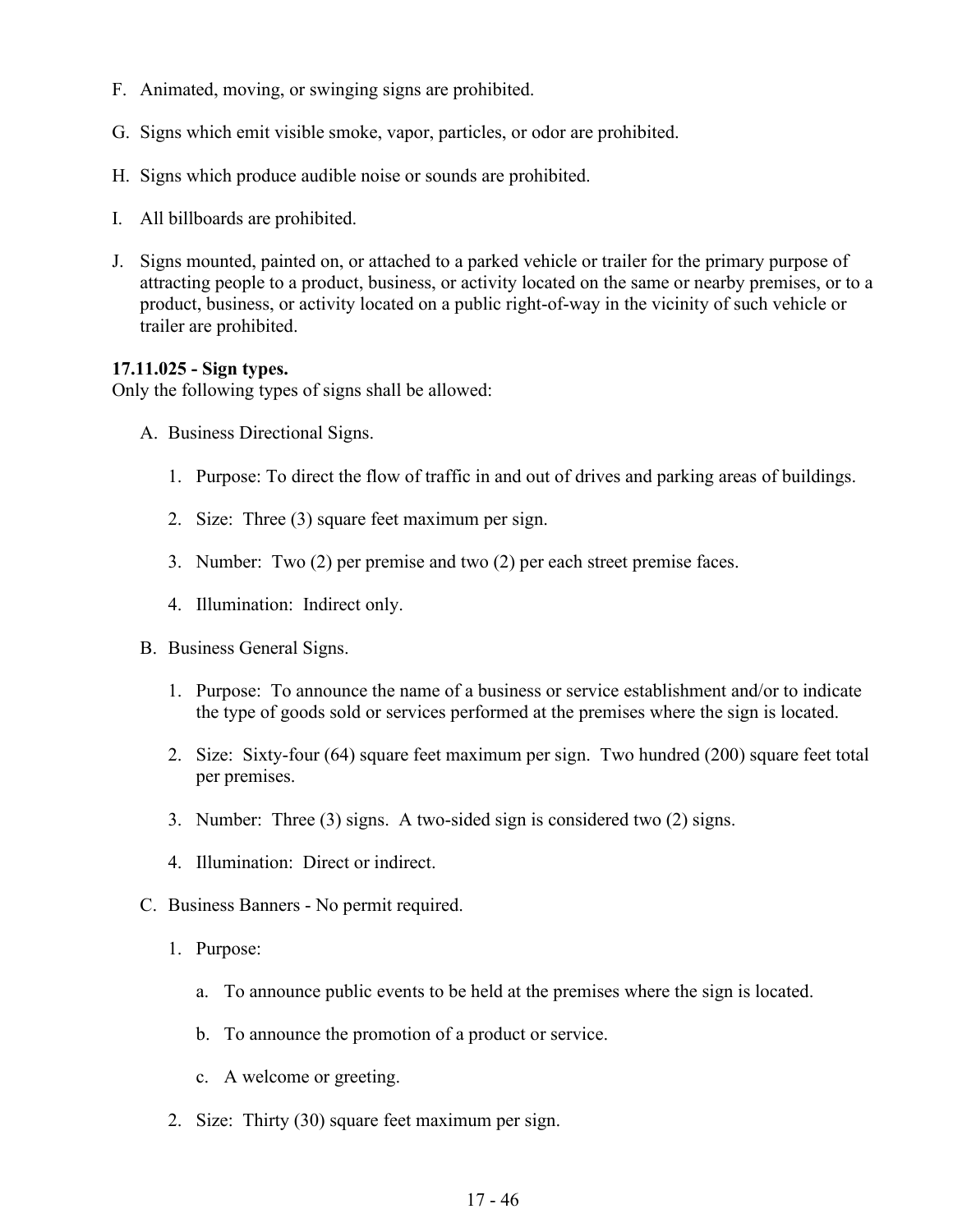- 3. Number: Two (2) signs.
- 4. Illumination: None.
- 5. Time Limit: Ninety (90) days, non-renewable. Must be marked with date hung or date of expiration.
- D. Business Window Signs Permanent.
	- 1. Purpose:
		- a. To announce the name of a business or service establishment.
		- b. To indicate the type of goods sold or services performed.
		- c. To indicate the operating hours.
		- d. To indicate whether a business is opened or closed.
	- 2. Location: Must be placed inside of structure.
	- 3. Size: Total area of all signs not to exceed fifty percent (50%) of window area.
	- 4. Illumination: Direct or indirect.
- E. Temporary Signs No permit required.
	- 1. Purpose and limitations:
		- a. To announce the sale or leasing of a property or building where the sign is located.
		- b. To announce the building, architect, or tenant of a proposed building to be constructed where the sign is located.
		- c. To announce election candidates and/or election issues. Limited to two (2) signs per candidate or issue. Election signs shall be removed within seven (7) days after each election.
		- d. Menu signs, two (2) per restaurant.
		- e. Portable signs, one (1) per business.
		- f. Special Event signs to announce a special event.
		- g. Temporary window signs.
- F. Home Identification Signs No permit required.
	- 1. Purpose: To identify premises and/or occupants of premises upon which the sign is located.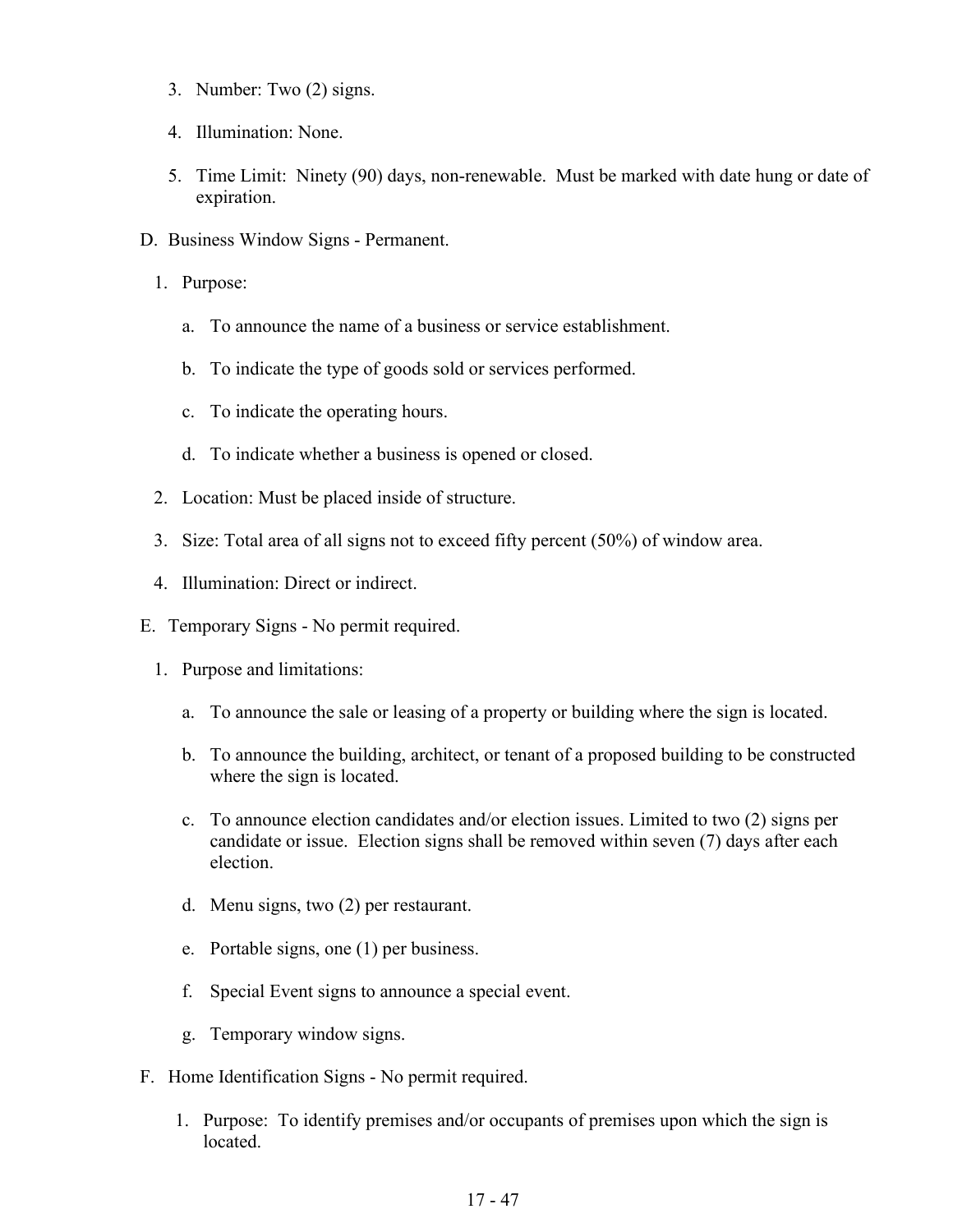- 2. Size: Two (2) square feet maximum.
- 3. Number: One (1) sign.
- 4. Illumination: None, except that used to illuminate dwelling addresses.
- G. Home Occupation Signs.
	- 1. Purpose: To announce the name, location, sponsor, or occupant of a home occupation at the home where the sign is located.
	- 2. Size: Two (2) square feet maximum.
	- 3. Number: One (1) sign.
	- 4. Illumination: None.

#### **17.11.030 - Height.**

No sign shall project above the roof line or façade of the building identified or advertised by the sign.

### **17.11.035 - Application for sign permit.**

- A. The applicant for a permit shall complete an application on forms available from the Town. The application shall include the following information:
	- 1. The name, address, and telephone number of the owner, or authorized agent.
	- 2. The address of the property where the sign(s) will be located.
	- 3. Drawings indicating dimensions, square footage and the type of illumination of each proposed sign.
	- 4. A site plan indicating the location and dimensions of all proposed and existing signs.
	- 5. The total square footage of all proposed and existing signs.
	- 6. The applicable fee.
	- 7. Signature of applicant.
- B. The application will be reviewed and shall be approved with or without conditions, denied, or referred back to the applicant for additional information.
- C. The permit shall expire if the work is not completed within ninety (90) days. In the event of the expiration of the permit, the applicant may apply for a new permit.

#### **17.11.040 - Use by Review.**

A. Application and Review. If a permit application seeks approval for a sign not in conformance with this Code, the Town Manager may grant the permit for a non-conforming sign upon the following terms and conditions: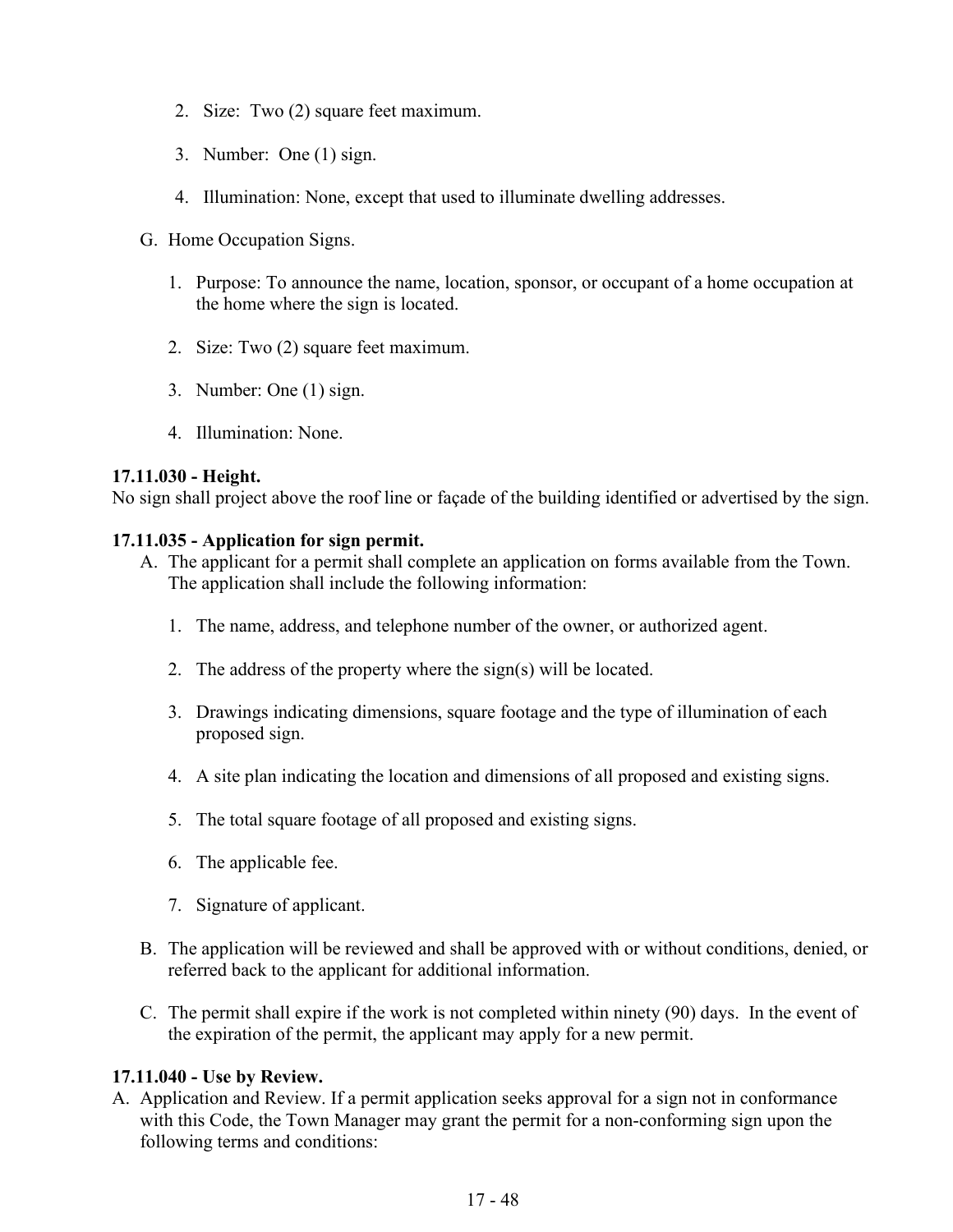- 1. Applicant shall supply such information, drawings, sketches and maps as the Town Manager deems necessary for the review of the request.
- 2. A review fee shall be paid to the Town.
- 3. The application shall be reviewed for conformance with the character of the neighborhood and noninterference with adjacent properties.
- 4. A nonconforming sign shall not interfere in any way with foot or vehicle traffic by creating distraction, sightline interference or view blocking.
- 5. The Applicant must establish the necessity of the sign by a showing that the signage allowed under this Code is insufficient for the circumstances of the property, such as speed of traffic, number of businesses on the premises needing signs, and similar reasons not simply related to competitive advantage.
- 6. The application shall be granted no earlier than fifteen (15) days following public notice of the application by a single publication in the legal newspaper published at the applicant's expense. Such published notice shall include the Applicant's name, a full description of the sign, including the size, text, height, lighting and location of the proposed sign, and state that public comment is invited. The Town Manager shall seek to resolve concerns raised by any comments received, and if unable to do so, shall deny the application.
- 7. Signs permitted by special review must be maintained, and the size, shape, text, lighting, and height may not be altered without obtaining approval of a new permit pursuant to this Section. Permits issued hereunder shall be transferrable from owner to owner of said property.
- B. Appeal. Applicant or any aggrieved person who commented on the application may appeal the decision of the Town Manager to the Board of Trustees, which shall hold a hearing on the application following notice of the appeal. Notice of the appeal hearing shall be made by mailing to the appellant and the applicant and by a single publication in the legal newspaper. Such published notice shall advise of the time, date and purpose of the hearing, and shall identify the Applicant and provide a full description of the sign, including the size, text, height, lighting and location of the proposed sign.

# **17.11.045 - Maintenance and removal.**

- A. Safe and Presentable Condition. Every sign, including but not limited to those signs for which permits are required or for which no permits or permit fees are required, shall be maintained in a safe, presentable, and good structural material condition at all times, including the repair or replacement of defective parts, painting, cleaning, and other acts required for the maintenance of said sign.
- B. Colorado Department of Transportation (CDOT) Conformity. All signs located in the state highway right-of-way shall conform to the standards set forth by CDOT.
- C. Dangerous or Defective Signs. No persons shall maintain or permit to be maintained on any premises owned or controlled by him/her any sign that is in a dangerous or defective condition. Any such sign shall be removed or repaired by the owner of the sign or the owner of the premises once the dangerous or defective condition arises.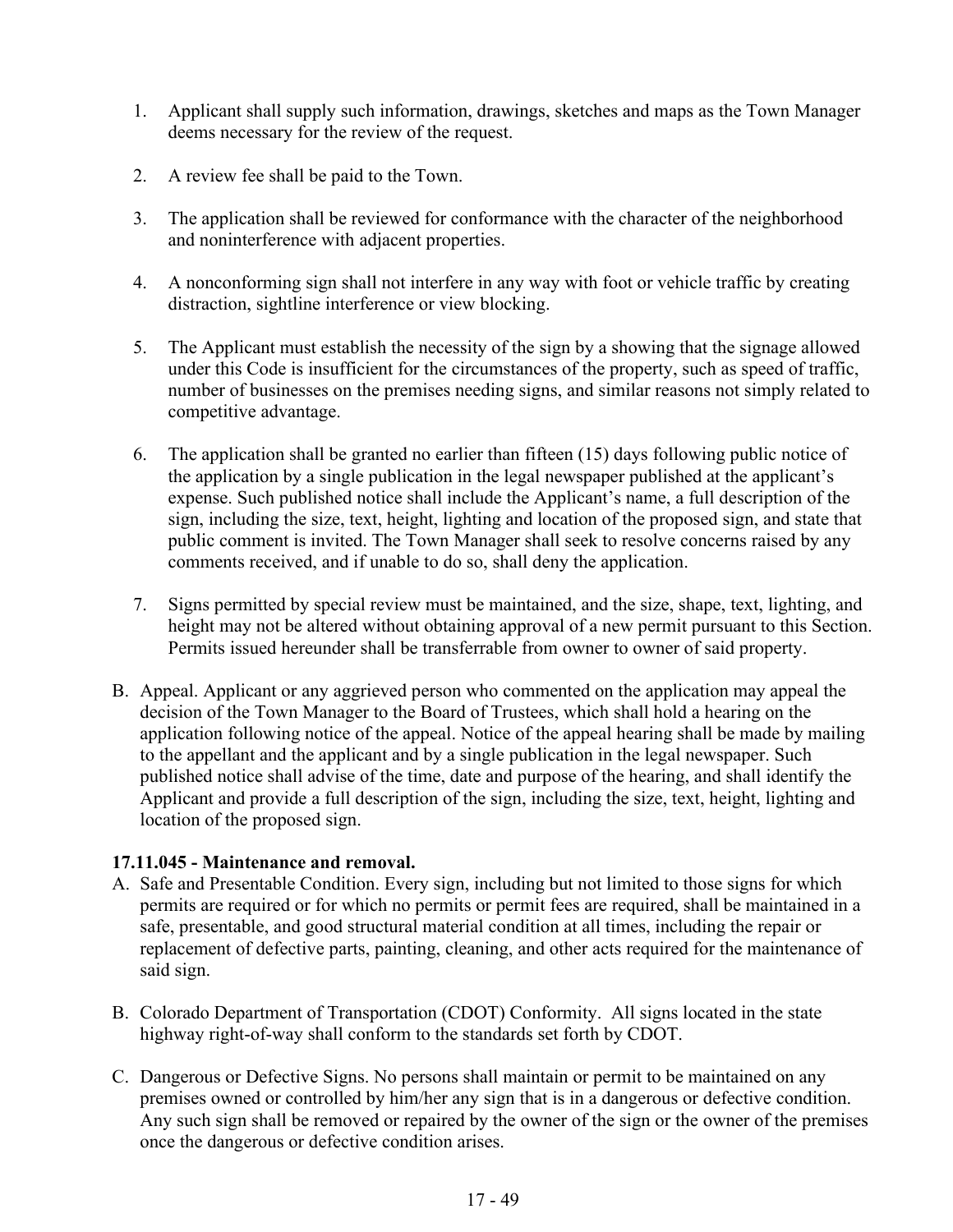- D. Abandoned Signs. It is unlawful to maintain for more than thirty (30) days any sign that has become obsolete because of discontinuance of the business, service, or utility it advertises.
- E. Removal of Signs by the Town. The Town shall cause to be removed any abandoned, poorly maintained, or dangerous signs, or materially, electrically, or structurally defective signs for which no permit has been issued. The Town shall prepare a notice which shall describe the sign and specify the violation involved and which shall state that if the sign is not removed or the violation is not corrected within ten (10) days the sign shall be removed by the Town at the sign owner's expense.

### **17.11.050 - Fees.**

The Board of Trustees shall set the fees by resolution.

(Ord. 594 §1, 2, 2011; Ord. 568 §1, 2, 2010; Ord. 514 §1, 2, 2007; Ord. 454 §1, 2000)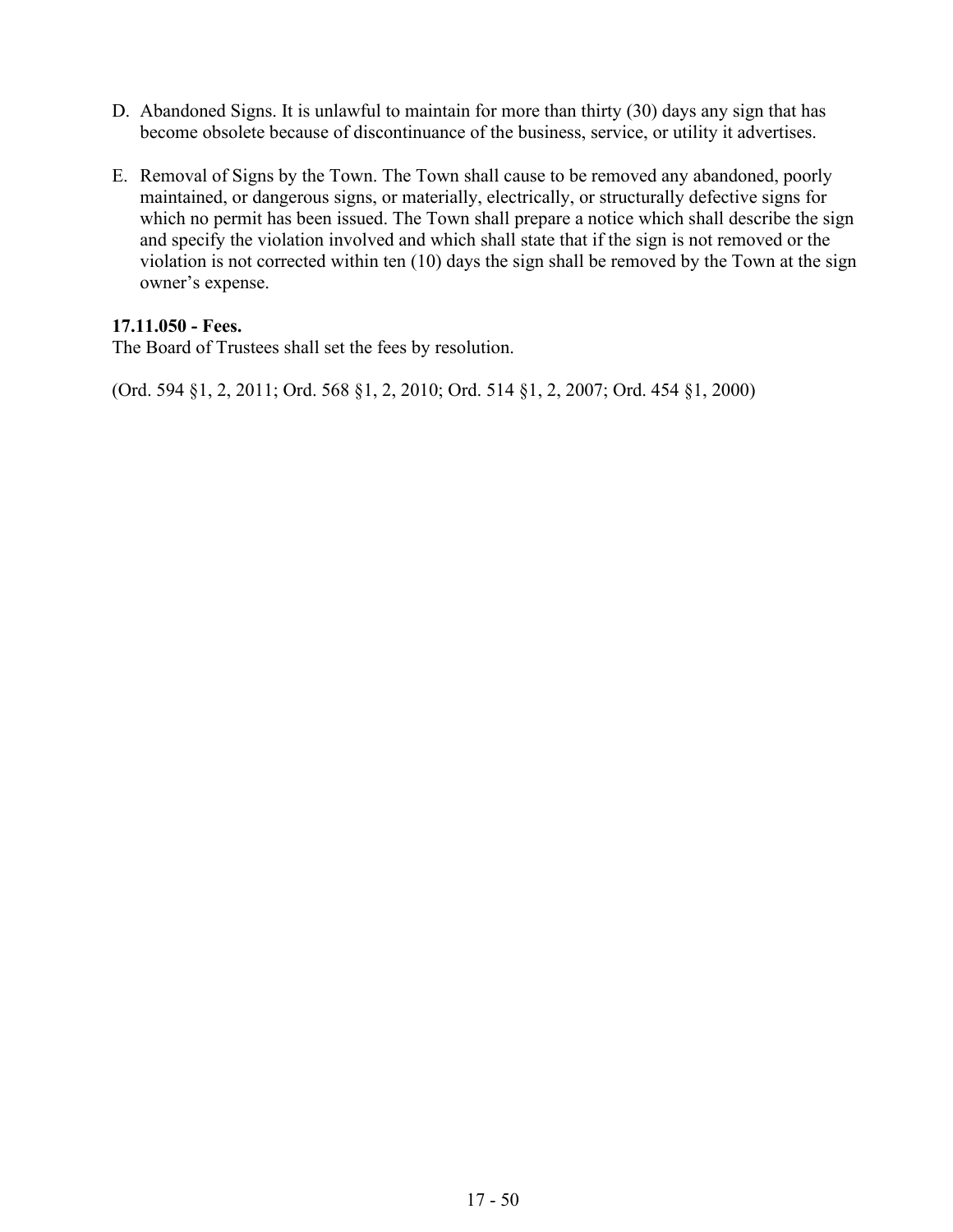### **17.12 - Fence Regulations**

<span id="page-50-0"></span>

| Sections |
|----------|
|          |
|          |

| <b>Sections</b>    |  |
|--------------------|--|
| 17.12.010 - Fences |  |

# **17.12.010 - Fences.**

A.

- 1. Permit required. No person shall construct or erect any fence within the Town of Kremmling without having first obtained a fence permit.
- 2. Permit not required. No permit is required to repair or replace an existing fence, if the replacement fence is the same size and constructed of the same or similar material, as the fence being repaired or replaced.
- 3. The person applying for the fence permit, or repairing or replacing a fence when a permit is not required, and the owner of the property, are solely responsible for identifying lot lines and correctly locating any fence. The Town is not responsible for correctly locating lot lines or fences. Approval of a permit hereunder is not an approval or a warranty that the lot lines indicated on the drawing, and/or as located on the ground, is the correct lot line or fence location.
- B. Application, process. A permit for a fence shall be obtained through submittal under Kremmling Municipal Code Section 17.03.050, "Permitted Use Approval."
	- 1. If a fence is also regulated under the Building Code (Kremmling Municipal Code Title 15), a person must obtain a permit hereunder and under the Building Code.
	- 2. The Town Manager shall review all fence plans, and shall consult with the Police Chief to evaluate traffic or safety concerns that would result from approval of the fence. The Town Manager shall deny any application that limits sight distance or in any other way impacts traffic safety.
- C. Fence materials allowed, allowed subject to special use process.
	- 1. Fences may be constructed of wood or chain link fence material, or of vinyl, steel or aluminum products specifically made for and marketed as fence material.
	- 2. A special use permit must be obtained if fence is constructed of any other material not listed in Section B.1 above.
	- 3. A special use permit must be obtained for electrified fences.
	- 4. A special use permit must be obtained if fence height is six feet, one inch (6'1") or greater in height as measured on the outside of the fence from the pre-existing predominant existing grade perpendicular to the line of the fence.

(Ord. 509 §2, 2006)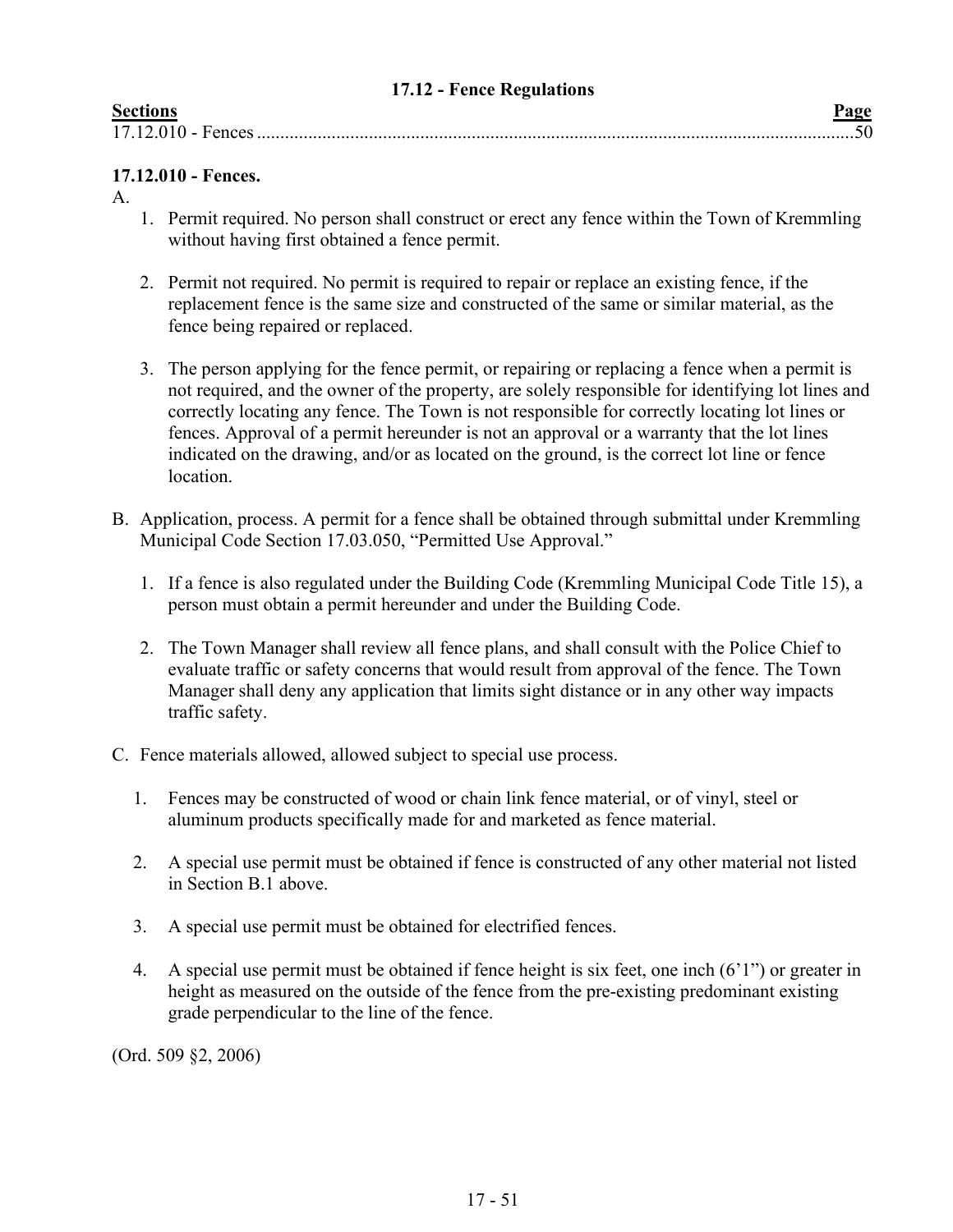# **17.13 - Site Specific Development Plan/Vested Rights**

<span id="page-51-0"></span>

| <b>Sections</b> | Page |
|-----------------|------|
|                 |      |
|                 |      |
|                 |      |
|                 |      |
|                 |      |
|                 |      |
|                 |      |

# **17.13.010 - Purpose.**

The purpose for this Article is to provide the procedures necessary to implement the provisions of Article 68 of Title 24 of the Colorado Revised Statutes, as amended. (Ord. 454 §1, 2000)

# **17.13.020 - Creation of vested property rights.**

A vested property right shall be deemed established upon the final approval of a site specific development plan. Such vested property rights shall attach and run with the applicable property. (Ord. 454 §1, 2000)

# **17.13.030 - Site specific development plan.**

Approved PUD overlays, approved Site Plans and final plats for major and minor subdivisions shall constitute site-specific development plans. The Town Manager may, in his discretion, also designate other approvals or permits as site specific development plans within the limits of Article 68 of Title 24 of the Colorado Revised Statutes, as amended, upon written request of the applicant. (Ord. 454 §1, 2000)

# **17.13.040 - Duration of right and termination.**

- A. A property right that has been vested, hereunder, shall remain vested for a period of 3 years. In the event the amendments to the site specific development plan are processed and approved, the effective date of such amendments, for purposes of the duration of the vesting period, shall be the date of the approval of the original site specific development plan, unless the amendments are approved by the Town Board and the Town Board specifically finds to the contrary and incorporates such findings in an approval of the amendment.
- B. The Town may conduct periodic subsequent reviews of the development and require the owner of the property to demonstrate compliance with the terms and conditions of the original approval. Failure to establish such compliance may result in a notice of forfeiture of the vested right.

(Ord. 454 §1, 2000)

# **17.13.050 - Development agreements.**

In conjunction with approval of a site specific development plan pursuant to this article, the Town Board may enter into a Development Agreement with an owner providing that property rights shall be vested for a period exceeding three (3) years where the Town Board finds such to be warranted in light of all relevant circumstances, including, but not limited to, the size and phasing of the development, economic factors, and market conditions. (Ord. 454 §1, 2000)

# **17.13.060 - Limitations.**

Nothing in this Article is intended to create any vested property right, but only to implement the provisions of Article 68 of Title 24, Colorado Revised Statutes, as amended. In the event of the repeal of said Article, or a judicial determination that said Article is invalid or unconstitutional, no vested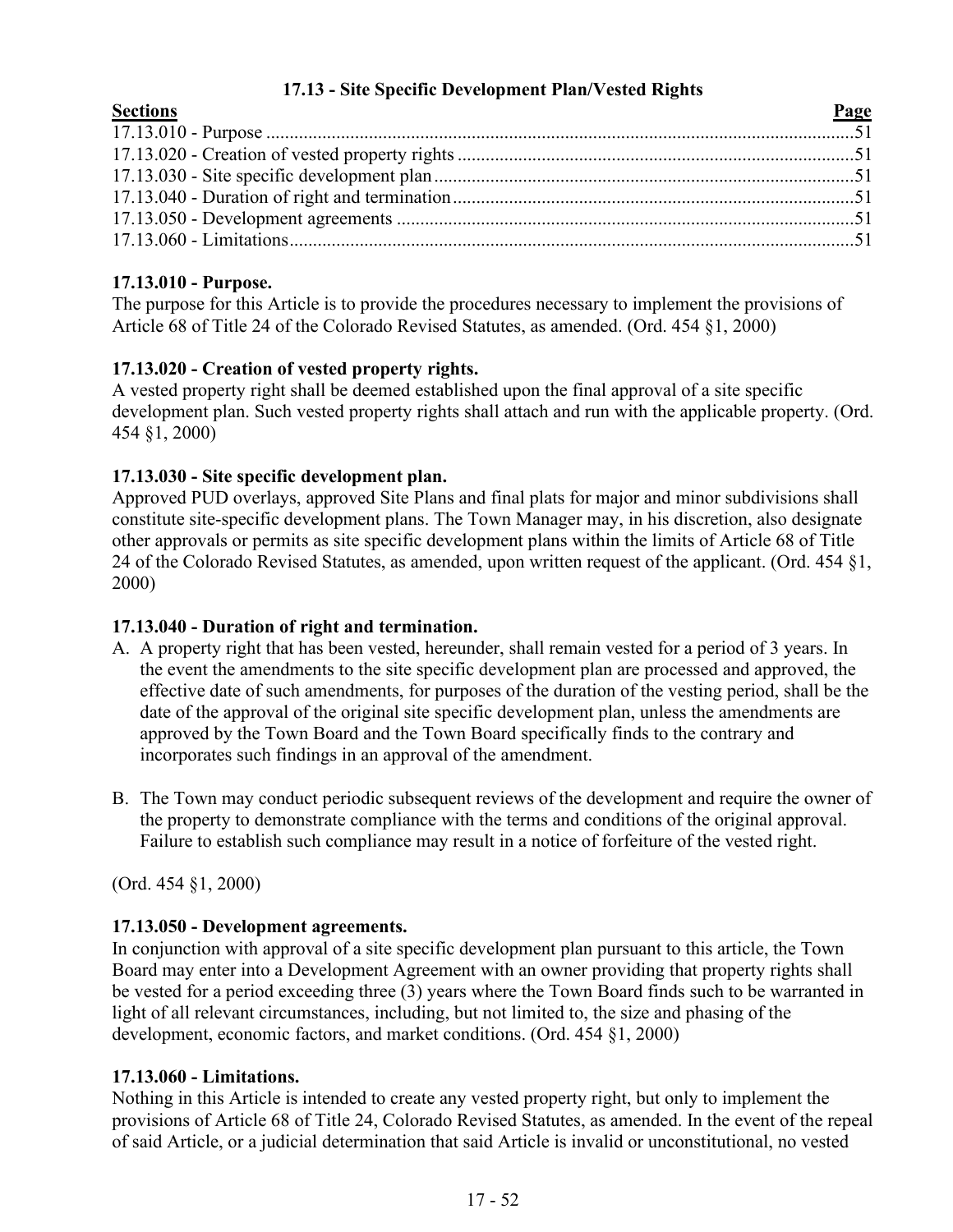property right shall be deemed created by the approval by the Town of any site specific development plan. (Ord. 454 §1, 2000)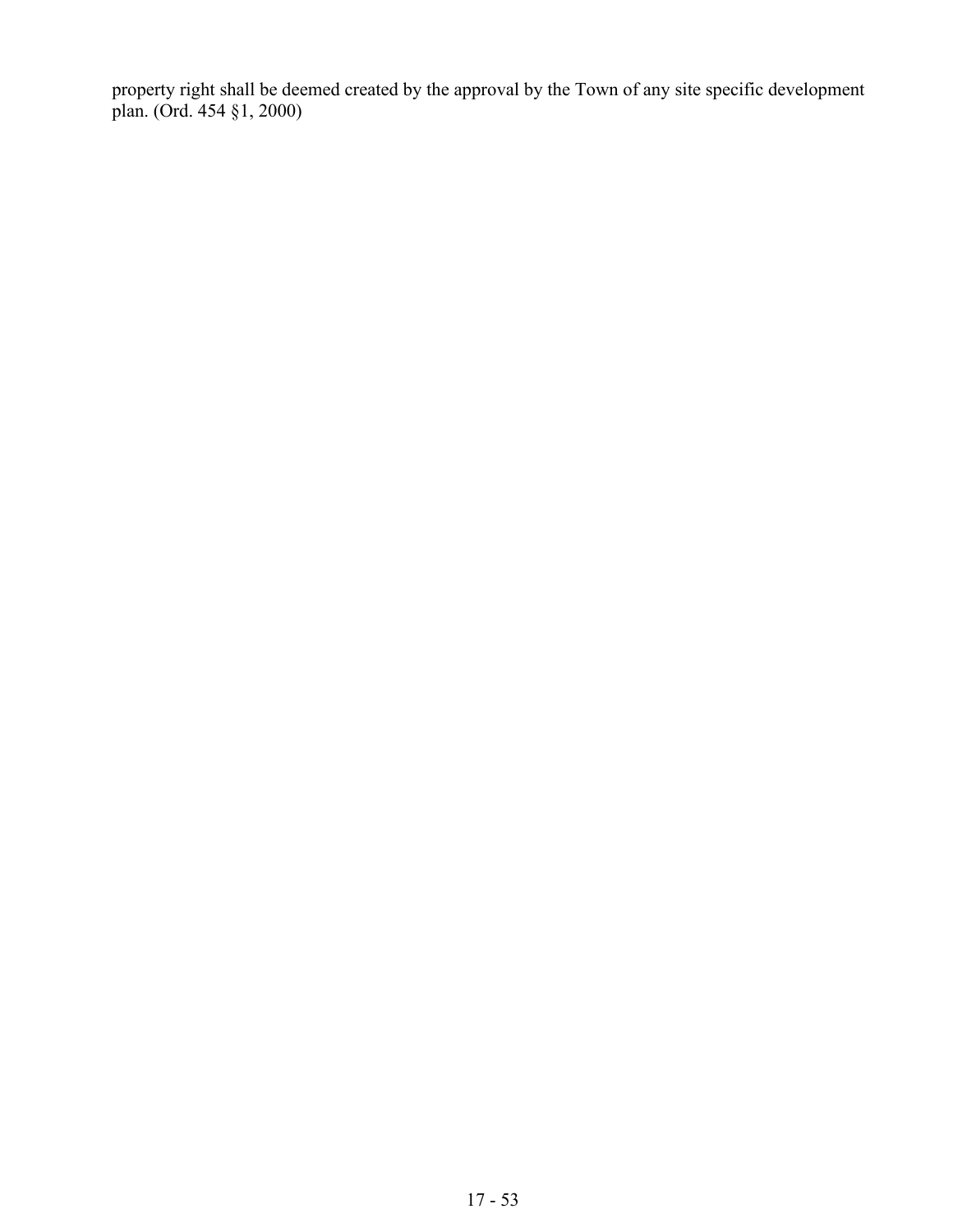# **17.14 - Nonconforming Situations**

<span id="page-53-0"></span>

| <b>Sections</b> | Page |
|-----------------|------|
|                 |      |
|                 |      |
|                 |      |
|                 |      |
|                 |      |

# **17.14.010 - Definitions applicable to nonconforming situations.**

For the purposes of this Chapter 17.13, the following terms shall have the following meanings:

"Expenditure" means a sum of money paid out in return for some benefit or to fulfill some obligation. The term also includes binding contractual commitments to make future expenditures, as well as any other substantial changes in position.

"Nonconforming Project" means any development that is incomplete at the effective date of this Zoning Code which lawfully commenced, and which does not, on the effective date of this Zoning Code, conform to one or more of the regulation set forth in this Zoning Code.

"Nonconforming Sign" means a sign which unlawfully existed at the time it was erected, and which does not, on the effective date of this Zoning Code, conform to one or more of the regulations set forth in this Zoning Code.

"Nonconforming Structure" means a structure lawfully existing at the time the structure was constructed, and which does not, on the effective date of this Zoning Code, conform to the dimensional requirements of the zone district in which it is located.

"Nonconforming Use" A use lawfully occupying a structure or land at the time the use was commenced, and which does not, on the effective date of this Zoning Code, conform to the use regulations of the zone district in which it is located.

(Ord. 454 §1, 2000)

#### **17.14.020 - Nonconforming uses**.

- A. The nonconforming use of a structure or land may be continued, except as otherwise provided herein.
	- 1. The nonconforming use shall not be changed to a different nonconforming use.
	- 2. The nonconforming use shall not be extended or expanded. An "extension or expansion" shall include any increase in the floor area of the structure in which the nonconforming use is conducted or an increase in land area used for the nonconforming use, and any expansion or relocation of the nonconforming use, in whole or in part, to a different part of the structure or land.
	- 3. When a nonconforming use is (i) discontinued for a consecutive period of one hundred and eighty (180) days, or (ii) discontinued for any period of time without a present intention to reinstate the nonconforming use, the structure or land involved may thereafter be used only for conforming purposes.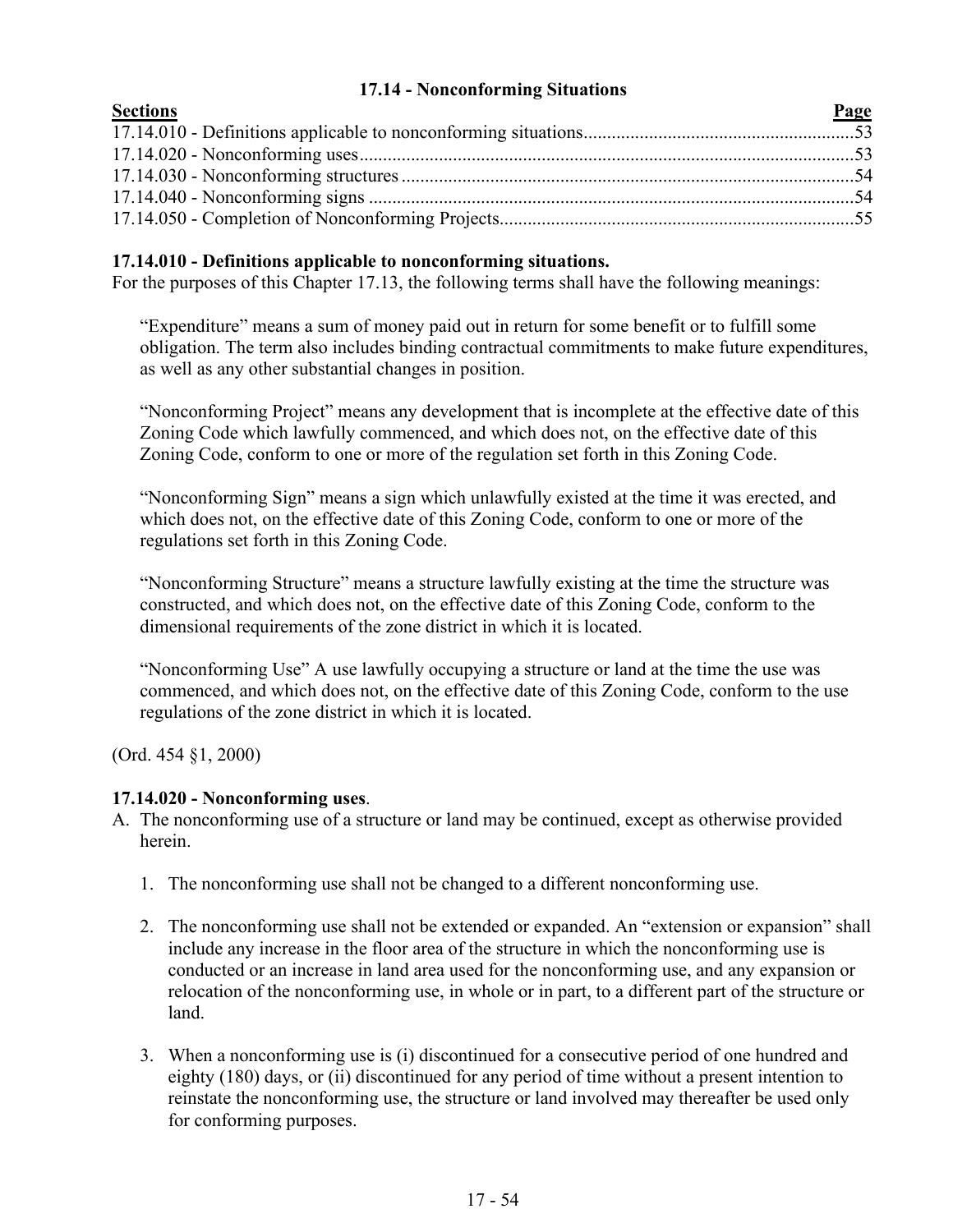- 4. Structures containing nonconforming uses may be repaired and maintained.
- 5. Repairs, replacements, alterations or renovations to any structure containing nonconforming uses estimated to exceed twenty-five (25) percent of the appraised value of the structure are not permitted unless the structure, or a portion thereof, is declared unsafe by the Town Building Inspector, in which case the structure or portion thereof declared unsafe may be strengthened, altered or restored to a safe condition. This subsection does not apply to single family dwelling uses which may be repaired, replaced, altered or renovated without such limitation.

# **17.14.030 - Nonconforming structures.**

A. A nonconforming structure may continue to be used, except as otherwise provided herein.

- 1. If a nonconforming structure becomes conforming, it shall not be changed back to a nonconforming structure.
- 2. A nonconforming structure may be repaired and maintained.
- 3. Repairs, replacements, alterations or renovations to any nonconforming structure estimated to exceed twenty-five (25) percent of the appraised value of the structure are not permitted unless the structure or a portion thereof, is declared unsafe by the Building Inspector, in which case the structure or portion thereof declared unsafe may be strengthened, altered or restored to a safe condition. This subsection does not apply to single family dwellings which may be repaired, replaced, altered or renovated without such limitation.

(Ord. 454 §1, 2000)

# **17.14.040 - Nonconforming signs**.

A. Any nonconforming sign may be continued subject to the following provisions:

- 1. A nonconforming sign may be repaired and maintained.
- 2. No such sign may be enlarged or altered in such a manner as to increase its nonconformity; however, any sign or portion thereof may be altered to decrease its nonconformity.
- 3. If any such sign or nonconforming portion thereof is destroyed by any means to an extent of more than fifty (50) percent of its original cost, it shall not be reconstructed except in conformity with this Zoning Code.
- 4. If any such sign should for any reason be removed from its location for more than thirty (30) days, it shall not thereafter be replaced except in conformity with this Zoning Code.
- 5. All nonconforming signs in R-1 and R-2 districts shall be removed or made to conform with this Zoning Code within one year after the effective date of this Zoning Code. All nonconforming signs in CB and Industrial zones shall be removed or made to conform with this Zoning Code within two (2) years after the effective date of this Zoning Code. All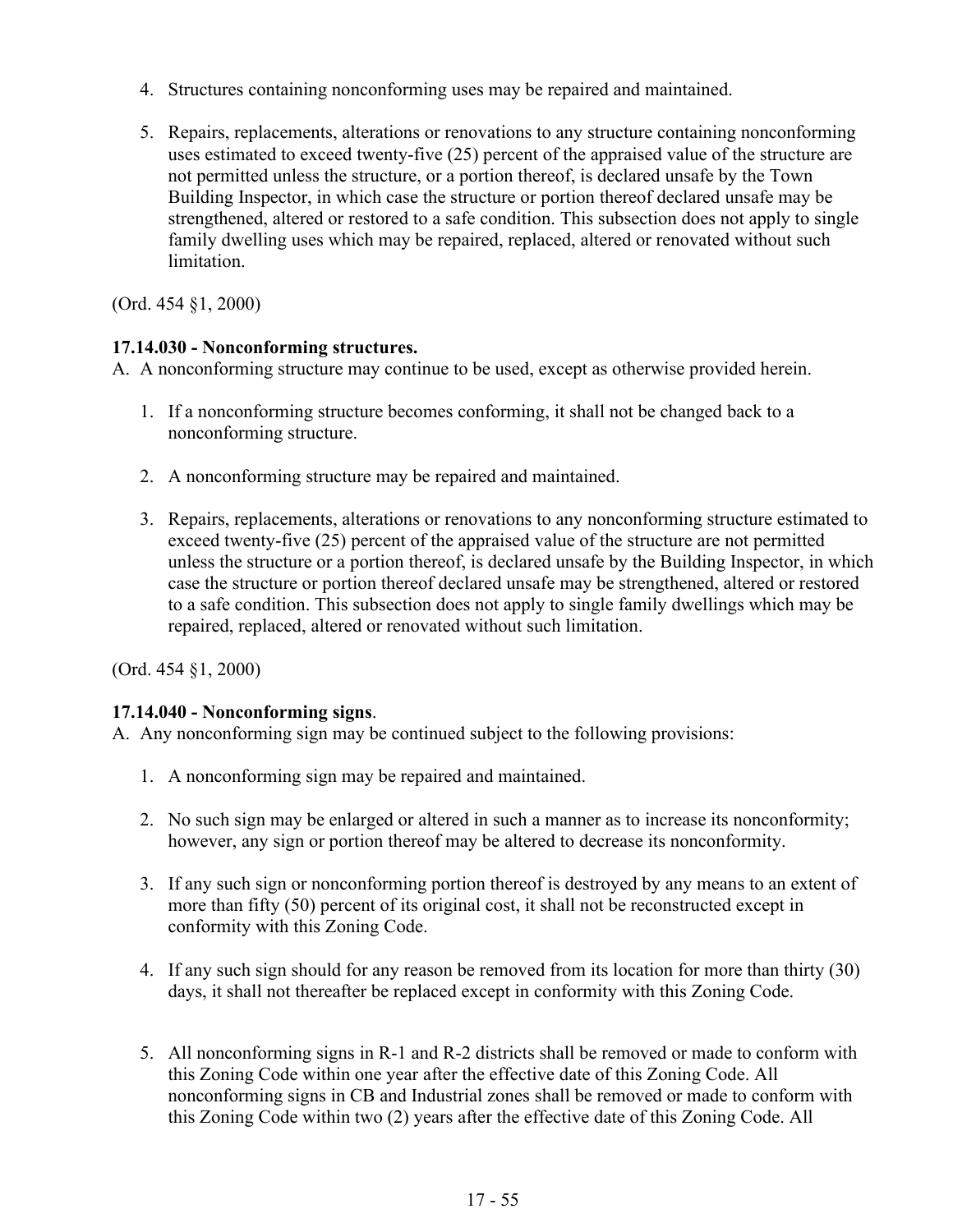obsolete signs and sign posts shall be removed from all zoning districts within one (1) year after the effective date of this Code.

(Ord. 454 §1, 2000)

# **17.14.050 - Completion of Nonconforming Projects.**

- A. All nonconforming projects on which construction began at least one hundred eighty (180) days before the effective date of this Zoning Code as well as all nonconforming projects that are at least ten (10%) percent completed in terms of the total expected cost of the project on the effective date of this Zoning Code may be completed, subject to subsection 17.13, in accordance with the terms of their approvals and permits, so long as such permits are validly issued and remain unrevoked and unexpired. If a development is designed to be completed in phases, this subsection shall apply only to the particular phase under construction.
- B. All work on any nonconforming project shall case on the effective date of this Zoning Code, until such time as the Town Manager finds that the application has in good faith made substantial expenditures or incurred substantial binding obligations or otherwise changed is position in some substantial way in reasonable reliance on the land-use law as it existed before the effective date of this chapter and thereby would be unreasonably burdened if not allowed to complete the development.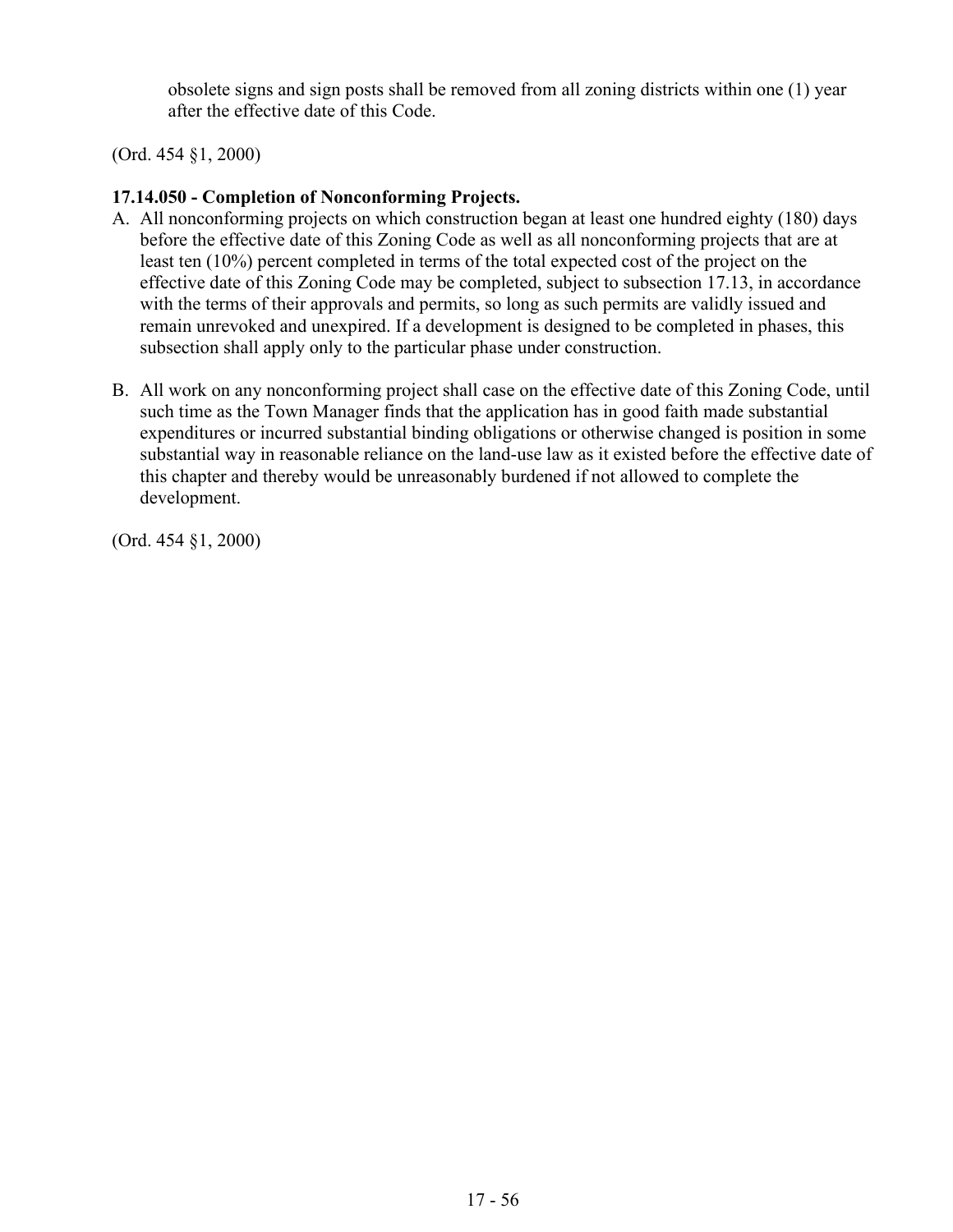## **17.15 - Enforcement and Review**

<span id="page-56-0"></span>

| <b>Sections</b> | Page |
|-----------------|------|
|                 |      |
|                 |      |
|                 |      |

# **17.15.010 - Complaints regarding violations.**

Whenever the Town Manager receives a complaint alleging a violation of this Title 17, he shall investigate the complaint, take whatever action is warranted, and inform the complainant in writing what actions have been or will be taken.

# **17.15.020 - Persons liable.**

The owner, tenant, or occupant of any building or land or part thereof and any architect, building, contractor, agent, or other person who participates in, assists, directs, creates, or maintains any situation that is contrary to the requirements of this Zoning Code may be held responsible for the violation and suffer the penalties and be subject to the remedies herein provided.

# **17.15.030 - Penalties and remedies for violations.**

- A. Fines and Imprisonment. Any person who violates any provision of any section of this Title, or fails to comply with any of its requirements, including, without limitation, violations of any conditions and safeguards established in connection with grants of variances or development approvals, commits an offense, and upon conviction thereof, shall be punished as provided in Kremmling Municipal Code Section 1.16.010. Each day that a violation continues shall be a separate offense. (Ord. 535 §55, 2008).
- B. Equitable Action. The Town may institute injunctive, abatement, or other appropriate action to prevent, enjoin, abate or remove a violation of this Zoning Code. The same right of action shall accrue to any person who may be damaged by a violation of this Zoning Code.
- C. Permit Revocation.
	- 1. Any development approval or other authorization pursuant to this Zoning Code, which is issued in reliance upon any materially false statement by the applicant, or in the application submittal, is void and shall be revoked.
	- 2. A site specific development approval or other authorization pursuant to this Zoning Code may be revoked by the Town, following notice and hearing, if the permitee fails to develop or maintain the property in accordance with the plans submitted, the requirements of this Zoning Code, or any additional requirements lawfully imposed by the Town.
	- 3. Remedies Cumulative. All remedies provide under this section are cumulative and shall be in addition to any other remedies provided by law.

(Ord. 535 §55, 2008; Ord. 454 §1, 2000)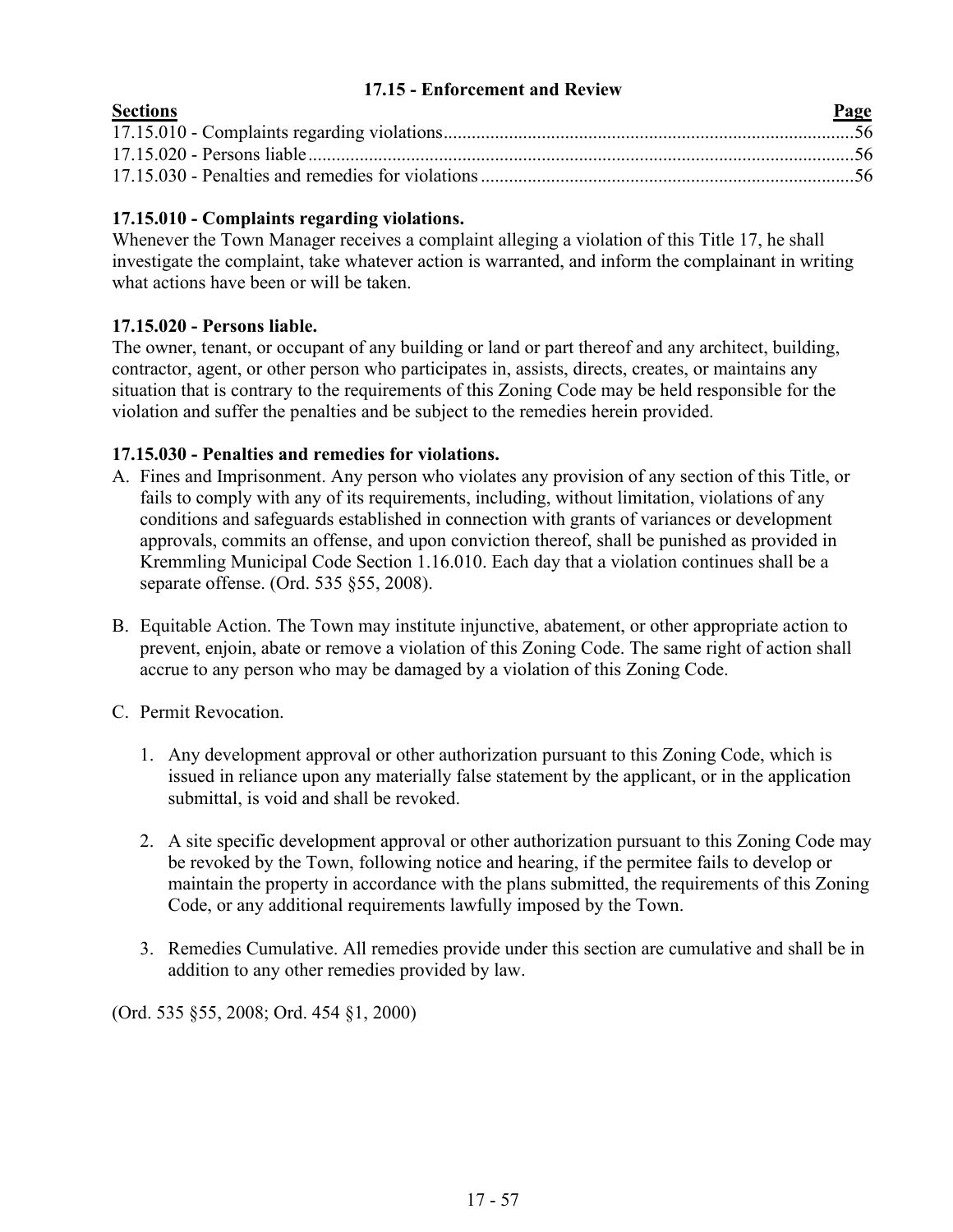# **17.16 - Mobile Home Parks**

| <b>Sections</b> |
|-----------------|
|                 |

| <b>Sections</b> | Page |
|-----------------|------|
|                 |      |
|                 |      |
|                 |      |
|                 |      |
|                 |      |
|                 |      |
|                 |      |
|                 |      |
|                 |      |

### **17.16.010 Purpose and intent**.

- A. The purpose of this chapter is to protect the public health, safety and welfare of the residents of the Town by regulating the construction, alteration, extension, location, installation, use and maintenance of mobile home parks. Nothing in this chapter shall be construed to discriminate against mobile homes as housing.
- B. The requirements set forth in this chapter are intended to supplement other requirements pertaining to mobile home parks. If any provision of this chapter conflicts with any other code provisions regulating mobile home parks, the provisions of this chapter shall supersede any other provisions. (Ord. 439 §1(part), 1999)

### **17.16.020 Definitions**.

The following definitions shall apply to this chapter:

"Accessory use" means any detached carports, garages, sheds or other miscellaneous structures. (Ord. 619 §1, 2012)

"Front setback" means the portion of the lot adjacent to the interior street.

"Mobile home park" means a tract of land designed, used or intended to provide a location or accommodation for two (2) or more mobile homes, whether or not the lot or tract or any part thereof is held for profit, but the term excludes automobile or mobile home sale lots on which mobile homes are parked only for inspection or sale.

"Nonconforming mobile home park" means the lawful use of land as a mobile home park, in compliance with all requirements of the Kremmling Municipal Code at the time the ordinance codified in this chapter came into effect, but which does not conform to the requirements of this chapter.

"Primary use" means the mobile home and any attached decks, porches, and additions. (Ord. 619 §2, 2012)

(Ord. 439 §1(part), 1999)

# **17.16.030 Mobile home park permit required**.

It shall be unlawful to commence the construction of any mobile home park or the enlargement of an existing mobile home park until the Town Planning Commission and Board of Trustees has approved a mobile home park permit. (Ord. 439 §1(part), 1999)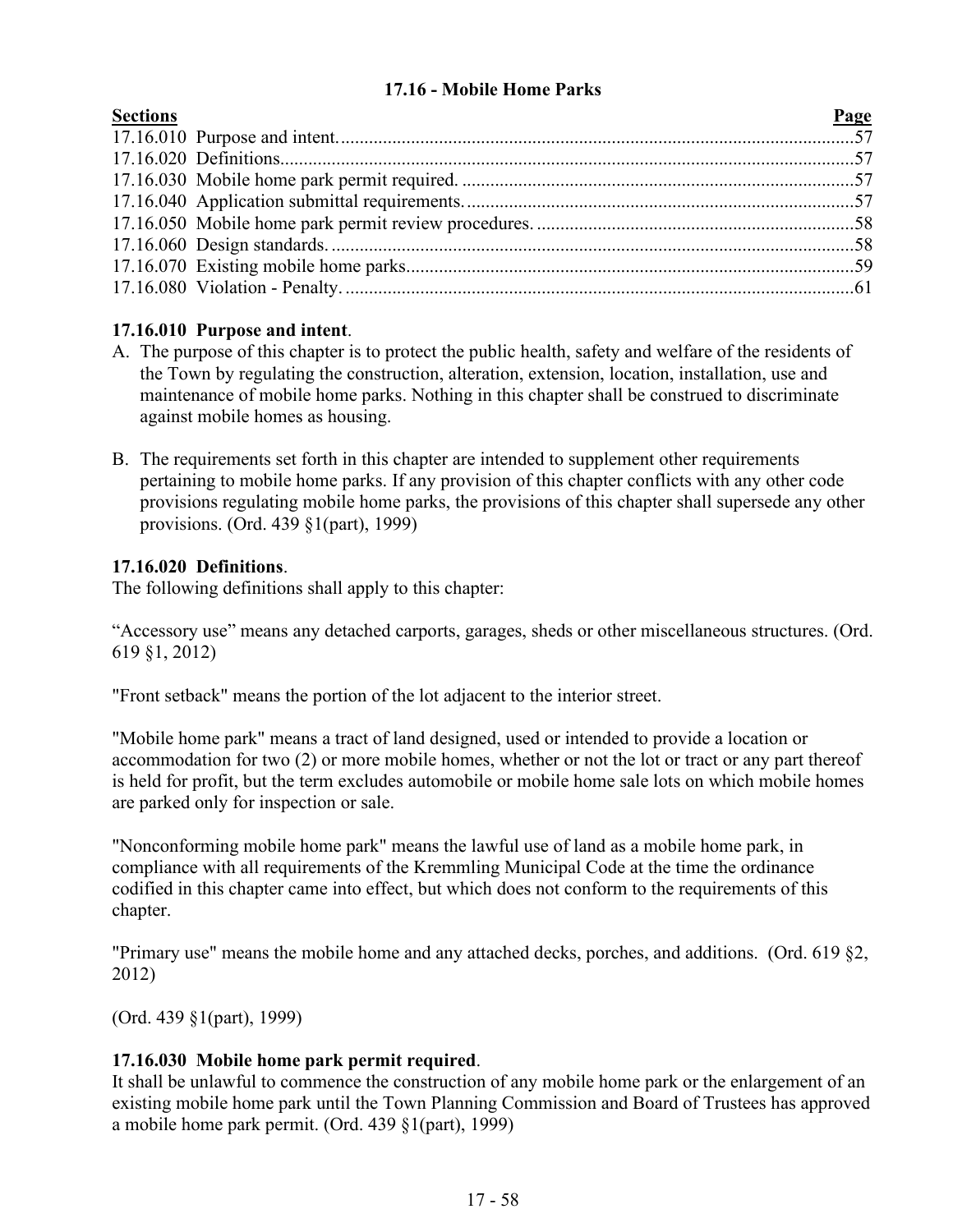# **17.16.040 Application submittal requirements**.

Application submittal requirements for a mobile home park permit shall be the application submittal requirements and fees applicable to subdivisions as set forth in the Kremmling Subdivision Regulations. (Ord. 439 1(part), 1999)

# **17.16.050 Mobile home park permit review procedures**.

The Planning Commission and Board of Trustees will review mobile home park permit applications in accordance with review procedures as set forth in the Kremmling Subdivision Regulations. (Ord. 439 §1(part), 1999)

# **17.16.060 Design standards**.

No mobile home park permit may be issued unless the applicant demonstrates compliance with the following standards:

- A. Minimum area. The minimum area for a mobile home park shall be three (3) acres.
- B. Maximum density. The maximum density of any mobile home park shall not exceed seven (7) mobile homes per acre.
- C. Minimum space size. The minimum mobile home space size is four thousand (4,000) square feet, with no more than one (1) mobile home per space.
- D. Minimum setbacks. A mobile home shall not be located any closer than twenty (20) feet from any other mobile home, dwelling or any other structure for primary use and not closer than ten (10) feet from any other structure for accessory use. The stated distance shall be as measured from structures, including any overhangs, porches, decks or other attachments to the main structure. [Corrected miss-lettered "D" (Ord. 439 §1(part), 1999)]
	- 1. From exterior park boundary:
	- a. Twenty (20) feet from any public road or public right-of-way.
	- b. Twenty (20) feet from adjacent private or public property.
	- 2. For mobile homes on lots not adjacent to public roads, right-of-way, public or private property:
	- a. Front: twenty (20) feet from the lot line.
	- b. Side: ten (10) feet from the lot line.
	- c. Rear: ten (10) feet from the lot line.
- E. Access. A minimum of two means of access to the mobile home park from a dedicated street is required.
- F. Interior streets. Interior streets shall be a minimum of thirty-two (32) feet in paved width and shall be surfaced with asphalt or concrete, or equivalent material, and will include curb and gutter in accordance with Town standards.
- G. Off-street parking. Each mobile home space shall have a minimum of two (2) spaces (ten (10) feet by twenty (20) feet) for off-street parking. Access to off-street parking must be by interior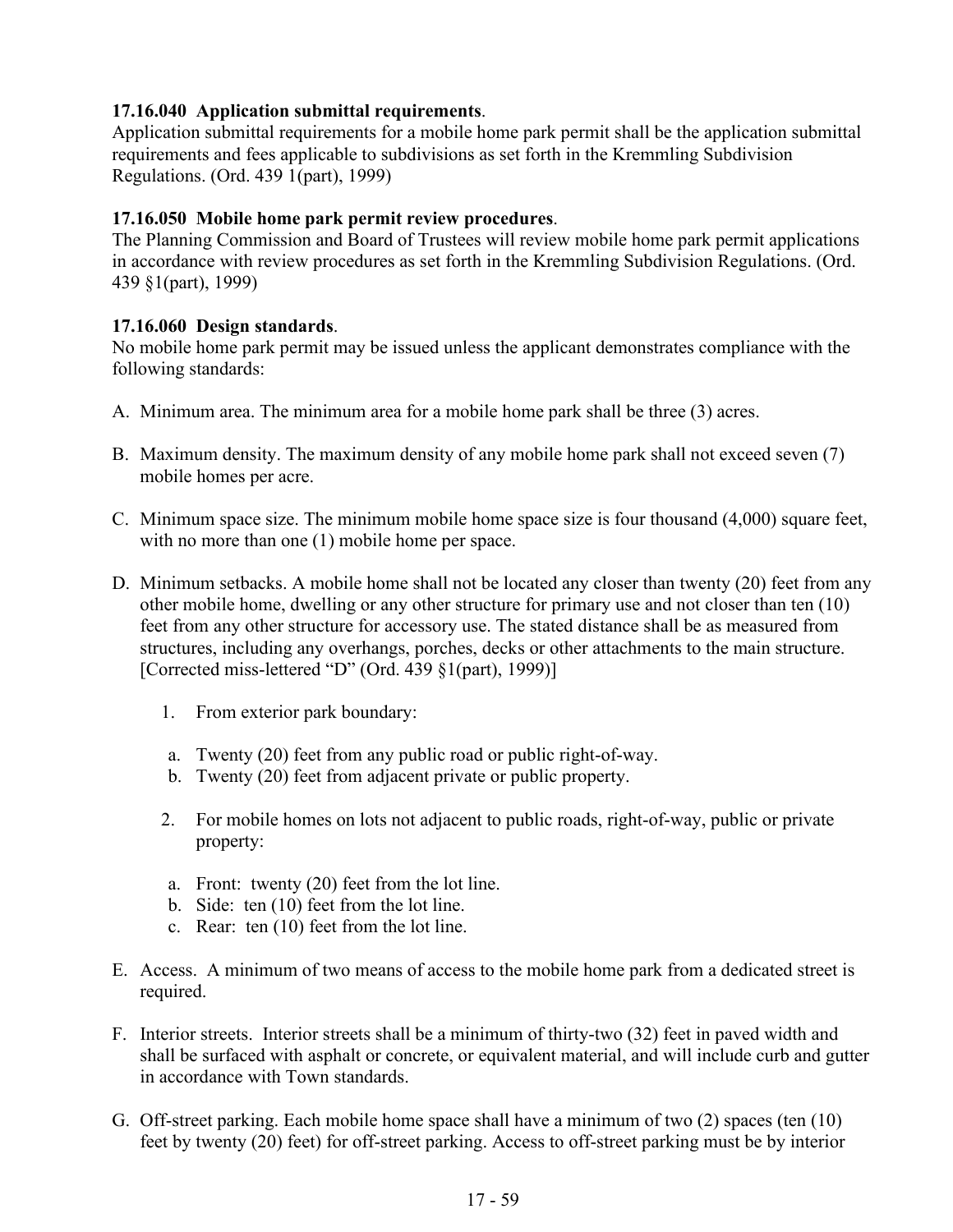roads.

- H. The exterior boundary of mobile home parks shall be screened to reduce the visibility of the mobile home park from adjacent public and private property. Screening shall consist of vegetated berms, vegetated embankments, fencing and other landscaping or screening devices approved by the Town.
- I. Landscaping.
	- 1. The mobile home park and the yard area around mobile homes shall be landscaped and maintained in a neat, attractive condition at all times.
	- 2. The owner of the property, his successors, heirs and assigns shall be responsible for the proper maintenance of the landscaping within the mobile home park. Maintenance shall include necessary watering, weeding, mowing, pruning, pest control and replacement of dead or diseased plant material. (Ord. 619 §3, 2012)
- J. Utilities to be provided.
	- 1. Each mobile home shall be connected to its own water tap.
	- 2. The Kremmling Sanitation District shall provide sewer service to each mobile home.
- K. Park land dedication requirement. There shall be three thousand (3,000) square feet of land dedicated to the Town for public park purposes for every seven (7) lots, to be provided proportionately to the number of lots. This requirement, to be fulfilled with Town approval, may be met by providing a fee in lieu of park land dedication to be used by the Town to improve or expand an existing park, or to purchase additional land for a new park. (Ord. 619 §4, 2012)

(Ord. 619 §5, 2012; Ord. 439 §1(part), 1999)

# **17.16.070 Existing mobile home parks**.

A mobile home park existing as of the effective date of this chapter shall be allowed to continue to do so as a nonconforming mobile home park subject to the provisions of this section.

A. Mobile home park densities for the following zoning districts shall be as follows:

- 1. C-B: Nine (9) mobile homes per gross acre.
- 2. R-2: Nine (9) mobile homes per gross acre.
- B. A mobile home shall not be located closer than twenty (20) feet from any other mobile home, dwelling, or any other structure for primary use and not closer than ten (10) feet from any other structure or accessory use. The stated distance shall be as measured from structures, including any overhangs, porches, decks, or other attachments to the main structure.
- C. The minimum mobile home space size is three thousand five hundred (3,500) square feet, with no more than one mobile home allowed per space. One in-place mobile home may occupy a space less than three thousand five hundred (3,500) square feet while meeting setback requirements. Any movement of a mobile home into an existing mobile home park, or relocation of a mobile home from one space to another space within the mobile home park, shall meet the space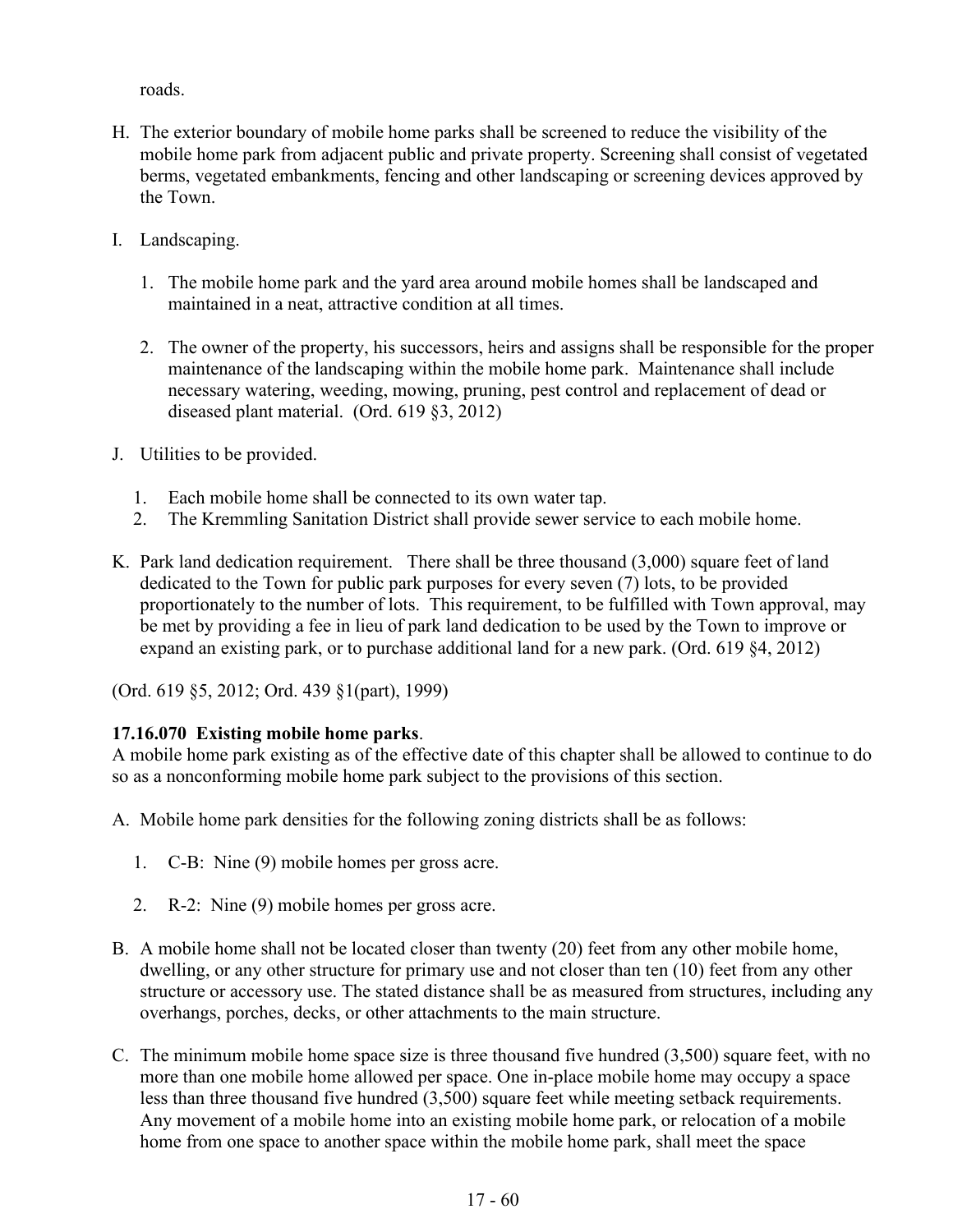requirements of three thousand five hundred (3,500) square feet and the setback requirements.

- D. Minimum setbacks for mobile homes:
	- 1. Front street: twenty (20) feet;
	- 2. Rear alley and side street: ten (10) feet;
	- 3. Side yards within mobile home space within mobile home park: no minimum;
	- 4. Side or rear property lines: a setback of five (5) feet if there are no dwellings on the adjacent developed property located within fifteen (15) feet of the property line; a variable setback of five (5) to fifteen (15) feet if there are dwellings located on the adjacent property that are closer to the property line than fifteen (15) feet, so that a twenty (20) foot minimum space between dwellings is maintained; a setback of fifteen (15) feet if the adjacent property is undeveloped.

Note: It is the intent of this code to require the relocation of a mobile home if a dwelling is later constructed on the adjacent property within fifteen (15) feet of the property line. It is not the intent of this code to prohibit an adjacent property owner from constructing a dwelling within the legally prescribed minimum setback for that property.

- E. Utilities to be provided:
	- 1. Each mobile home shall have its own water tap.
	- 2. The Kremmling Sanitation District shall provide sewer service to each mobile home.
- F. If the use of land as a nonconforming mobile home park is discontinued for a period of six (6) months or more, any future use of the land must conform to section 15.16.060 of these regulations. Use as a mobile home park is deemed discontinued if there are no habitable mobile homes, or if there are no residents living in the mobile homes, within the boundaries of the mobile home park.
- G. Any nonconforming mobile home park in which the mobile homes or the improvements to the land for purposes of a mobile home park have been destroyed or damaged to the extent of sixty (60 %) percent or more of the assessed valuation assigned to such mobile homes or improvements to the land for purposes of a mobile home park shall thereafter conform to the provisions of this code.
- H. A nonconforming mobile home park shall not be extended or expanded except to make it a conforming use. An extension or expansion shall include any increase in the area of land used for a mobile home park less than that required in section 15.16.060(A), any relocation of the mobile home park, in whole or in part, to an area of land different from the existing area, or the addition of any mobile homes beyond the maximum allowed under section 15.16.070(A) of these regulations. (Ord. 439 §1 (part), 1999).
- I. Landscaping.
	- 1. The mobile home park and the yard area around mobile homes shall be landscaped and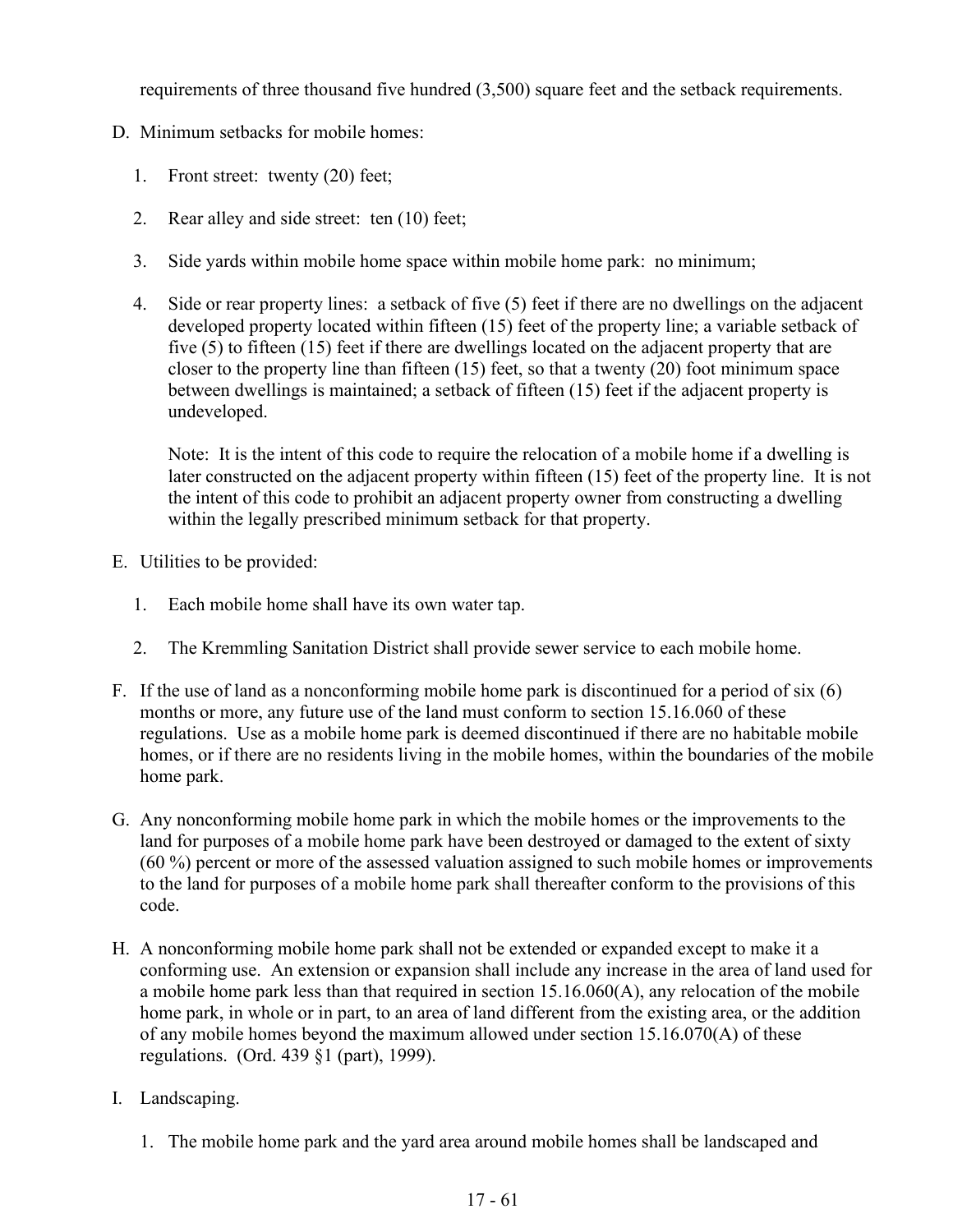maintained in a neat, attractive condition at all times.

- 2. The owner of the property, his successors, heirs and assigns shall be responsible for the proper maintenance of the landscaping within the mobile home park. Maintenance shall include necessary watering, weeding, mowing, pruning, pest control and replacement of dead or diseased plant material. (Ord. 619 §6, 2012)
- J. Public road screening. The portion of a mobile home park that has frontage along Highways 9 and 40, or County Road 22, shall be screened to reduce the visibility of the mobile home park. Screening shall consist of vegetated berms, vegetated embankments, fencing and other landscaping or screening devices approved by the Town. (Ord. 619 §7, 2012)

### **17.16.080 Violation - Penalty**.

- A. No person, firm, or corporation shall undertake the construction, alteration, extension, location, installation, use or maintenance of a new mobile home park, nor shall any person, firm or corporation undertake the alteration, reconstruction, extension, or expansion of any existing mobile home park without first complying with this chapter.
- B. Any person who violates any provision of any section of this chapter commits an offense. Any person convicted of violation of any section of this chapter shall be punished as provided in Kremmling Municipal Code Section 1.16.010. (Ord. 535 § 51, 2008)
- C. In addition to any penalties that are criminal or penal in nature, the Town may use any legal remedy or relief or civil penalty available, such as, but not limited to, nuisance, abatement, injunction and restraining orders to prevent, enjoin, abate or remove any violation of this code.

(Ord. 439 §1(part), 1999)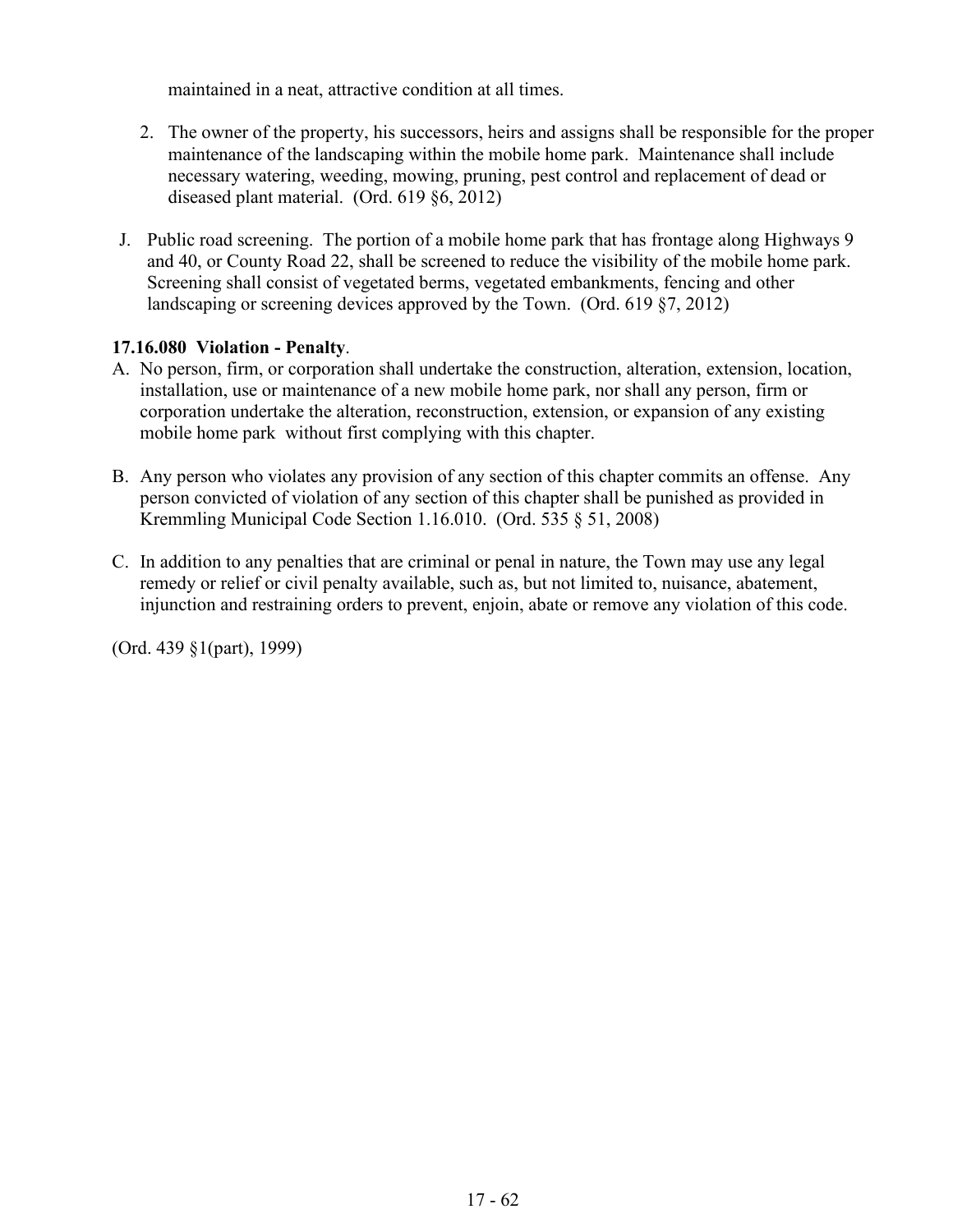# **17.17 - Mobile Homes**

# **Sections**

## **17.17.010 Mobile home regulations**.

- A. No mobile home shall be located or occupied anywhere within the Town except in a permitted mobile home park.
- B. No mobile home may be moved into the Town or from one mobile home park location within the Town to another mobile home park location without the mobile home park owner first applying for and obtaining a mobile home relocation permit issued by the Town Manager. The relocation permit shall expire within ninety (90) days of issuance if a building permit and a certificate of occupancy have not been issued for the mobile home. Upon such expiration, the mobile home shall be deemed in violation of this chapter.
- C. The Town Manager may not approve any relocation permit for any mobile home that does not meet all applicable requirements of Title 17 of Kremmling Municipal Code.
- D. The mobile home relocation permit fee shall be set by the Board of Trustees per resolution.
- E. The minimum size mobile home that shall be issued a permit shall contain four hundred eighty (480) square feet.
- F. All mobile homes to be moved into a mobile home park or to be moved between mobile home parks located within the Town shall meet the following minimum design standards:
	- 1. Compliance with the National Manufactured Housing Construction and Safety Standards Program (NMHCSSP) adopted June 1976, or the NMHCSSP in effect when the mobile home was constructed;
	- 2. The roof must be capable of withstanding a snow load of at least thirty (30) pounds;
	- 3. Approved exterior coverings shall include the following:
		- a. Wood;
		- b. Masonry;
		- c. Stucco;
		- d. Vinyl;
		- e. Colored, non-reflective metal.
	- 4. The exterior must be maintained in good condition without cracked, missing, damaged, bent, or warped materials.
	- 5. Skirting must be provided on all sides of the mobile home.
	- 6. The coefficient of heat transmission (U/0 value) shall meet the NMHCSSP Zone 3 requirements of 0.079.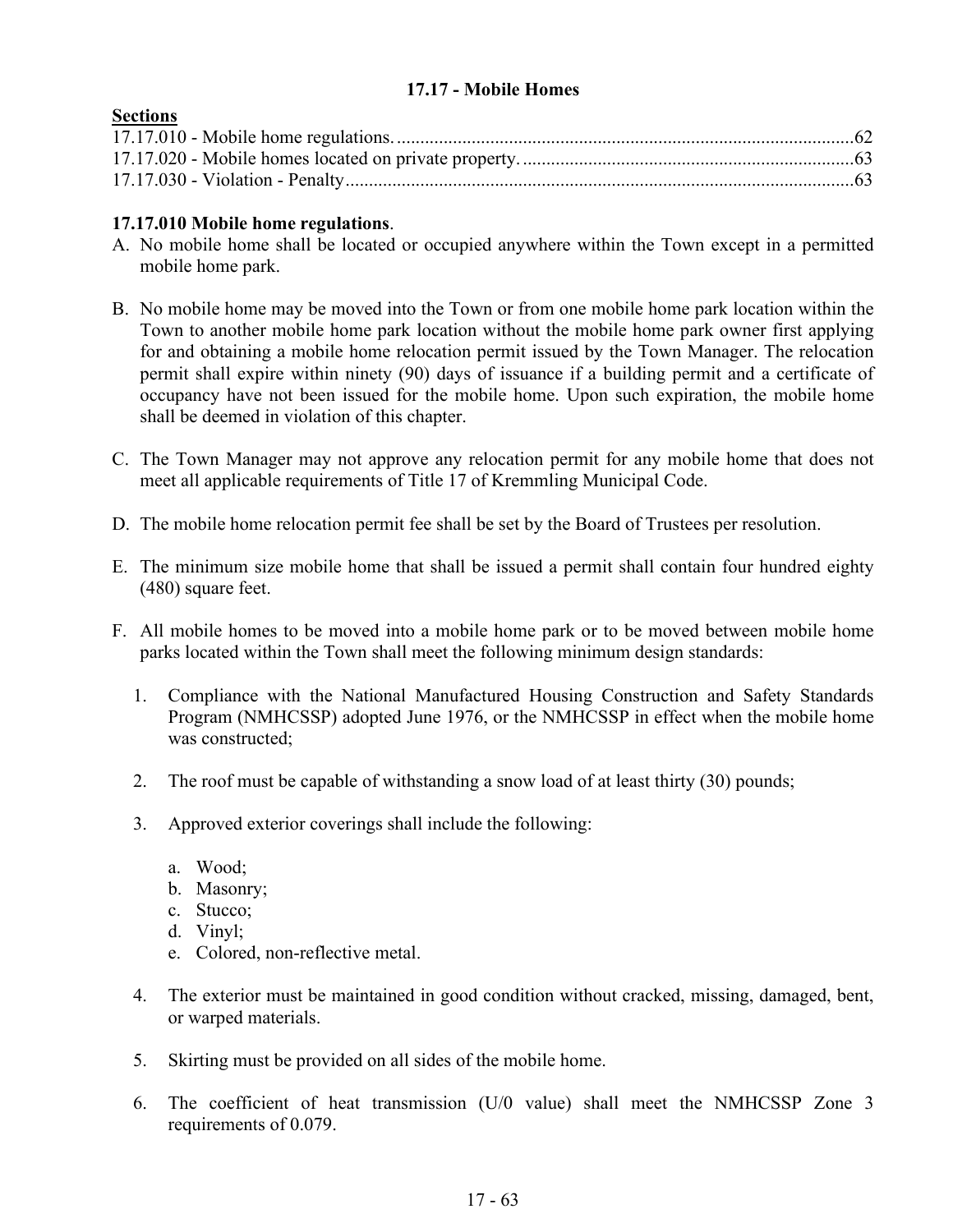- 7. Pads or stands and tie-downs are required for all mobile homes. Mobile home blocking, anchorage, and the tie down requirements shall be regulated by the manufacturer's specifications or as determined by the building inspector.
- 8. Mobile homes shall comply with the requirements for structures located in the Wind Zone I designation.
- G. No mobile home shall be relocated from one space or lot to another space or lot within the mobile home park until such time as the mobile home park owner submits to the Town a site plan showing the mobile home space or lot meets the requirements set forth in section 17.16.070.
- H. Nonconforming Mobile Homes. Mobile homes that do not conform to the requirements of this section shall be deemed nonconforming mobile homes, which cannot be moved, enlarged, altered or expanded except in conformance with these requirements.

### **17.17.020 Mobile homes located on private property**.

- A. Existing mobile homes on private property may be replaced by another mobile home within six (6) months of removal of the previous mobile home.
- B. Existing mobile homes located on private property, when replaced, are exempt from Section 17.17.010(A) but must meet all other requirements of this Chapter 17.17 as well as any other applicable regulations of the Kremmling Municipal Code.
- C. Nonconforming Mobile Homes. Mobile homes that do not conform to the requirements of subsections B, C, D, E and F of section 17.17.010 shall be deemed nonconforming mobile homes, which cannot be moved, enlarged, altered or expanded except in conformance with these requirements.
- D. To the extent not addressed in this Section 17.17.020, the provisions set forth in Section 17.14.020 of this Code shall apply to nonconforming mobile homes.

# **17.17.030 Violation - Penalty**.

- A. No person, firm or corporation shall move, install or occupy any existing mobile home without first complying with this chapter.
- B. Any person who violates any provision of any section of this chapter commits an offense. Any person convicted of violation of any section of this chapter shall be punished as provided in Kremmling Municipal Code section 1.16.010.
- C. In addition to any penalties that are criminal or penal in nature, the Town may use any legal remedy or relief or civil penalty available, such as, but not limited to, nuisance, abatement, injunction, and restraining orders to prevent, enjoin, abate or remove any violation of this code.

#### **Section 3.**

If any article, section, paragraph, sentence, clause, or phrase of this ordinance is held to be unconstitutional or invalid for any reason, such decision shall not affect the validity or constitutionality of the remaining portions of this ordinance. The Board of Trustees hereby declares that it would have passed this ordinance and each part or parts hereof irrespective of the fact that any one part or parts be declared unconstitutional or invalid.